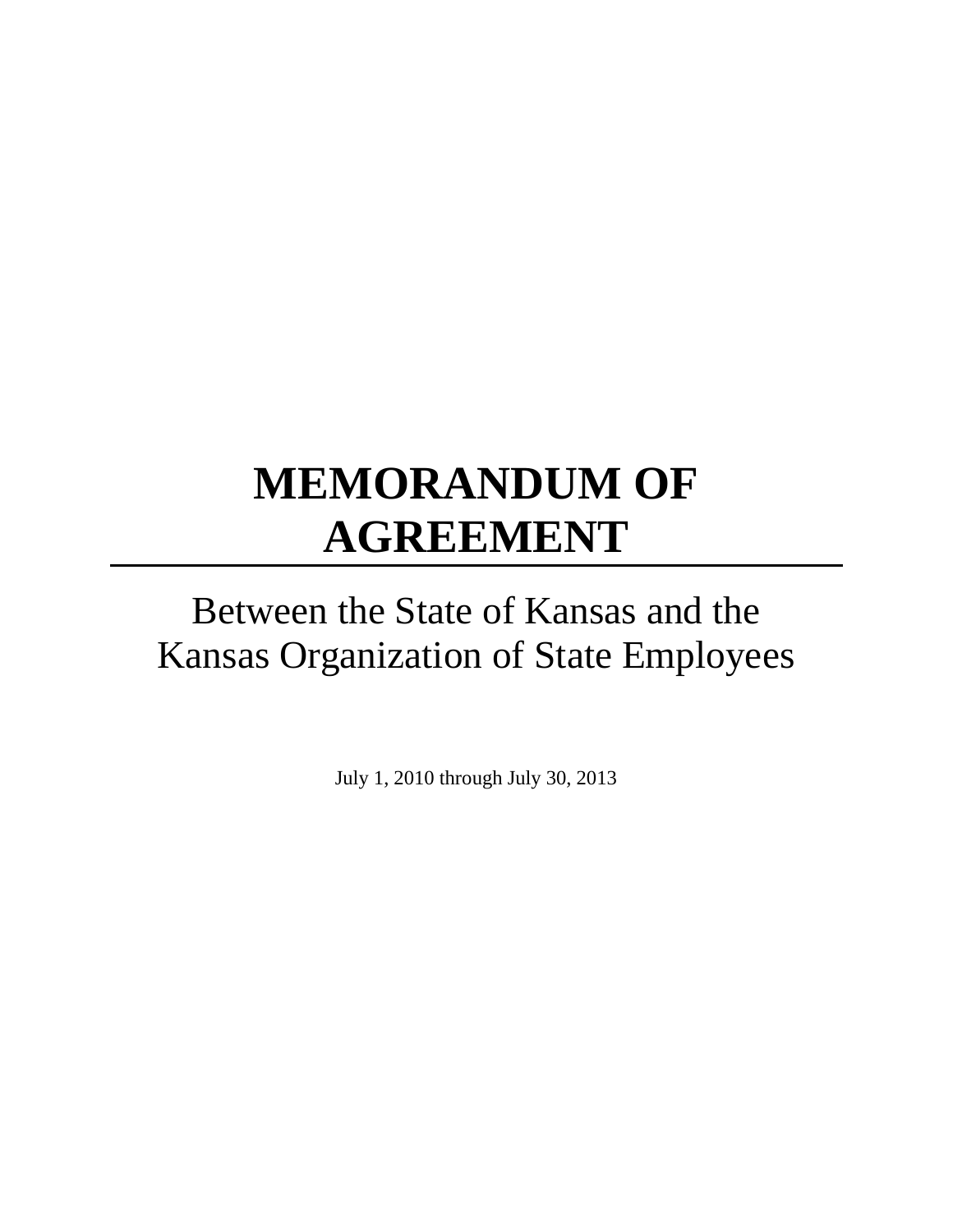Index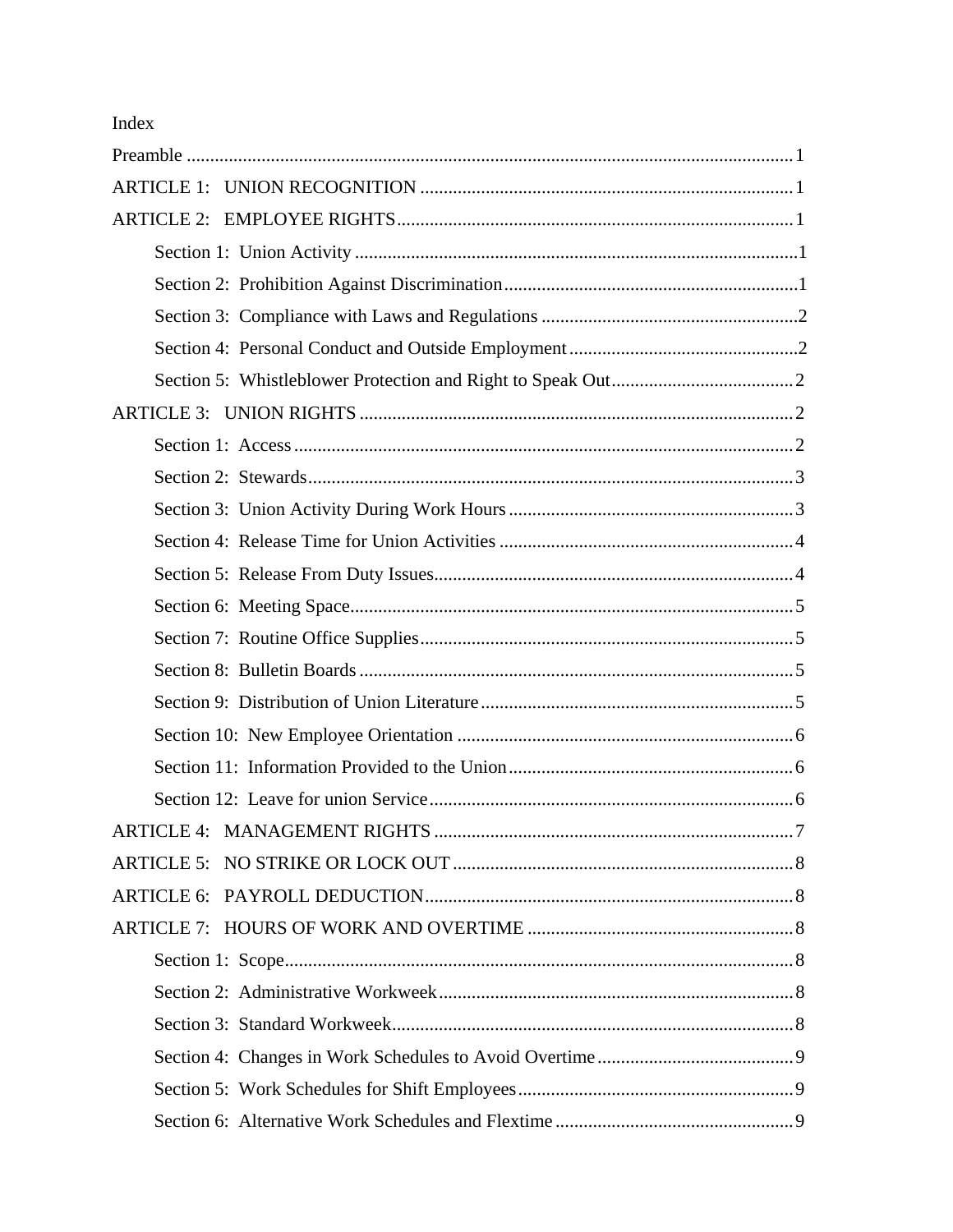|                    | ARTICLE 9: HEALTH BENEFITS AND FLEXIBLE SPENDING ACCOUNTS 14               |  |
|--------------------|----------------------------------------------------------------------------|--|
|                    |                                                                            |  |
|                    |                                                                            |  |
|                    |                                                                            |  |
|                    |                                                                            |  |
| <b>ARTICLE 10:</b> | SUPPLEMENTAL AND MID-TERM MEET AND CONFER                                  |  |
|                    |                                                                            |  |
|                    |                                                                            |  |
|                    |                                                                            |  |
|                    |                                                                            |  |
|                    |                                                                            |  |
|                    |                                                                            |  |
|                    |                                                                            |  |
| <b>ARTICLE 12:</b> |                                                                            |  |
|                    |                                                                            |  |
|                    |                                                                            |  |
|                    | Section 3: Step Two – Facility, Division/Department, Regional Director  17 |  |
|                    |                                                                            |  |
|                    |                                                                            |  |
|                    |                                                                            |  |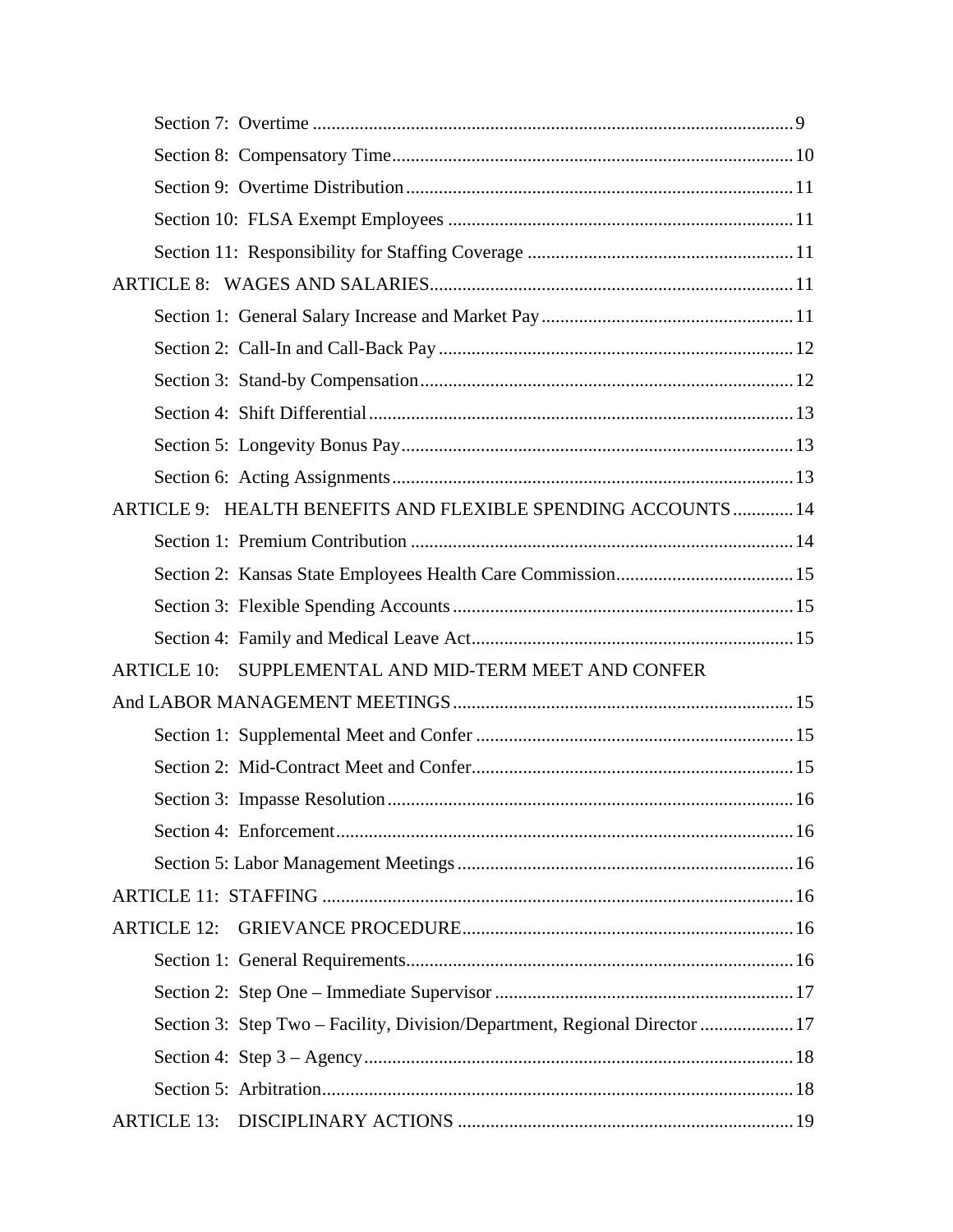|                    | ARTICLE 14: LAYOFFS RE-EMPLOYMENT AND FURLOUGHS24 |  |
|--------------------|---------------------------------------------------|--|
|                    |                                                   |  |
|                    |                                                   |  |
|                    |                                                   |  |
|                    |                                                   |  |
|                    |                                                   |  |
|                    |                                                   |  |
|                    |                                                   |  |
| <b>ARTICLE 15:</b> |                                                   |  |
|                    |                                                   |  |
|                    |                                                   |  |
|                    |                                                   |  |
|                    |                                                   |  |
|                    |                                                   |  |
|                    |                                                   |  |
| ARTICLE 16:        |                                                   |  |
|                    |                                                   |  |
|                    |                                                   |  |
|                    |                                                   |  |
| <b>ARTICLE 17:</b> |                                                   |  |
|                    |                                                   |  |
|                    |                                                   |  |
|                    |                                                   |  |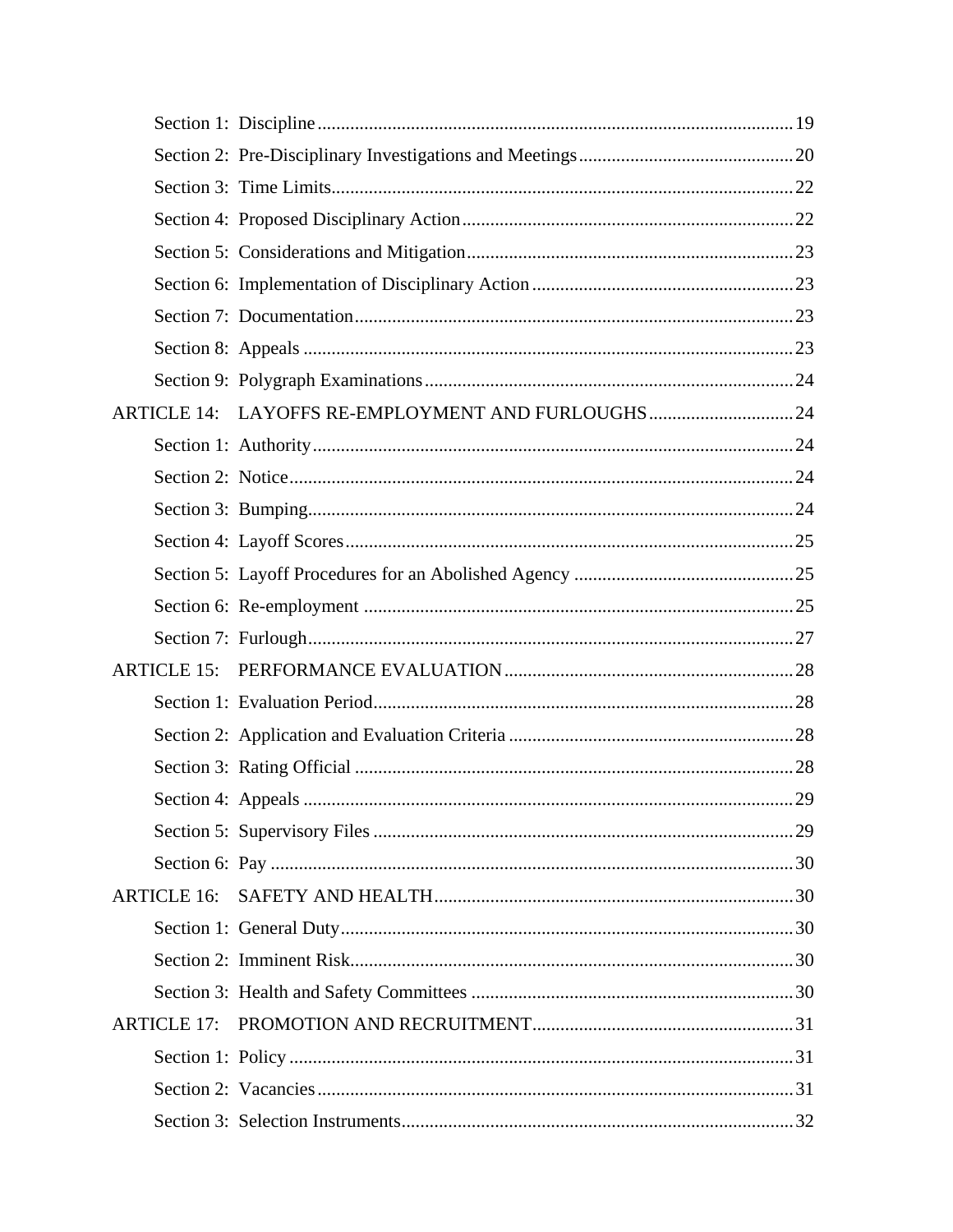| <b>ARTICLE 18:</b>                                   |  |
|------------------------------------------------------|--|
|                                                      |  |
|                                                      |  |
|                                                      |  |
|                                                      |  |
|                                                      |  |
|                                                      |  |
|                                                      |  |
|                                                      |  |
|                                                      |  |
|                                                      |  |
| Section 11: Jury Duty and Other Required Appearances |  |
|                                                      |  |
|                                                      |  |
|                                                      |  |
|                                                      |  |
|                                                      |  |
|                                                      |  |
|                                                      |  |
|                                                      |  |
|                                                      |  |
|                                                      |  |
|                                                      |  |
| <b>ARTICLE 21:</b>                                   |  |
|                                                      |  |
|                                                      |  |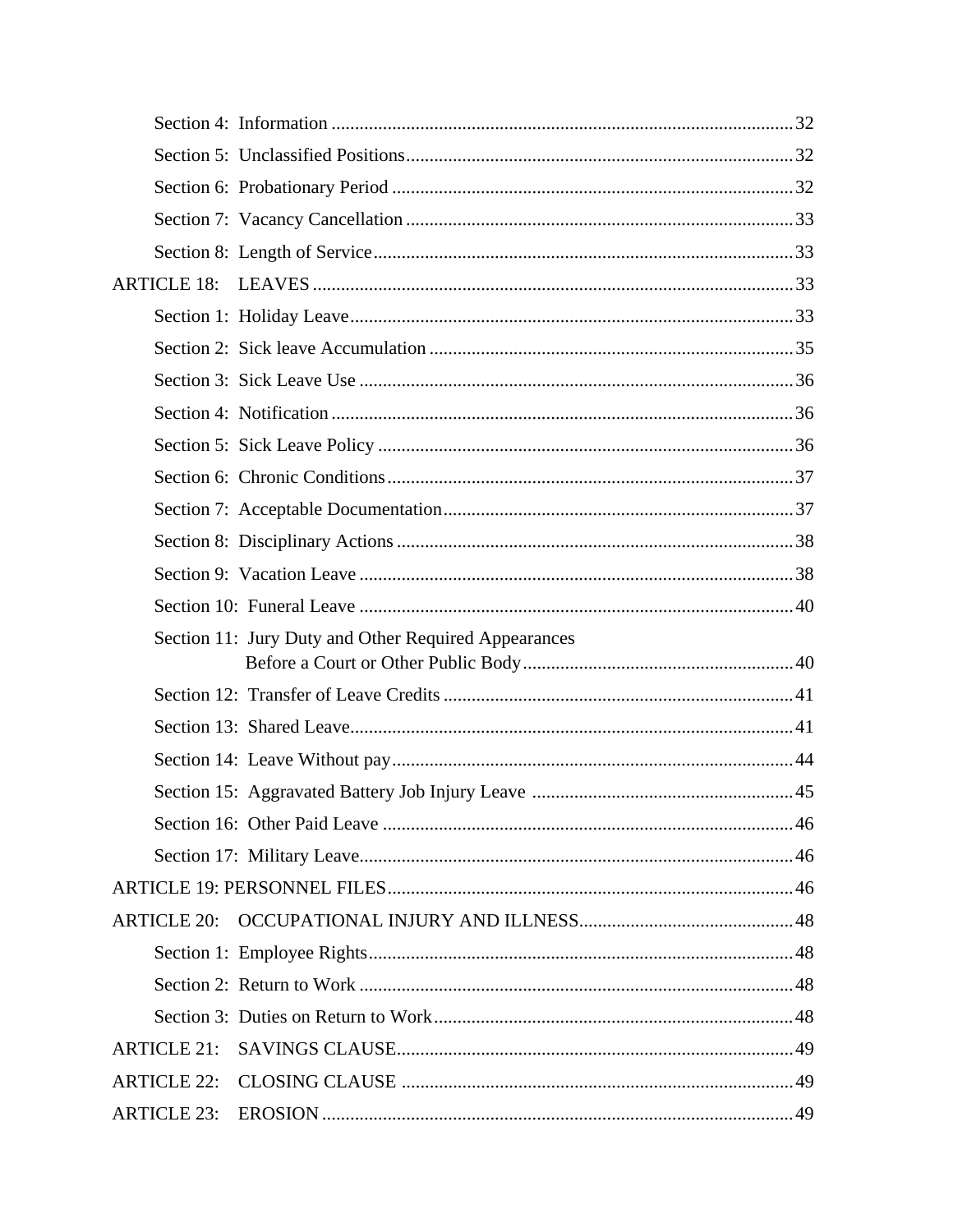#### **PREAMBLE**

This Memorandum of Agreement hereinafter referred to as "MOA" or "Agreement," is made and entered into, pursuant to K.S.A. 75-4321 et seq., by and between the State of Kansas hereafter referred to as the "Employer" or the "State," and the Kansas Organization of State Employees hereafter referred to as the "Union" or "KOSE." It is the intent and purpose of the parties entering into this Agreement to provide for orderly and constructive employment relations in the public interest, the interest of the employees hereby covered, and in the interest of the Employer. The term "employee" as used in this Agreement, shall mean bargaining unit employees represented KOSE unless otherwise noted.

#### **ARTICLE 1 UNION RECOGNITION**

**Section 1.** The Employer recognizes KOSE as the "recognized employee organization," as that term is defined in K.S.A 75-4322, for employees in the bargaining unit where it has been certified or recognized. Bargaining units covered by this Agreement are Unit Numbers 1, 2, 3, 4, 6, and 16. Appendix A contains a list of classifications in each bargaining unit at the time of this Agreement The parties agree that successor classifications to those listed in Appendix A shall be included in the bargaining units. "Supervisory employees," "elected and management officials," and "confidential employees," as those terms are defined in 75-4322, and temporary employees shall be excluded from the bargaining units.

**Section 2.** The Employer recognizes the Union as the sole and exclusive representative in all matters establishing and pertaining to wages, hours and other terms and conditions of employment for all employees in the Bargaining Units covered by this Agreement. The Employer will not recognize or negotiate with any other union or employee organization on matters pertaining to wages, hours and other terms and conditions of employment for employees in KOSE represented bargaining units and shall not afford any other organization access to it's facilities for the purposes of representing KOSE bargaining unit employees or soliciting membership from among the employees represented by KOSE.

#### **ARTICLE 2 EMPLOYEE RIGHTS**

#### **Section 1. Union Activity**

Employees shall have the right to form, join and participate in the activities of the Union, for the purpose of meeting and conferring with the employer. Employees also shall have the right to refuse to join or participate in the activities of the Union. Employees shall further have the right to confer with their Union representatives as provided in this Agreement, and shall have the right to file grievances in accordance with this Agreement and applicable laws and regulations. The Employer and the Union agree that they will not interfere with such rights and that they will take such action that is necessary to assure that employees may exercise their rights to the fullest without fear of penalty, reprisal or coercion. No employee shall be discriminated against by reason of union membership or non-membership or activities on behalf or in opposition to the Union.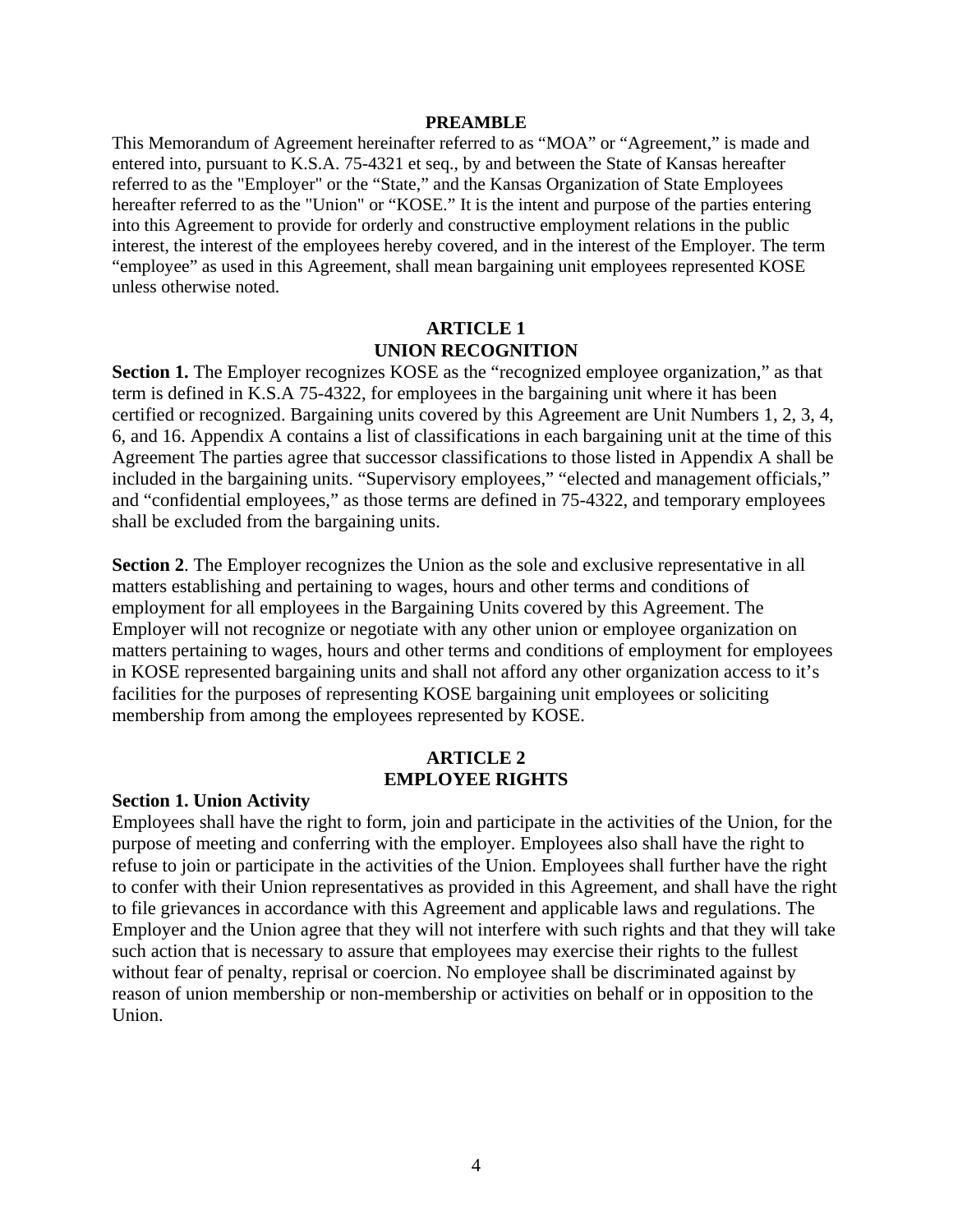#### **Section 2. Prohibition Against Discrimination**

It is the policy of the State to prohibit discrimination in employment against any employee or applicant for employment because of race, color, gender, sexual orientation, gender identity, religion, national origin, ancestry, age, military or veteran status, disability status or, for classified employees, political affiliation and to promote and implement a positive and continuing program of equal employment opportunity. Unclassified employees in the bargaining units in non-policymaking and/or non-confidential positions will not be subject to discrimination based on political affiliation. It is the policy of the Union that it shall not discriminate against any employee or cause or attempt to cause the State to discriminate against any employee because of race, color, gender, sexual orientation, gender identity, religion, national origin, ancestry, age, military or veteran status, disability status or political affiliation. Within individual agencies or facilities the State will endeavor to apply personnel policies, procedures and regulations consistently in similar circumstances to similarly situated employees. However, the MOA shall be applied consistently. Reasonable accommodations made to employees determined by the Employer to be qualified individuals with a disability shall not serve as precedent for other employees.

#### **Section 3. Compliance with Laws and Regulations**

The Employer and the Union shall comply with all applicable federal and state laws, regulations, rules, and policies.

#### **Section 4. Personal Conduct and Outside Employment**

Employees are accountable for the performance of official duties and compliance with applicable standards of conduct for employees of the State of Kansas. Assuming adherence to these standards, employees shall have the right to conduct their private lives as they deem fit and further provided such conduct does not present a conflict with laws, regulations or policies adopted thereunder. Outside employment that may conflict with an employee's state employment is subject to prior approval by the Employer. Disapproval must be based on a conflict of interest.

#### **Section 5. Whistleblower Protection and Right to Speak Out**

The State will comply with the Kansas Whistleblower Act, K.S.A. 75-2973, et seq. In addition, employees have the right to speak publicly about matters of public interest or matters relating to their employment provided they do not disclose information designated confidential by law and policies established thereunder, and provided further, that the employee states at the outset that the employee is not speaking in an official capacity as a representative of a state agency but is expressing a personal opinion.

#### **ARTICLE 3 UNION RIGHTS**

#### **Section 1. Access**

KOSE employee representatives and KOSE staff representatives shall have reasonable access to the premises of the Employer with prior notice and approval by the Employer for the reason of administration of this Agreement. In addition, upon reasonable notice to and approval by the Employer consistent with security and public service requirements, union representatives shall have access to the Employer's premises for the purpose of membership recruitment provided such activities take place in non-work areas. Representatives who are not employees at the worksite shall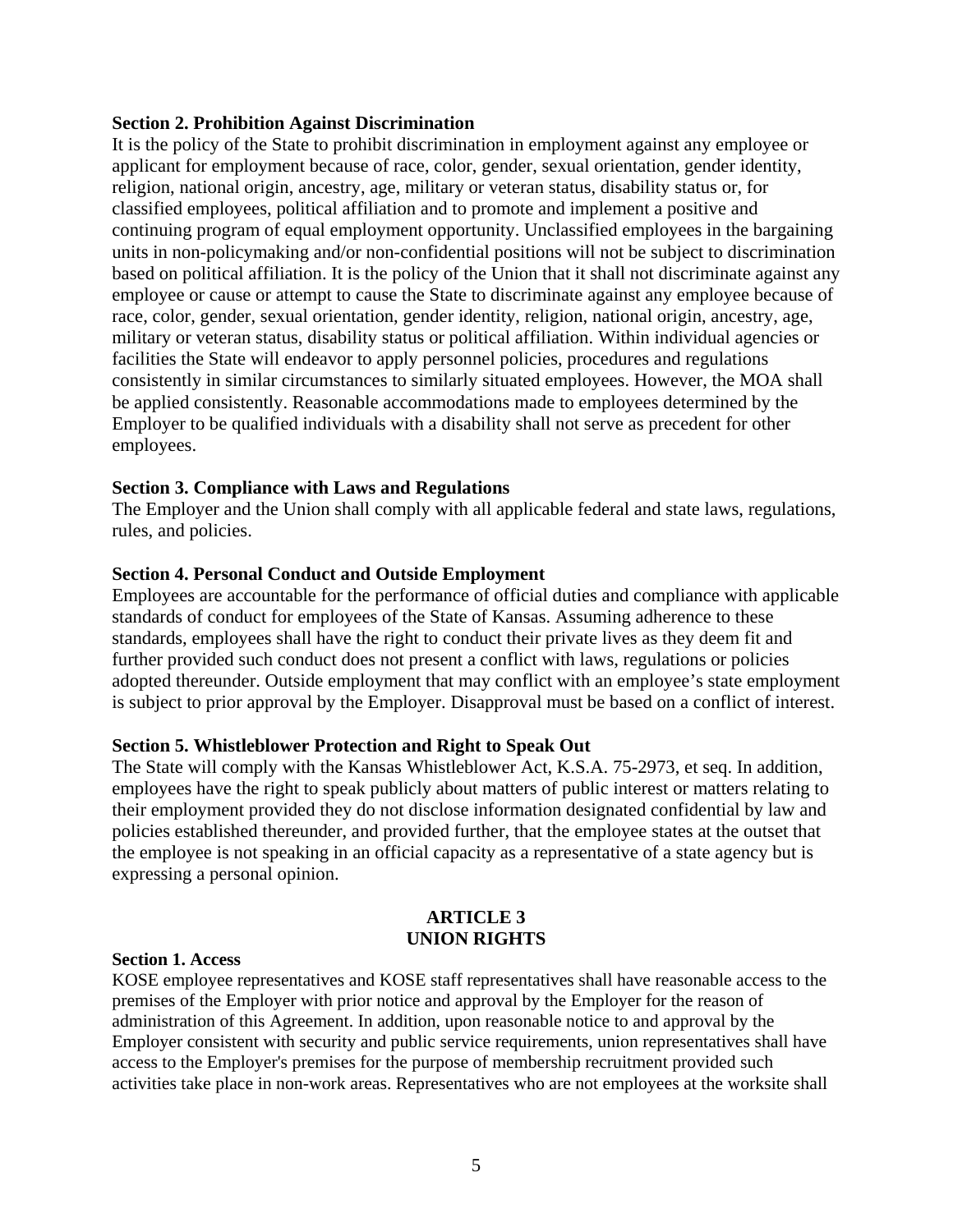provide written notice (including e-mail). Approval for access described in this section shall not be unreasonably denied.

KOSE and KOSE representatives shall have the right to email updates, alerts, and information to KOSE covered bargaining unit members to their state email account for those unit members who have state email accounts. The Employer shall not block KOSE as a sender or otherwise hinder the delivery of email to bargaining unit members from KOSE. Consistent with established policies and procedures, employees shall also have access to the KOSE website in order to obtain information. The parties recognize that not all employees have computers, internet, or email access in the course of their employment and, notwithstanding the above, nothing herein shall require the Employer to provide the same.

# **Section 2. Stewards**

The Employer will recognize stewards designated by the Union who will be responsible for investigating and processing grievances and participating in any grievance hearing or grievance meeting where employees are present; formal disciplinary hearings as defined by the Kansas Civil Service Act or other activities authorized by this MOA. Limitations on numbers and locations of stewards may be established in supplemental bargaining.

The Union will notify the Employer in writing of the names of the designated stewards prior to them assuming any duties. Upon execution of this Agreement the Union shall provide a comprehensive list of designated stewards to the Employer and shall continuously provide updated comprehensive lists of designated stewards any time changes occur. Designated stewards shall be allowed a reasonable amount of duty time normally not to exceed ninety (90) minutes per steward per week without charge to pay or leave to administer the Agreement and otherwise represent employees in accordance with this Agreement, or the Kansas Civil Service Act and its implementing regulations. If ninety (90) minutes is insufficient the steward may request additional time and the granting of such time shall be governed by Section 5. A reasonable amount of additional time shall not be arbitrarily denied. To the extent necessary to participate in hearings and meetings, a designated steward's shift shall be adjusted so that such participation shall be on official duty time. Stewards shall seek and obtain appropriate approval from their respective supervisory channels prior to leaving regular job duties to participate in Union steward duties and shall not abandon their posts prior to obtaining such approval. Release from duty and shift adjustments will not be unreasonably denied and will be consistent with the operational needs of the Employer.

An employee wishing to meet with a steward to discuss representational issues during work hours shall seek and obtain appropriate approval from their respective supervisory channels prior to leaving regular job duties to meet with a steward and shall not be required to use leave time if prior approval is obtained. As an alternative, the employee may make a request for a meeting to a steward. The steward shall then make a request to the employee's supervisor of the meeting. Upon approval by the supervisor, the employee and the steward shall be allowed to meet on the agreed to time. Release from duty for a reasonable amount of time for this purpose shall be granted so long as operational needs allow.

Discipline and grievance meetings with the Employer shall occur on work time.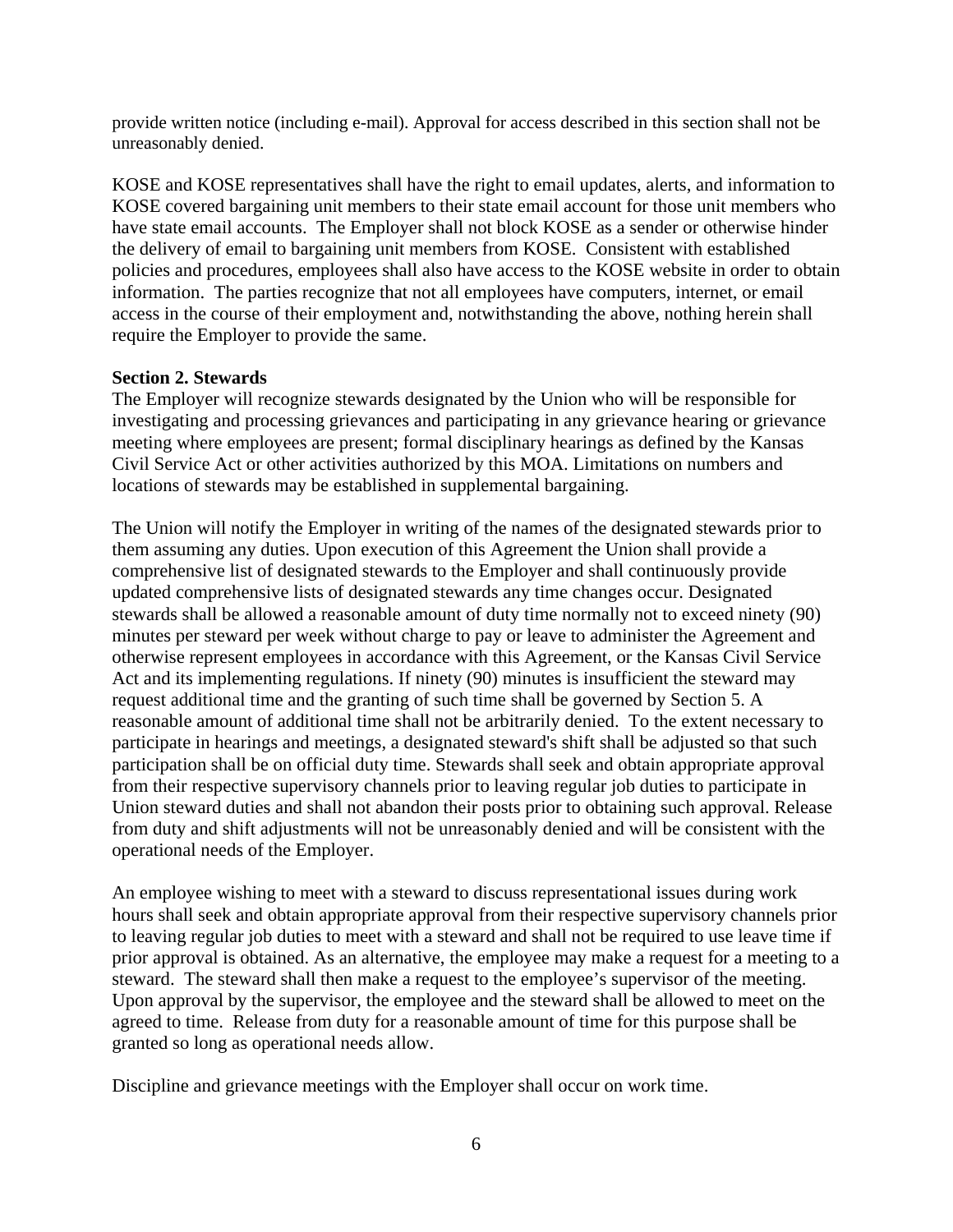#### **Section 3. Union Activity During Working Hours**

Consistent with the operational needs of the Employer the Employer shall grant time with pay during work hours, or in pay status, to stewards or Union representatives for the purpose of attending grievance meetings, disciplinary investigative interviews, meetings and formal disciplinary hearings as defined by the Kansas Civil Service Act, labor/management meetings, negotiating sessions, committee meetings and activities if such meetings or activities have been jointly established by the parties, or meetings called or agreed to by the Employer, if such employees are entitled and required to attend the meetings by virtue of being Union representatives or stewards. The granting of time to participate in these activities shall not be unreasonably withheld. The Union will provide the Employer with the names of its representatives who need release time at least forty-eight (48) hours in advance of the event. The employer shall grant exceptions to the forty-eight (48) hour notice requirement when such notice is not feasible. It is agreed that the time with pay during working hours granted to stewards and Union Representatives will not be used for discussing any matters connected with the internal management and operation of the Union; the collection of dues or assessments; the solicitation of membership; campaigning for elective office in the Union; the distribution of literature; or randomly seeking or instigating new grievances or complaints unrelated to the investigation of current or active grievances.

#### **Section 4. Release Time For Union Activities**

- A. Union representatives will be allowed time off with pay consistent with the operational needs of the Employer for Union business such as state or area-wide committee meetings or state or International conventions, and training activities provided the employee provides reasonable notices to his/her supervisor of such absence. Reasonable notice for Union sponsored meetings and conventions listed above is at least fifteen (15) days and the Employer shall respond within ten (10) days of receiving the representative's notice. Such time off will not be detrimental in any way to the employee's record and will be specifically taken into account when applying performance standards relating to quantity and timeliness of work. Time may be used in one (1) hour increments. All leave pursuant to this subsection shall be reported on unit member time sheets by each member reflecting the time used with the payroll code appropriate for employee organization business. Time off pursuant to this subsection shall not exceed twelve hundred (1200) hours total per calendar year
- B. In addition to the time in subsection A above, consistent with the operational needs of the Employer, bargaining unit members who serve on the bargaining team shall be entitled to be released from duty for a reasonable amount of time, as agreed by the Employer and KOSE, for time spent preparing for meet and confer. All leave pursuant to this subsection shall be reported on unit member time sheets by each member reflecting the time used with the payroll code appropriate for meet and confer leave (MAC).

#### **Section 5. Release From Duty Issues**

The parties recognize their respective obligations to grant and utilize release time authorized by this Agreement in an efficient manner in the context of effective and efficient government operations. To this end, the Employer and the Union shall each designate a person to discuss and resolve issues associated with release from duty or time off. Requests for release time in accordance with this Agreement shall be granted consistent with operational needs. When the Employer denies time off based on operational needs in accordance with this Agreement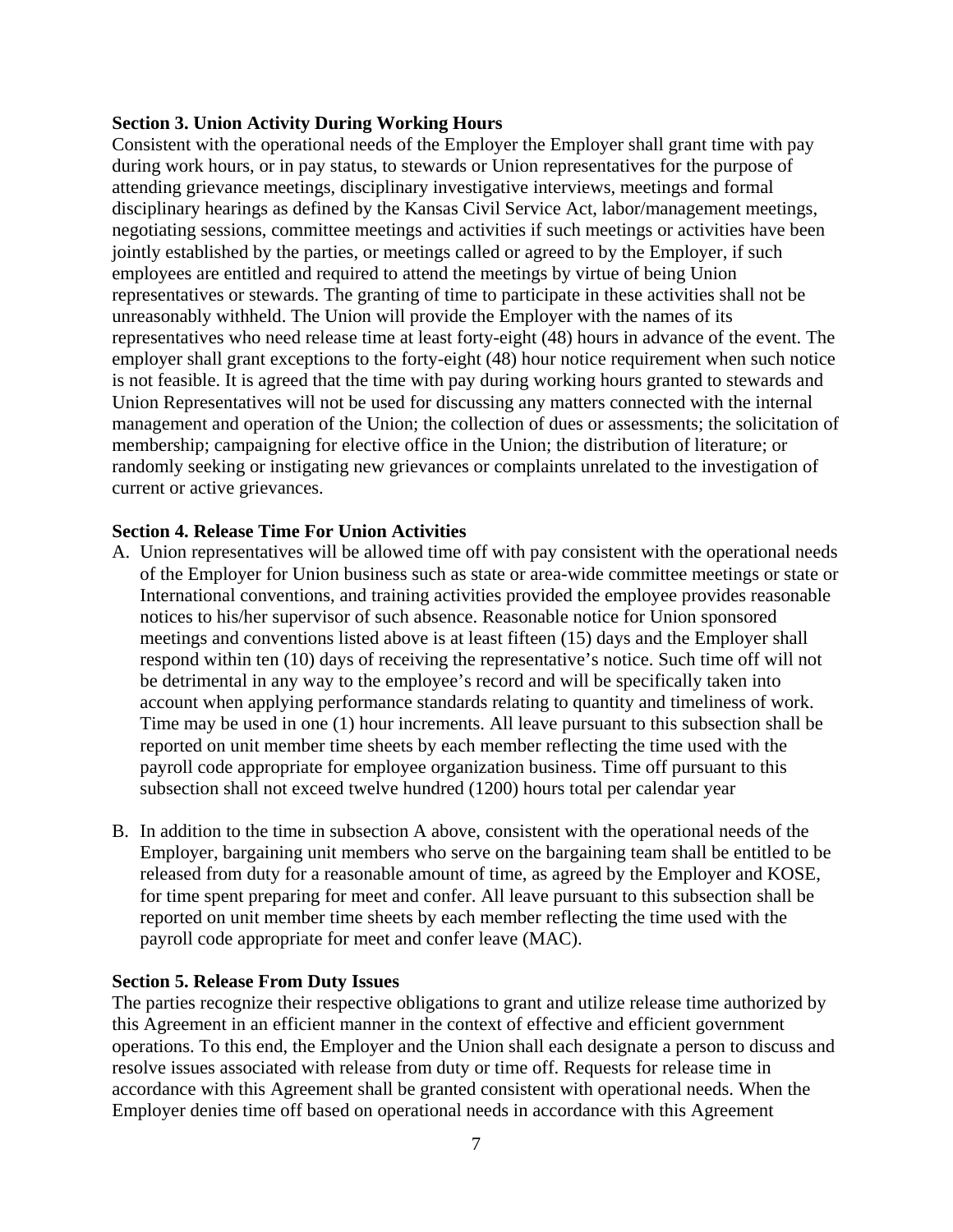(including leave for Union service as authorized by Section 12), it shall, upon written request of the Union, provide the reasons in writing. Time off under this provision shall not be arbitrarily denied.

# **Section 6. Meeting Space**

Union representatives may request the use of state property to hold union meetings. Upon prior notification, the Employer will provide meeting spaces where feasible provided such use does not increase Employer costs. Reserving and using meeting space shall conform to established practices and policies. Such meetings will not interrupt state work and will not involve employees who are working. The Employer shall make space available for Union representatives to have confidential discussions with employees on an as-needed basis subject to availability.

# **Section 7. Routine Office Supplies**

Union representatives are authorized to make reasonable use of e-mail, copiers, FAX machines, computers and other office equipment for representational purposes, provided such use does not interfere with official State business. Union representatives shall not use such supplies for internal business such as membership recruitment.

#### **Section 8. Bulletin Boards**

The Employer shall make available, at no cost to the Union, a reasonable portion of existing bulletin boards in State work locations for use by the Union to post notices in accordance with the provisions of this Article. The dimensions, number and location of the Union's bulletin board space shall be agreed to at the local level. The Employer retains the right to change the location of any bulletin board based upon a change in the use of space, remodeling or reconfiguring work areas or other like reason provided the Employer first consults with the Union about a suitable relocation of the bulleting board. All notices shall relate to the matters listed below:

- a. Union recreational and/or social affairs;
- b. Union appointments and contact information;
- c. Union elections;
- d. Results of Union elections;
- e. Rulings on policies of the Union or other labor organizations with which the Union is affiliated;
- f. Union meeting notices or minutes;
- g. Reports of Union committees;
- h. Official Union publications including reports on legislative activities affecting working conditions; and
- i. Membership rights and recruitment information.

The Union shall be responsible for all items posted on the bulletin board. Each item posted shall be dated and initialed by the Union official approving the posting. The Union shall ensure that items are not illegal, defamatory, political, or partisan and that no item is detrimental to the safety and security of the institution. Notices will not contain anything that would reflect unfavorably upon the Governor, any agency or its representatives, or any other state employee or legislator. Where the parties agree, the Union may purchase and install bulletin boards.

#### **Section 9. Distribution of Union Information**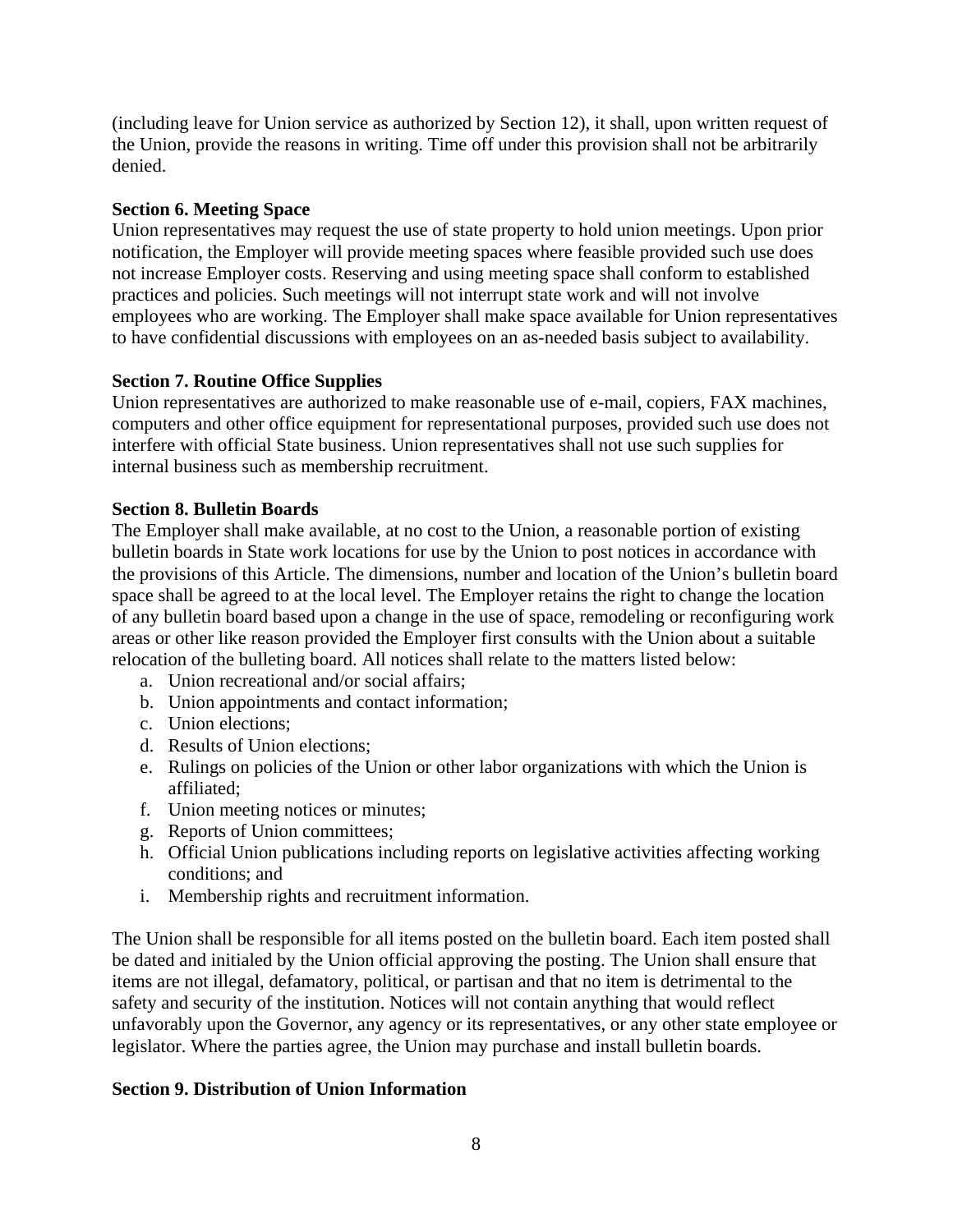The Union shall be permitted during involved employees' non-work hours to place and distribute materials at parking lots, in break-rooms, employee mailboxes and at any other mutually agreed to locations. This Section does not authorize any Union representative to access any area to which they would otherwise not have access. At secure facilities, off-duty employees are not authorized to enter, re-enter or remain in the facilities for distribution of union materials, but union materials may be provided for placement in break-rooms and employee mailboxes. For purposes of this Section, "secure facilities" are institutions with custodial responsibility for inmates, juveniles, and forensic patients.

# **Section 10. New Employee Orientation**

Each Department shall notify the Union of each formal orientation meeting held by the Department. The notice will be sent as soon as such meetings are scheduled but not less than ten (10) days in advance and will include date, time and location. If the Union is unable to attend the formal orientation, the Union shall notify the respective Department as soon as that determination is made, but not less than forty-eight (48) hours in advance of the scheduled meeting. In the event a formal orientation meeting is not held, or the Union notifies the respective Department that it is unable to attend the formal orientation, or the Employer determines that there is insufficient time on the orientation agenda to include the Union, the Employer shall allow a Union representative and the new employee(s) group to meet during duty hours at a mutually agreed upon time and location mutually agreed upon by the Employer and the Union for twenty (20) minutes.

During the orientation, the Union will be permitted to give a twenty (20) minute presentation which may include an enrollment in membership.

#### **Section 11. Information Provided To The Union**

On a monthly basis, the Department of Administration shall provide the Union with the following information for each bargaining unit employee covered by this Agreement:

- a. The name;
- b. Position classification;
- c. Bargaining unit;
- d. Home and work site addresses;
- e. Date of hire;
- f. State email address;
- g. Current status of employee, (leave of absence or active)

The Employer may require advance payment of a prescribed fee in accordance with K.S.A. 45- 219, not to exceed one hundred and fifty dollars (\$150) per request.

In addition, on a monthly basis, the Employer shall provide the Union with the above information on all new entrants to the bargaining unit and shall provide a list of all separations from the bargaining unit.

# **Section 12. Leave For Union Service**

Upon request of the Union, and consistent with operational needs, the Employer will grant leaves of absence without pay to bargaining unit employees for up to thirty (30) days. Consecutive thirty day leaves of absence may be requested by the Union and granted by the Employer, not to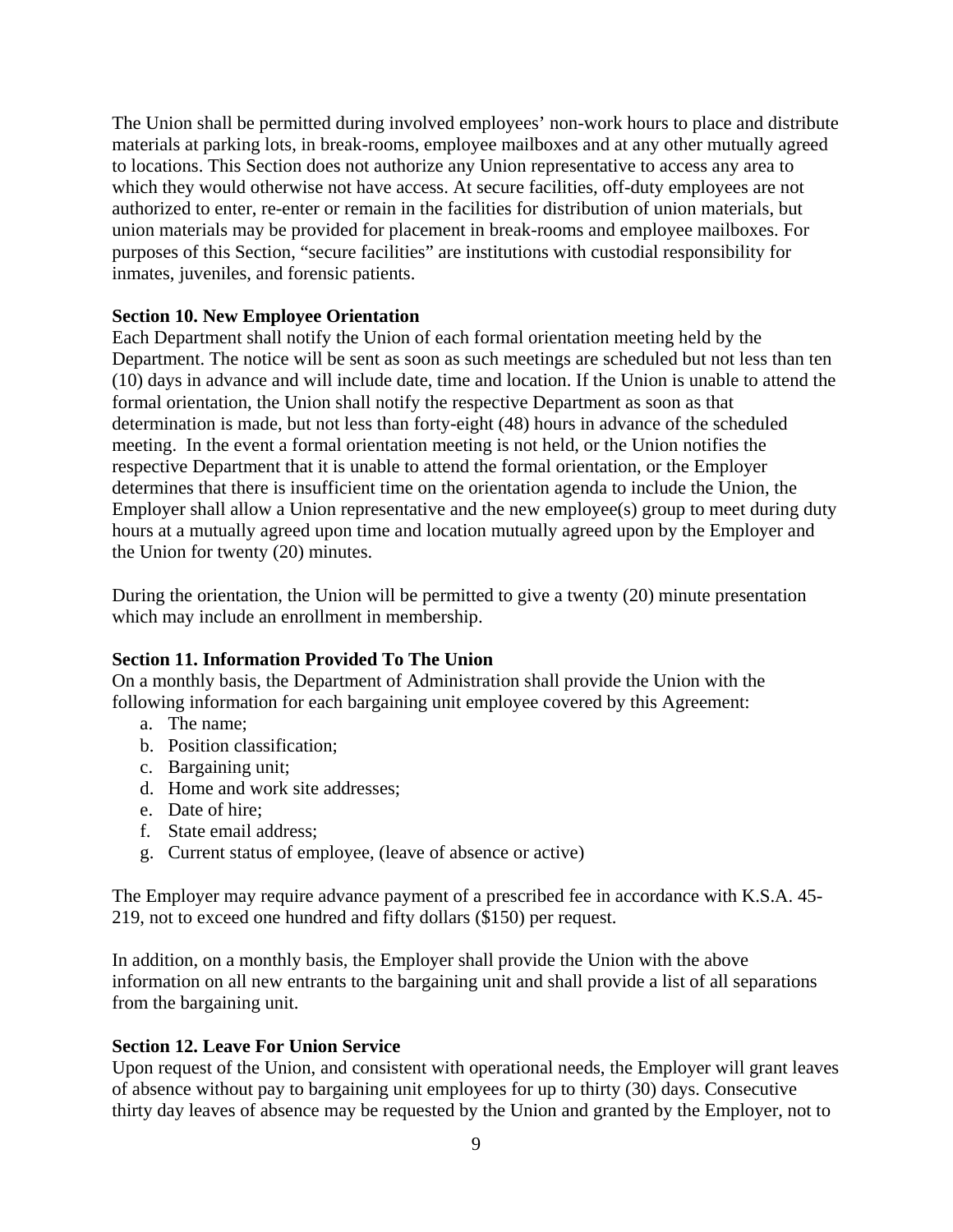exceed 120 days total for any one employee per calendar year. The employee shall be returned to his/her previous position, facility, and shift subject to post rotation provisions.

In order to not disrupt KPERs contributions and requirements, an employee on consecutive leaves of absence for Union Service shall return to work at least one (1) day per each thirty day interval, on a date or dates agreed to prior to beginning Leave for Union Service. The employee's benefits (workers compensation, medical/dental insurance, if participating, etc.) shall continue to be paid by the Employer and the Union shall reimburse the Employer for all costs of benefits except that the employee or the Union shall continue to be responsible for paying the employee's share of the health insurance premium. For the purposes of this Section benefits do not include optional payroll deductions. Leave without pay for Union Service in accordance with this section shall not be considered an interruption in Length of Service.

# **ARTICLE 4 MANAGEMENT RIGHTS**

**Section 1.** Nothing in this Agreement is intended to circumscribe or modify the existing right of the State to:

- a. Direct the work of its employees;
- b. Hire, promote, demote, transfer, assign and retain employees in positions within the public agency;
- c. Suspend or discharge employees for proper cause;
- d. Maintain the efficiency of governmental operation;
- e. Relieve Employees from duties because of lack of work or for other legitimate reason
- f. Take actions as may be necessary to carry out the mission of the agency in emergencies; and
- g. Determine the methods, means and personnel by which operations are to be carried on.

It is further specifically agreed that the foregoing enumeration of the rights of the Employer shall not be determined to exclude other rights not specifically enumerated unless abridged and modified by provisions included within this Agreement. By way of example but not limitation, management retains the rights to: determine the mission, budget and policy of the Employer and its various agencies and programs; determine the organization of the Employer, the number of employees, the work functions, and the technology of performing them; and to determine the numbers, types, and grades of positions.

It is also understood there may be other inherent rights of management which may be exercised during the term of this Agreement. It is specifically understood by the parties that the Employer may take any other actions it deems necessary or in the best interest of the state consistent with this MOA.

Management also reserves the right to decide whether, when, and how to exercise its prerogatives, whether or not enumerated in this Agreement. Accordingly, the failure to exercise any right shall not be deemed a waiver. It is understood and agreed by the parties that the Employer does not have to rely on any agreement reached through the meet and confer process with its employees as the source of its rights and management prerogatives.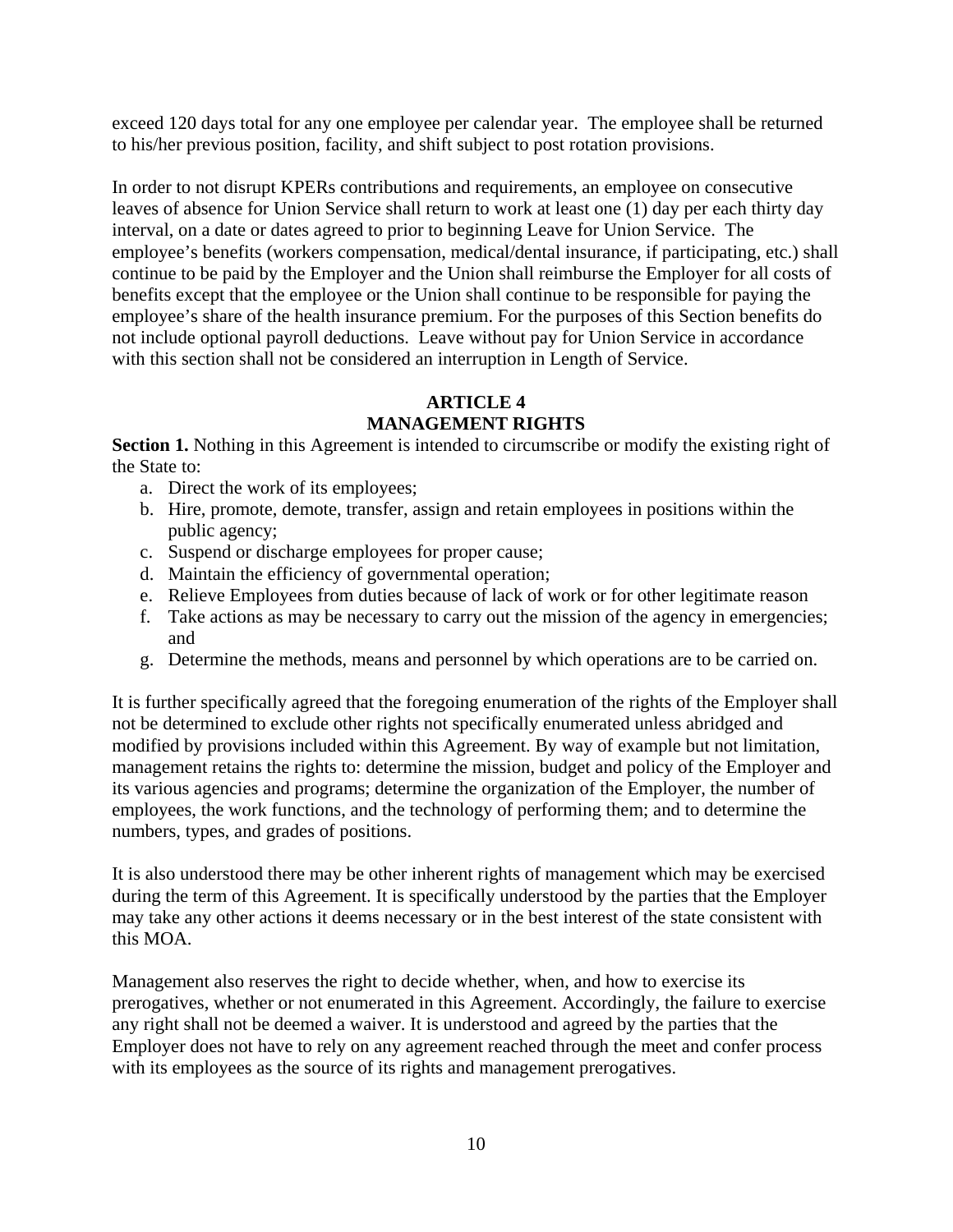Nothing herein shall be interpreted as a waiver of the Union's right to meet and confer regarding conditions of employment as that term is defined in K.S.A. 75-4322(t) as set out in Article 10 of this MOA.

# **ARTICLE 5 NO STRIKE OR LOCK OUT**

KOSE agrees that during the life of this Agreement, neither the organization, its agents, nor its appropriate unit members will authorize, instigate, aid or engage in any organized work stoppage, organized slow-down, organized sick-out, illegal picket or organized strike against the employer.

The employer agrees not to lock out any employees during the term of the Agreement as a result of a labor dispute with KOSE.

# **ARTICLE 6 PAYROLL DEDUCTION**

**Section 1.** The Employer agrees to the deduction of union dues from employee payroll warrants, upon receipt of written authorization signed by the employee and forwarded by the union through the Division of Accounts and Reports at least thirty (30) days prior to the first deduction. Such authorizations shall remain effective for not less than one hundred and eighty (180) days and shall be terminated at any time thereafter upon thirty (30) days' prior notice by the employee. Deduction cards or cancellation cards shall be provided by either the union or the employer, upon request by an employee, and shall be confidential.

**Section 2.** The Employer agrees to the deduction of voluntary contributions to the Union's Political Action Committee. Such deductions shall commence within thirty (30) days of the Employer's receipt of a written authorization from the employee and shall cease within thirty (30) days of the Employer's receipt of a written memorandum from the employee canceling such deduction. The Union agrees to reimburse the Employer for administrative costs incurred in the performance of this function.

# **ARTICLE 7 HOURS OF WORK AND OVERTIME**

#### **Section 1. Scope**

This Article is intended to define the normal hours of work and to provide the basis for the calculation and payment of overtime. It shall not be construed as a guarantee of hours per day or per week, or of days of work per week.

#### **Section 2. Administrative Workweek**

The administrative workweek begins at 12:01 a.m. Sunday and ends at midnight on the following Saturday.

#### **Section 3. Standard Workweek**

Except as noted below, the standard workweek for full-time employees consists of five (5) consecutive eight (8) hour days, Monday through Friday each week. Non-overtime hours and starting and quitting times for employees shall be the same throughout the standard workweek. The standard workweek does not apply to the following: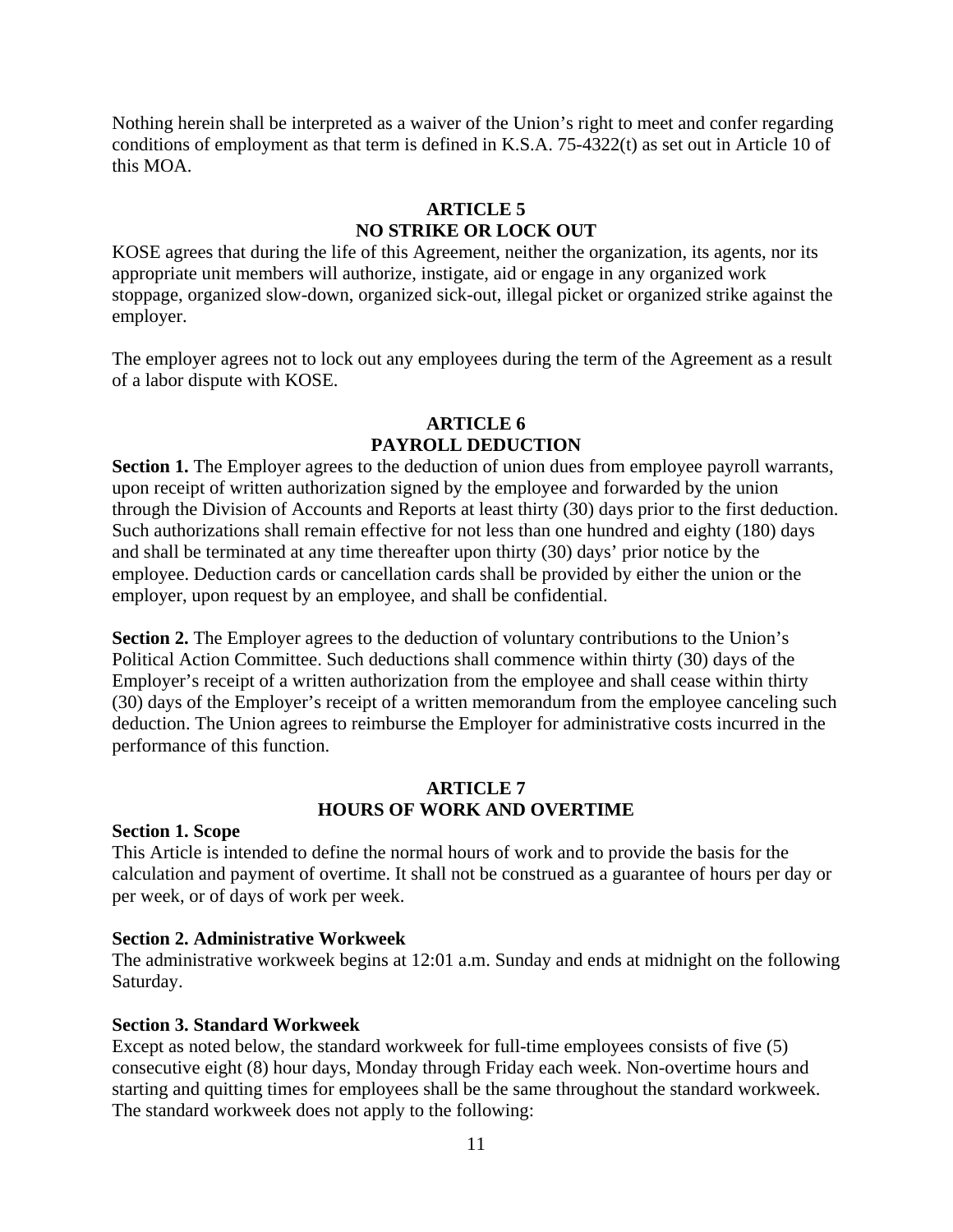- A. alternative and/or compressed workweek schedules and flextime arrangements;
- B. cases where flexible hours are inherent to the job as an established condition of employment and are subject to agreement in this or a supplemental MOA in accordance with Article 10:
- C. shift employees whose work is continued by other employees who relieve them and continue those same work tasks and whose schedules are governed by section 5 below;
- D. certain law enforcement employees whose schedules are based on 80 hours over a two week pay period pursuant to this or a supplemental MOA in accordance with Article 10.

#### **Section 4. Changes in Work Schedules to Avoid Overtime**

Either party may address changes in work schedules to avoid overtime in supplemental meet and confer in accordance with Article 10.

# **Section 5. Work Schedules for Shift Employees**

- A. For purposes of this Agreement, "work schedules" are defined as an employee's assigned work hours and days of the week. Where work schedules for an employee described in Section 3.C. of this Article vary the employee will be notified of their assigned schedule at least seven (7) days prior to the effective date of the schedule. Work schedules may be modified without notice to respond to tornadoes, fires, wrecks, snow or other emergencies or similar events.
- B. Assigning an employee additional hours on an overtime basis is not considered a change to the work schedule.
- C. An employee may request to, and with prior approval of management may, trade any workday or shift within the work week with an employee who is willing to trade and is qualified to perform the work. Trading of days or shifts shall not jeopardize the required operational needs of the Employer, nor result in the creation of overtime.
- D. Except as it applies to the practices in existence at the time of this MOA within KDOT regarding snow/ice removal activities, there will be no split shifts (unpaid break of greater than one-hour within the workday) unless requested by the affected employees.

#### **Section 6. Alternative Work Schedules and Flextime**

Subject to operational needs, flexible and alternative work schedules may be established upon mutual agreement of the employee and the employer. Consent will be in writing and signed by both parties including agreement on how to change work schedule during weeks where there is a holiday. Approval may be rescinded based on identified operational needs or performance issues by providing thirty (30) calendar days notice. Current practices shall otherwise remain in effect.

#### **Section 7. Overtime**

A. FLSA non-exempt full time employees shall earn overtime (or accrue compensatory time) for hours actually worked in excess of forty (40) in an administrative workweek.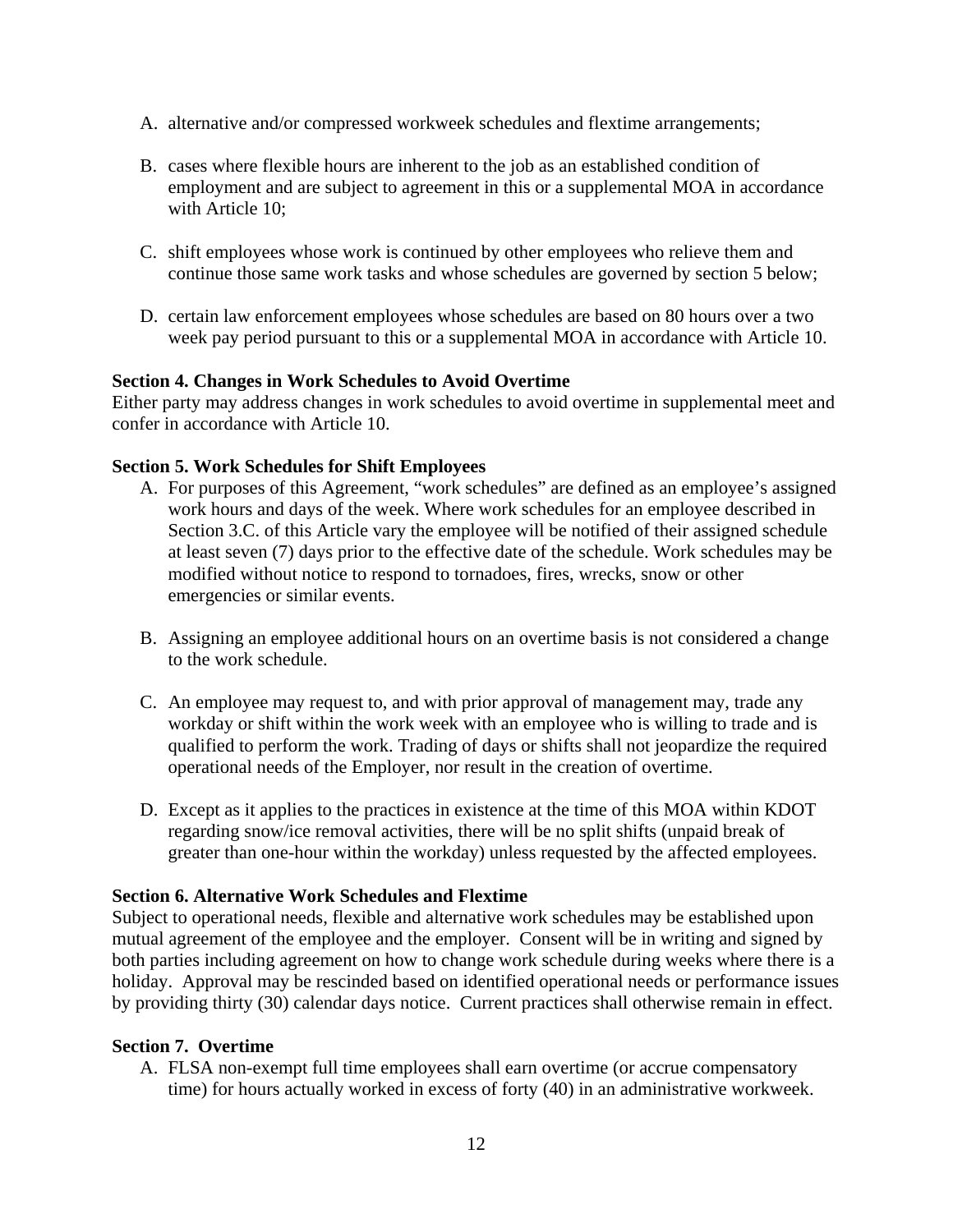Time in a paid status, but not worked by virtue of legal holiday, shall be considered as hours worked for purposes of administering overtime entitlements.

- B. In accordance with Section 3D, for appropriate positions the work period will consist of eighty (80) hours actually worked in fourteen (14) consecutive days, subject to Department of Labor determinations regarding section 207k of the Fair Labor Standards Act.
- C. Actual time worked may be substituted for authorized paid leave where appropriate.
- D. The Employer will make a good faith effort to avoid requiring employees to work more than 12 hours in a 24 hour period. An employee may volunteer to work over 12 hours in a 24 hour period. [Unit 6 Supplemental language shall remain in effect for Unit 6 employees.]

#### **Section 8. Compensatory Time**

- A. An FLSA nonexempt employee may, with the approval of the Employer, elect to accrue compensatory time in lieu of monetary payment in accordance with applicable laws, policies and regulations. The accrual of compensatory time in lieu of monetary payment shall not be arbitrarily denied. An eligible employee shall not accrue more than two hundred and forty (240) hours of compensatory time. Each eligible employee who has accrued two hundred and forty (240) hours of compensatory time off shall, for any additional overtime hours of work, be compensated with overtime pay. Appointing authorities may establish lower maximum accumulations for employees in that agency subject to a minimum of forty (40) hours.
- B. A request to use earned compensatory time must be submitted to an employee's supervisor for approval prior to use and shall be approved provided the employee gives the supervisor reasonable notice of the employee's intention to use compensatory time and the employee's use of compensatory time does not unduly disrupt operations as that term is defined in 29 CFR 553.25(d).
- C. Due to operational needs the employer may pay, manage and require the use of compensatory time. Each employee who has accrued compensatory time off may be required by the appointing authority to use the compensatory time within a reasonable period after receiving notice of this requirement. The notices shall state the length of time in which a specified number of hours of compensatory time are to be used. Use of such compensatory time will be granted in a fair and equitable manner. In the event the employee is directed to use compensatory time with less than fourteen (14) days notice from the date the direction is given until the date the employee must use the compensatory time, the employer shall pay the compensatory time if requested to do so by the employee. Except as provided in K.A.R. 1-9-14 (a), each eligible employee who has accrued compensatory time off shall, upon termination of employment or upon promotion, demotion, or transfer to another state agency, be paid for the unused compensatory time at a rate of compensation not less than the higher of either of the following rates: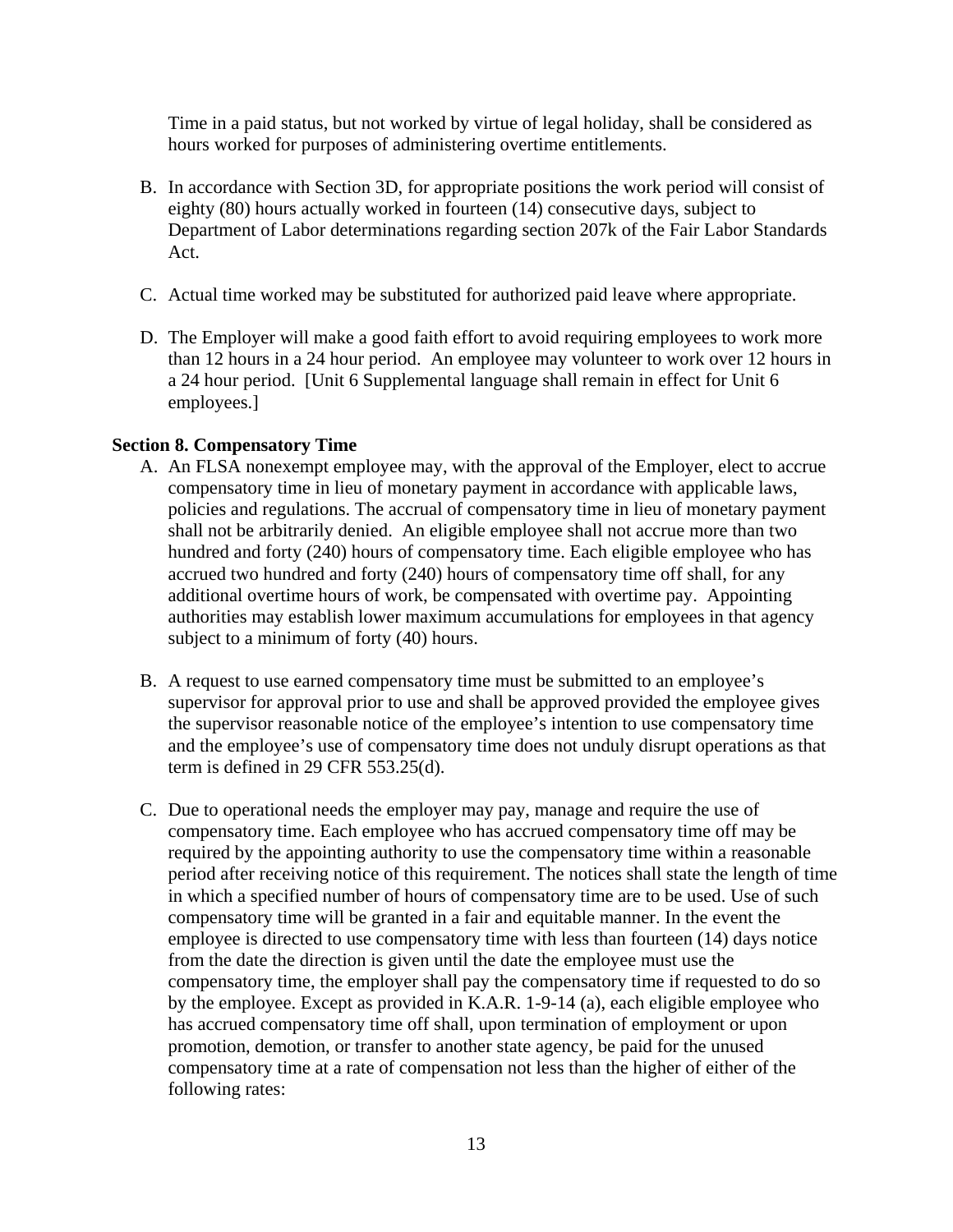- a. the average regular rate received by the eligible employee during the last three (3) years of the employee's employment; or
- b. the final regular rate received by the eligible employee.
- D. Any longevity or quality award bonus payments received during the last three (3) years of employment shall be included in determining the average regular rate and the final regular rate specified in this subsection
- E. Employees may carryover compensatory time that has not been paid or used to the next fiscal year.

#### **Section 9. Overtime Distribution**

**A. Volunteers.** The Employer shall utilize volunteers who meet operational needs for overtime before requiring mandatory overtime.

**C. Mandatory Overtime**. Employees may be required to work overtime. Employees required to work overtime will be notified as soon as the need for overtime becomes known.

**D. Overtime in 24/7 facilities**. In 24/7 operations overtime shall be distributed among employees capable of performing the work in their respective facility, area and job class. Each facility shall establish a consistent process that includes the use of a list of volunteers to work overtime.

**E. Overtime in Non-24/7 Work Location**. Procedures for voluntary and involuntary overtime for employees who: 1) perform clerical, administrative or similar work, 2) perform specialized or individualized case work with patients, clients, customers or members of the public, or 3) work in classifications or locations where there is not a regular need for overtime based on the type of work performed, will be established on an individualized basis between the employee and supervisor as needed based on the particular circumstances requiring the need for overtime, with consideration given to providing as much notice to the employee in the event of the need for overtime.

F. **Unit 6 Exemption**. Unit 6 shall be exempt from this Section and shall be covered by Supplemental Agreements.

#### **Section 10. FLSA Exempt Employees**

The Employer may approve the accrual of time off for FLSA exempt employees for extraordinary or excessive hours worked. The Employer shall act reasonably in approving such time off. It is understood by the parties that such time off is not meant to be hour for hour compensation.

#### **Section 11. Responsibility for Staffing Coverage**

An employee is not responsible for finding staffing coverage when the employee is absent from work. The employee shall be responsible for advising the supervisor of any work assignment or other deadlines of which the employee is knowledgeable that occur during any period of absence.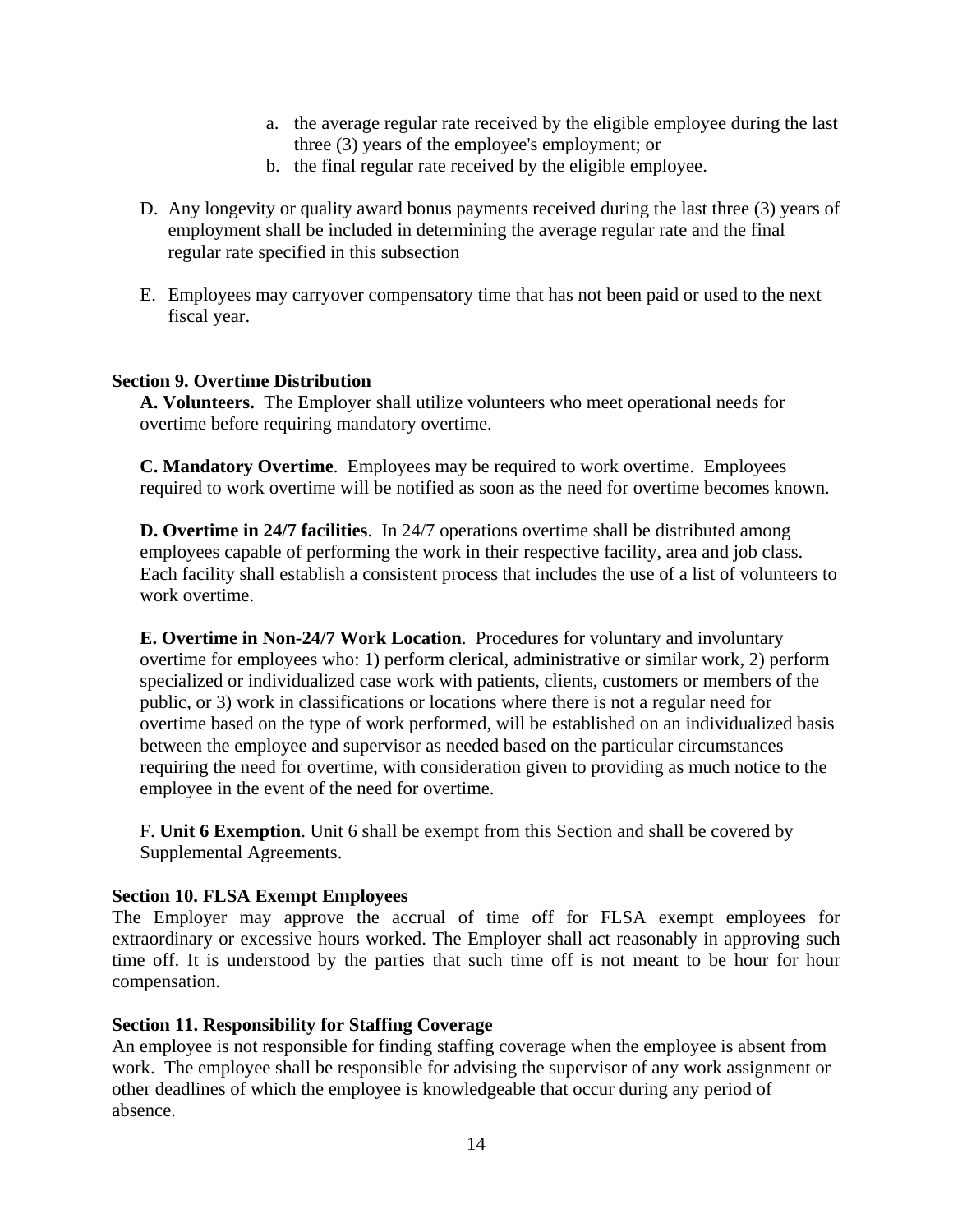# **ARTICLE 8 WAGES AND SALARIES**

#### **Section 1. General Salary Increase and Market Pay**

- A. The Employer agrees to budget for and recommend Legislative appropriation of funds necessary to provide market adjustment pay increases in Fiscal Year 2011.
- B. In accordance with Article10 of this MOA and the Kansas Public Employer-Employee Relations Act the parties shall meet and confer on issues related to the implementation of the market pay plan and, on an annual basis, the parties shall meet and confer during the months of October through December regarding the Union's proposal for general wage increases (including longevity bonuses and other generally applicable wage payments) to become effective the following fiscal year. Such meet and confer shall be consistent with any constraints imposed by applicable law including constraints imposed by the adopted budget.

#### **Section 2. Call-in and Call-back Pay.**

Changes in call in/call back practices will be subject to supplemental meet and confer in accordance with Article 10 at the request of either party.

#### **Section 3 Stand-by Compensation.**

- A. Any appointing authority may require an employee to be on stand-by. "Stand-by time" means a period of time outside a non-exempt employee's regularly scheduled work hours, during which the non-exempt employee is required, at agency direction, to remain available to the agency within a specified response time. Each non-exempt employee on stand-by shall be available at agency direction for recall to perform necessary work. Stand-by assignments shall be limited to work situations where a probability of emergency recall of an employee or employees exists. When the employer is able to contact employees by means of a paging device or cell phone, such employees are eligible for stand-by compensation if the employee is required to remain available to the agency within a specified response time.
- B. Except as provided in subsection F., each non-exempt employee shall be compensated at the rate of two dollars (\$2.00) per hour for each hour the employee serves on stand-by status.
- C. Each non-exempt employee on stand-by who is called in to work shall be compensated for the actual hours worked at the appropriate rate of pay, but shall not be paid stand-by compensation for the hours actually worked. Only the hours actually worked by the employee shall be credited in determining eligibility for overtime compensation.
- D. Time during which a non-exempt employee is restricted to a particular telephone number at a location designated by the employer, or to the employer's premises, in order to remain personally available to the employer shall be considered hours worked and the employee shall be compensated at the employee's regular rate of pay instead of receiving stand-by compensation.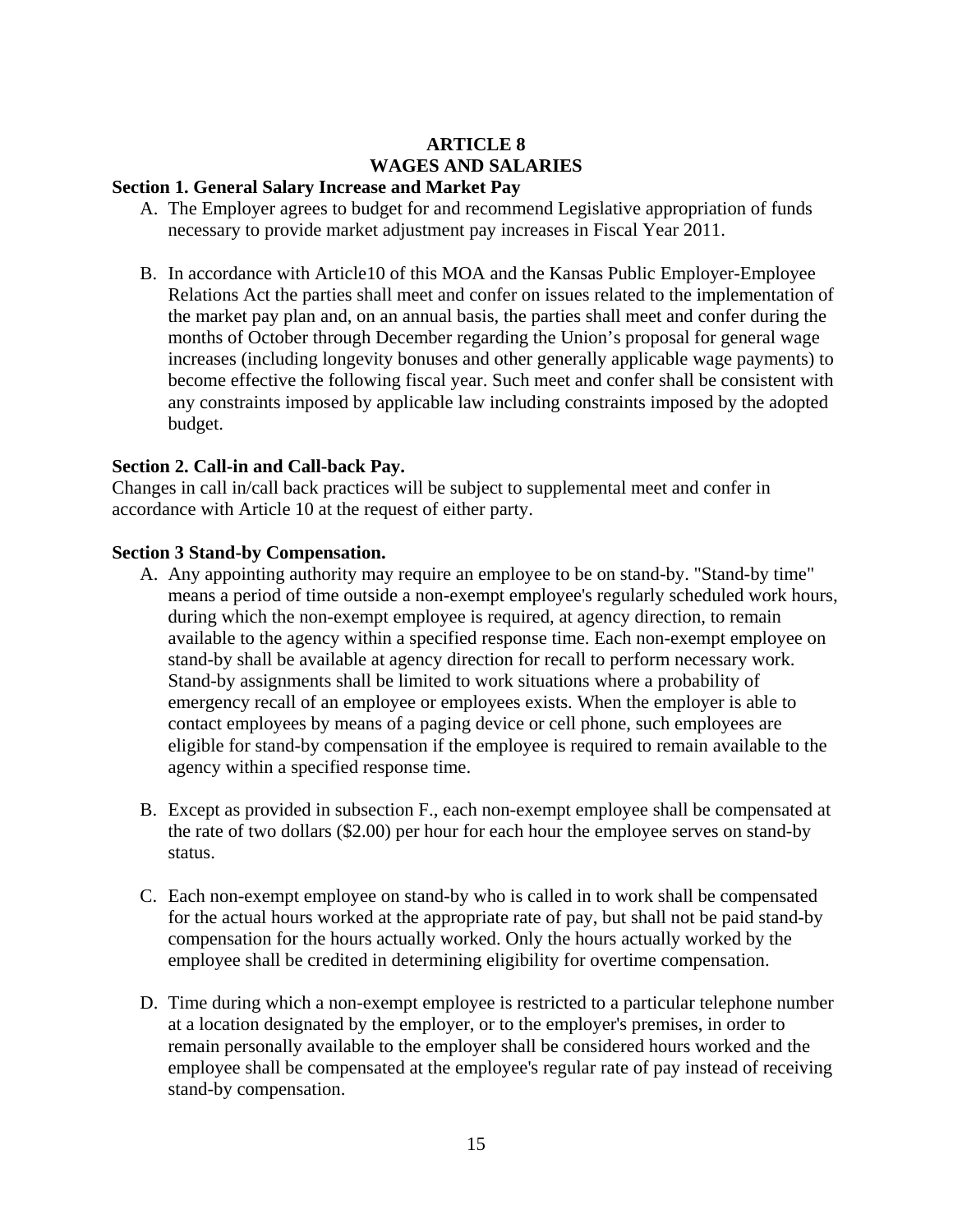- E. Any non-exempt employee on stand-by or who is subject to the provisions of subsection D, who is not available when called, and who does not present reasonable justification for failure to report when called, shall lose compensation for that stand-by period and may be subject to disciplinary action.
- F. Stand-by and On-Call pay for law enforcement employees as defined in 29 CFR 553 shall be addressed in supplemental meet and confer in accordance with Article 10.

#### **Section 4. Shift Differential**

- A. Each agency having multi-shift operations shall designate one or more shifts as a normal day shift. Each agency shall specify no more than twelve (12) consecutive hours in the day from which normal day shifts may be designated. Each normal day shift shall fall entirely within those designated hours. Upon the effective date of this MOA, the Employer shall advise KOSE of each agency's designated day shift hours.
- B. Except as provided in subsection E., or pursuant to agreement reached in accordance with subsection F, a shift differential shall be paid to classified employees in positions eligible to receive overtime pursuant to K.A.R. 1-5-24 for hours worked on regularly established shifts other than the normal day shift or shifts except for unscheduled hours before or after a normal day shift.
- C. The shift differential shall not be paid to an employee for any time the employee is on any type of leave or holiday.
- D. Upon recommendation of the Secretary, the amount of the shift differential shall be that amount set by Executive Directive of the Governor subject to a minimum of fifty cents (\$.50) per hour.
- E. Shift Differential pay for law enforcement employees as defined in 29 CFR 553 shall be addressed in supplemental meet and confer in accordance with Article 10.
- F. Changes in shift differential practices in effect at the time of this Agreement shall be subject to supplemental meet and confer in accordance with Article 10 at the request of either party.

#### **Section 5. Longevity Bonus Pay.**

- A. Upon completion of ten (10) years of length of service, each classified employee in a regular position shall be eligible for longevity bonus pay.
- B. The longevity bonus payment for each eligible employee shall be computed by multiplying fifty dollars (\$50) by the number of full years of state service, not to exceed twenty five (25) years.
- C. Longevity bonus pay shall increase the regular rate applying to overtime pay for hours worked during the twelve (12) months preceding the date the longevity bonus is paid to the employee and shall be considered in calculating the payment of compensatory time to an employee upon termination as provided in K.A.R. 1-5-24.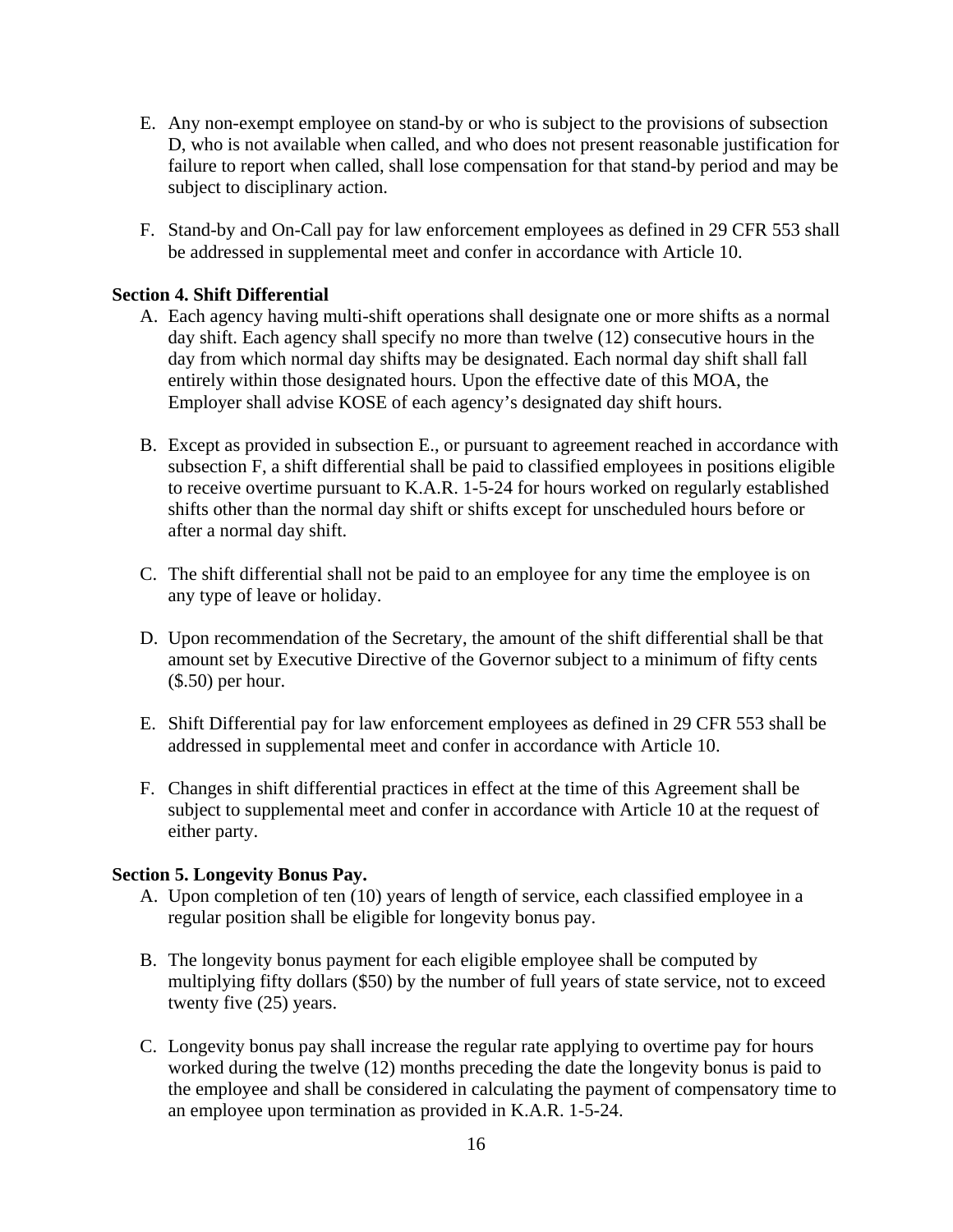D. All provisions of this section are subject to legislative appropriation.

#### **Section 6. Acting Assignments**

- A. When an employee is temporarily assigned to another position in a higher salary range than that of the employee's normal position, the employee shall be paid at a step on the higher range that provides the employee with at least a five percent (5%) increase in pay.
- B. An appointing authority may temporarily assign an employee who has permanent status to perform the duties of another position on the basis of an acting assignment in accordance with K.A.R. 1-6-29.
- C. If an employee is acting in a position assigned to a pay grade higher than that of the employee's normal position, the employee shall be paid at a step on the higher grade that gives the employee an increase in pay. Such an increase shall not exceed the highest step possible if the employee were being promoted into the position.
- D. If an employee is acting in a position assigned to the same pay grade as that of the employee's normal position, the appointing authority may compensate the employee at a higher step of the pay grade than the step on which the employee is paid in the employee's normal position if the appointing authority determines the pay increase is in the best interests of the State.
- E. The employee's pay increase date shall be governed by the time-on-step requirement of the new step to which the employee is assigned under this section.
- F. If an employee is acting in a position assigned to a pay grade lower than that of the employee's normal position, the employee shall be paid at the employee's normal pay rate.
- G. For the duration of any acting assignment, the employee may receive pay step increases in accordance with applicable regulations.
- H. If the employee is promoted to a position in which the employee has served in an acting assignment, any accumulated months shall count towards the next pay step increase. The time served in the acting assignment may be credited towards the probationary period required for promotions.
- I. For the duration of the acting assignment, the employee shall receive step increases based on the time in step in the employee's normal position. When the acting assignment is terminated, and the employee is returned to the former class, the employee's salary shall revert to whatever rate it would have been had the employee not received the acting assignment.
- J. Neither the employee's pay increase date nor the employee's status shall be affected by an acting assignment.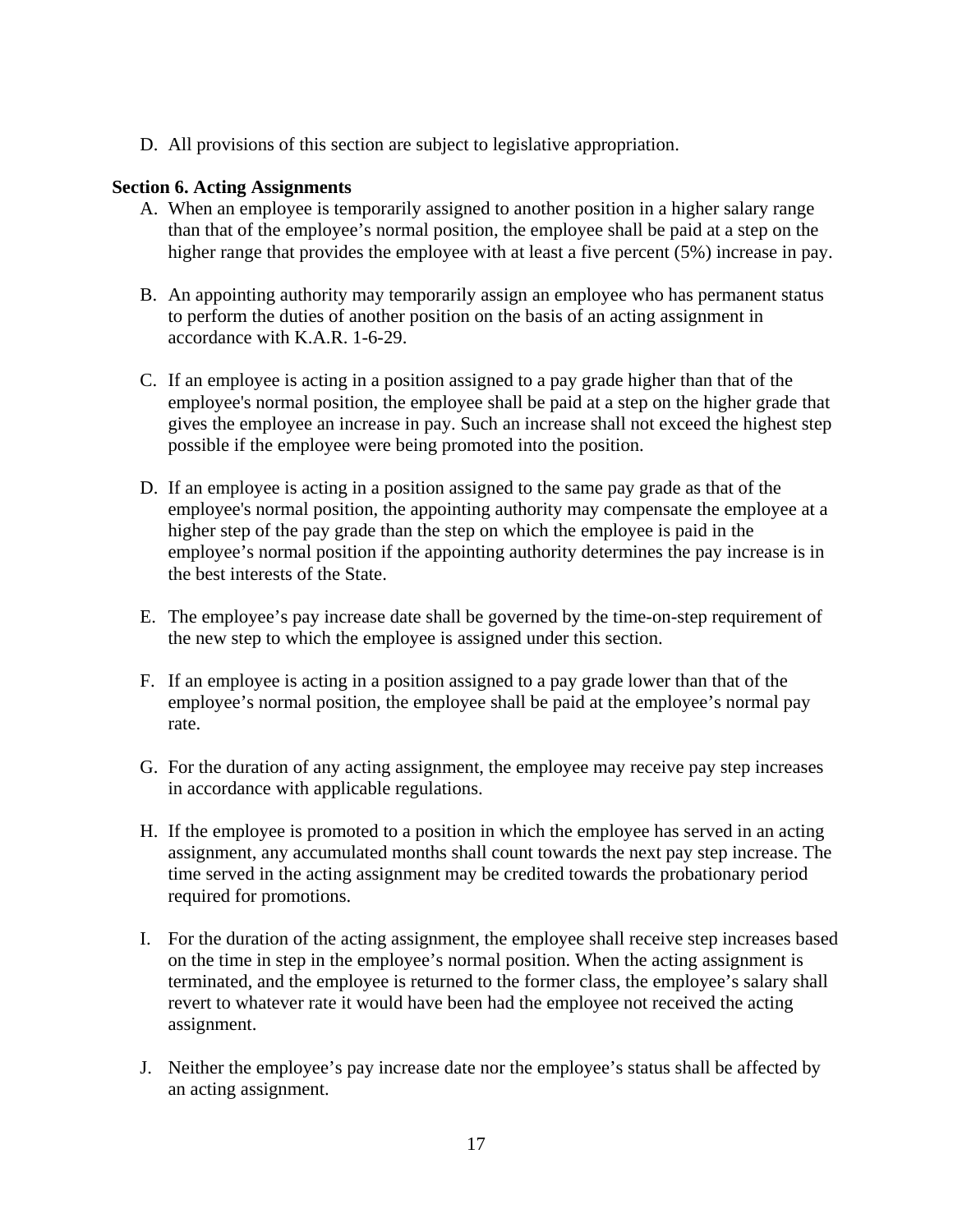# **ARTICLE 9 HEALTH BENEFITS and FLEXIBLE SPENDING ACCOUNTS**

#### **Section 1. Premium Contribution**

KOSE shall have the right to propose changes in the health benefit premium contribution shares at the same time, and in the same manner as it meets and confers regarding general wage increases in accordance with Article 10.

#### **Section 2. Kansas State Employee Health Care Commission**

Consistent with Kansas State Employee Health Care Commission Employee Advisory Committee bylaws, the Employer shall actively support employees nominated by KOSE to serve as members of the Employee Advisory Committee.

#### **Section 3. Flexible Spending Accounts**

The Employer shall continue to offer the KanElect Flexible Spending Account (FSA) program. Effective the next open enrollment period following the effective date of this agreement, the maximum contributions to the health care FSA shall be five thousand dollars (\$5000) per year (Two hundred and eight dollars and 33 cents (\$208.33) per semi monthly pay period). Other KanElect program maximum contribution limits shall be governed by IRS regulation.

#### **Section 4. Family and Medical Leave**

The Employer shall continue to make benefit contributions on behalf of an employee who is on paid or unpaid leave under the Family Medical Leave Act (FMLA). If the employee is in an unpaid status, the employee contribution shall be collected from the employee upon return from FMLA leave over the same period of time the employee was in an unpaid status, or in a shorter period or a one-time lump sum payment if the employee prefers.

# **ARTICLE 10 SUPPLEMENTAL AND MIDTERM MEET AND CONFER AND LABOR MANAGEMENT MEETINGS**

#### **Section 1. Supplemental Meet and Confer**

For matters not addressed in the MOA the parties agree to supplemental meet and confer at the bargaining unit or agency levels concerning "conditions of employment" (as defined in K.S.A. 75-4322(t)) unique to a bargaining unit, or an agency; or any other matter mutually agreed; or for any other matter identified for supplemental meet and confer in this MOA. The parties shall schedule supplemental meet and confer within thirty (30) days of the effective date of this Agreement. Pending the resolution of meet and confer, current practices shall be maintained.

#### **Section 2. Mid-Contract Meet and Confer**

- A. The Employer and the Union acknowledge their mutual obligation to meet and confer over Employer proposed changes in "conditions of employment" as that term is defined in K.S.A. 75-4322(t) affecting bargaining unit employees. The Employer agrees not to actively pursue legislation to change "conditions of employment" as defined in K.S.A. 75-4322(t) without engaging in the meet and confer process.
- B. The minimum notice to the Union of an intended change in "conditions of employment" as that term is defined in K.S.A.  $75-4322(t)$  is fifteen (15) days. If required to meet a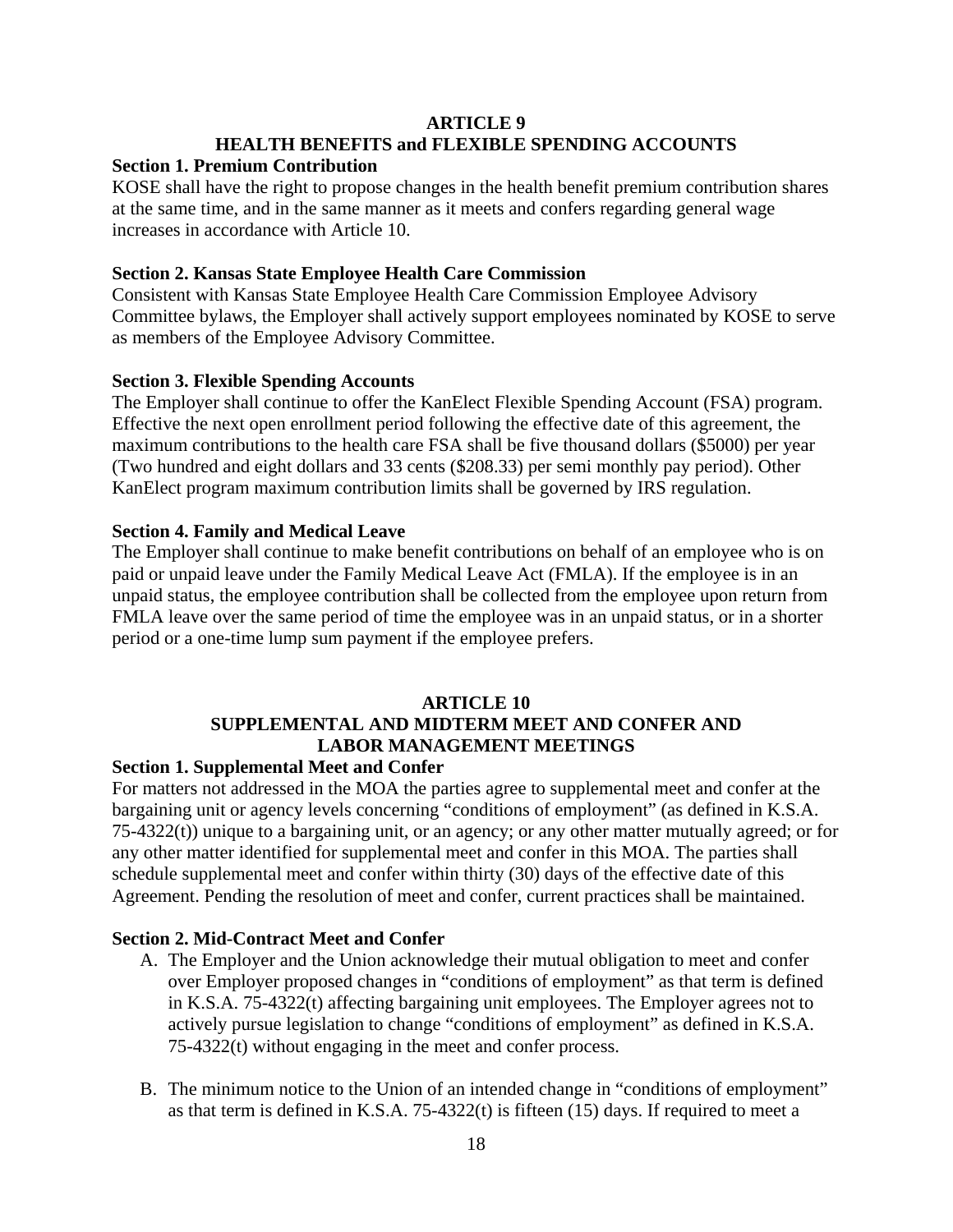legislative mandate or an emergency situation, the Employer will notify the Union as soon as possible. The Union may request to meet and confer within this fifteen (15) day period and shall submit proposals in response to the Employer's intent to change "conditions of employment" as that term is defined in K.S.A. 75-4322(t) within ten (10) days of its request to meet and confer. Upon request, the Employer shall provide the Union, at no cost, with information that is relevant and necessary for the full and proper understanding of the matter subject to meet and confer.

#### **Section 3. Impasse Resolution**

In the event of an impasse in meet and confer, either party may request the services of a mediator assigned by the Federal Mediation and Conciliation Service (FMCS). If the impasse persists, the parties shall attempt to pick an impartial arbitrator to resolve the impasse. If the parties cannot agree on an impartial arbitrator, either party may request a list of seven (7) qualified interest arbitrators from the FMCS. The parties shall select one arbitrator from the list by alternately striking names until one arbitrator remains on the list. A coin toss shall determine which party strikes the first name. The arbitrator shall hold a hearing as soon as practical and render a binding determination to resolve the impasse. Established conditions of employment as defined in K.S.A. 75-4322(t) shall not be changed pending resolution of the impasse.

#### **Section 4. Enforcement**

Midterm and supplemental Agreements shall be enforceable under the terms of this Agreement.

#### **Section 5. Labor Management Meetings**

The Employer and the Union agree to meet periodically in order to promote harmonious relations between the parties. The meetings shall be held upon mutual agreement of the parties on a date and at a time as mutually agreed. Where the parties currently conduct scheduled labor management meetings, they will continue to do so. The purpose of the meetings shall be to establish an effective employer-employee relationship, discuss the administration of this agreement, disseminate information of interest to the parties and discuss other items as mutually agreed prior to the meeting. The parties may meet and confer on the Labor-Management meeting process during supplemental meet and confer in accordance with this Article.

#### **ARTICLE 11 STAFFING**

#### **Section 1. Meetings Regarding Staffing**

No more than once each year, the Secretary of Administration will, upon request, meet with the Union to hear the employees' views regarding the Governor's budget request regarding staffing.

# **ARTICLE 12 GRIEVANCE PROCEDURE**

#### **Section 1. General Requirements**

A. A grievance is a statement of dissatisfaction by any employee, or by the Union, concerning interpretation of this Agreement or a traditional work practice. In order to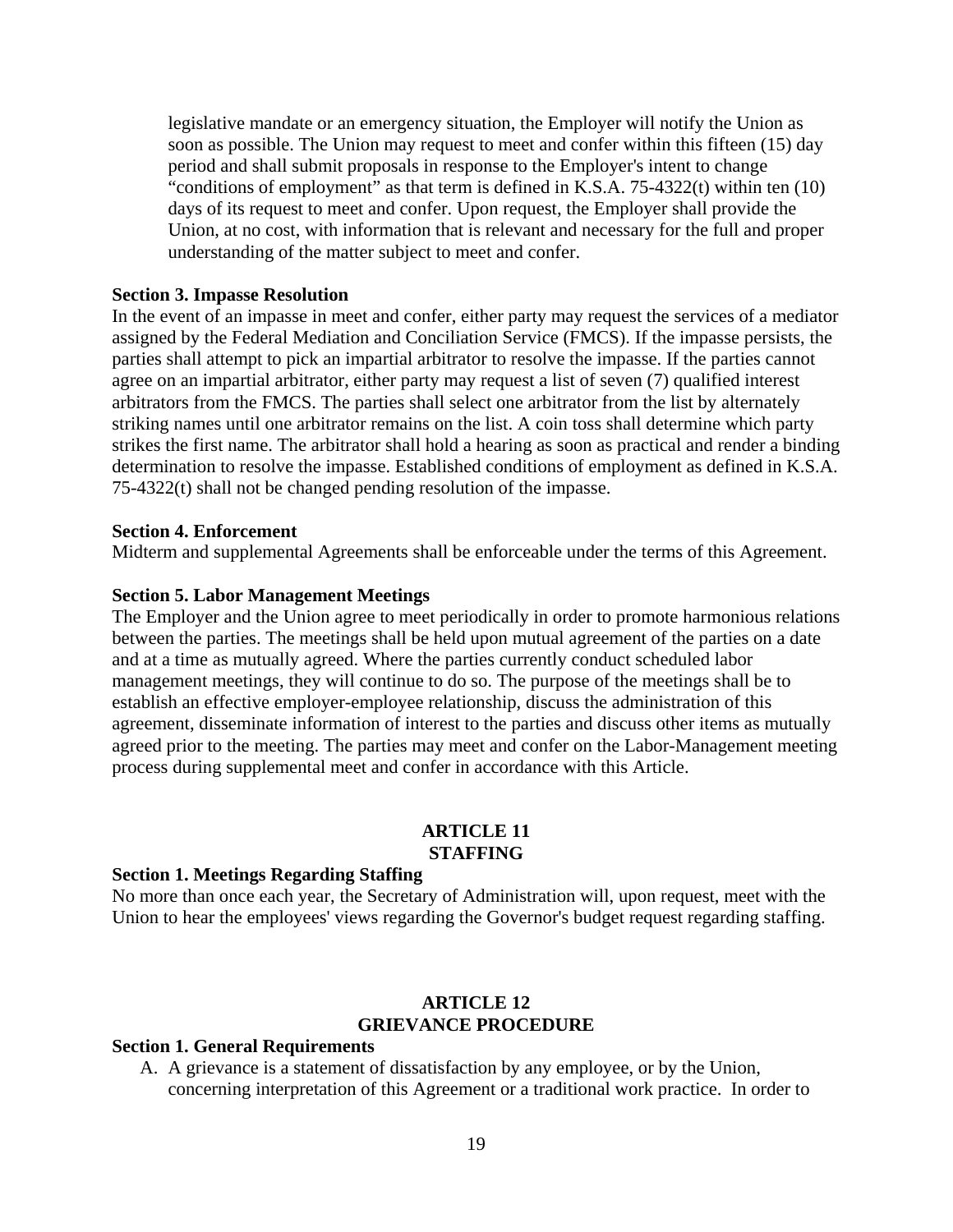facilitate resolution, grievances shall specifically identify which particular provision(s) of the agreement or work practice(s) are at issue.

- B. This grievance procedure shall be the sole method for settling a dispute arising as to the interpretation or application of the provisions of this Agreement.
- C. Employees may represent themselves or have a KOSE representative, represent them throughout this procedure.
- D. KOSE shall be notified of any grievance and be permitted to attend all grievance meetings and be provided with copies of all grievance correspondence sent to an employee.
- E. All grievance resolutions shall be in accordance with the terms of this agreement. No private agreements between individuals and the employer are permitted.
- F. Days, as used in this article, shall be calendar days.
- G. Time limits, as designated in this Article, may be extended by mutual agreement.
- H. Discussion of grievances between the Employer and the employee and his or her representative shall take place at such times in such places as the parties mutually agree upon.
- I. If KOSE determines that a dispute exists over the interpretation or application of the provisions of this Agreement that affects more than one employee, KOSE may file a grievance in its own name at Step Three (3).
- J. At each step after step one of the grievance process described below, the grievance shall state in writing why the previous response is unsatisfactory and shall identify any additional information that should be considered.

#### **Section 2. Step One Immediate Supervisor.**

- A. An employee, and representative if chosen, shall file a grievance, in writing, with the employee's immediate supervisor within fourteen (14) days of the event causing the dispute, or within fourteen (14) days of the employee's knowledge of its occurrence.
- B. The immediate supervisor shall meet with the employee and a KOSE representative, and respond in writing within seven (7) days. Following the meeting, the immediate supervisor shall prepare and provide a written response. The written response shall include and be based on all information that is specific and relevant to the grievance.

#### **Section 3. Step Two Facility, Division/Department, Regional Director**

A. If the grievance is not resolved at Step One, the grievance may be advanced in writing to the next step within fourteen (14) days of the Step One response or, if there was no response, within fourteen (14) days after the response was due. The grievance shall be filed with the facility director (Superintendent or Warden); Division/Department Director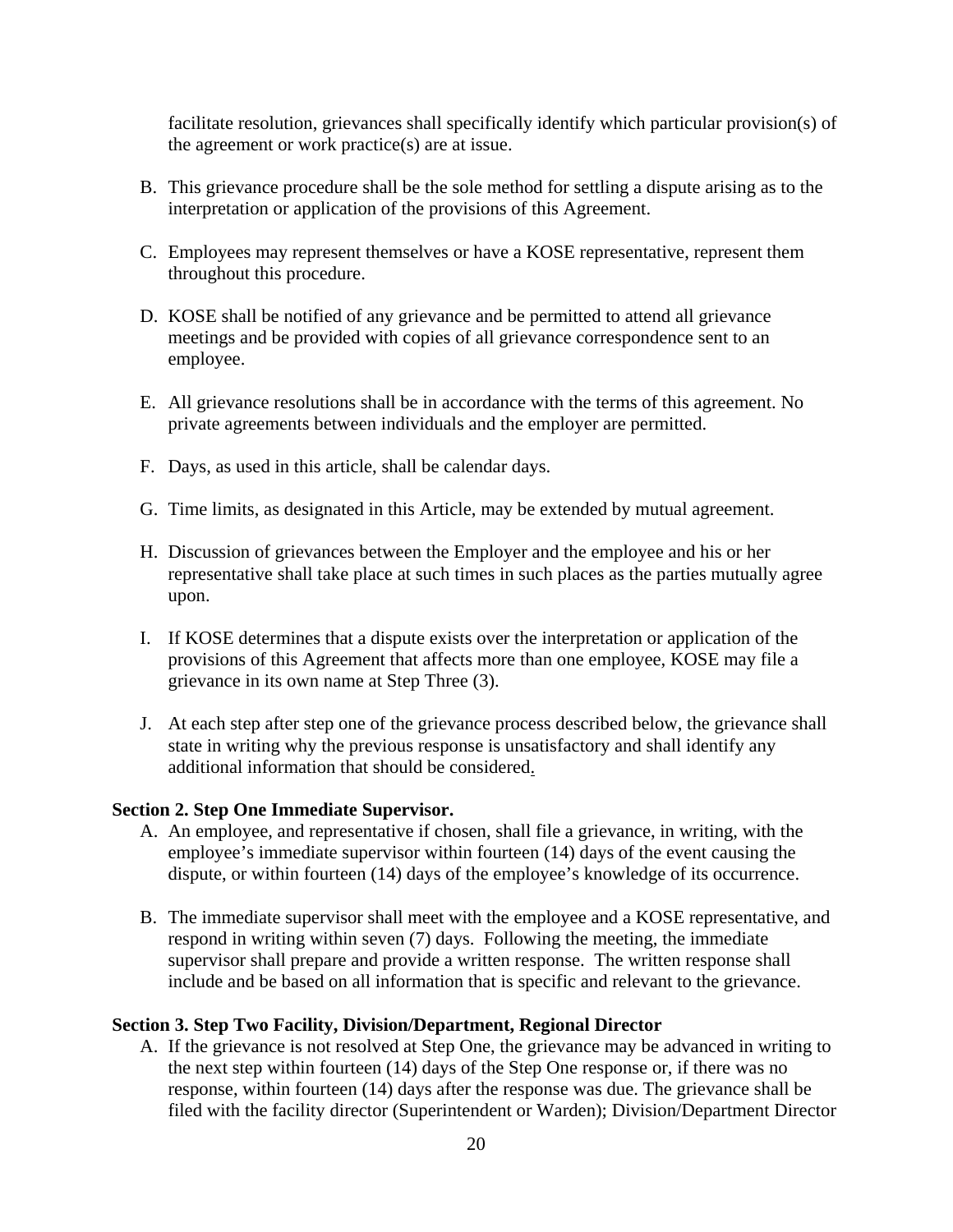(for headquarters employees); or Regional Director (including District Engineer for KDOT employees).

B. The step two official, or designee, shall meet with the employee and KOSE representative to discuss the grievance and provide a written response to the employee and representative within fourteen (14) days. Following the meeting, the step two official or designee shall prepare and provide a written response. The written response shall include and be based on all information that is specific and relevant to the grievance.

# **Section 4. Step 3 Agency**

- A. If the grievance is not resolved at Step Two, or if the step two grievance official has not responded within fourteen (14) days, the employee or the representative may appeal to the head of the Agency within fourteen (14) days after the response or within fourteen (14) days of when the response was due. The employee and/or KOSE representative(s) may request to meet with the head of the Agency, or designee to discuss the grievance. The request for a meeting with the head of the Agency, or designee, shall not be arbitrarily denied.
- B. The head of the Agency, or designee, may meet with the employee and KOSE representative(s) to discuss the grievance and shall provide a written response to the employee and representative within twenty-one (21) days. The written response shall include and be based on all information that is specific and relevant to the grievance.

#### **Section 5. Arbitration**

- A. If the grievance is not resolved at Step Three, KOSE may seek to arbitrate the unresolved grievance.
- B. Notice of intent to arbitrate shall be in writing and shall be delivered to the Director of Personnel Services (DA) or his/her designee within thirty (30) days of the response of the Agency or within sixty (60) days of when the response was due if the Agency failed to respond.
- C. KOSE shall request a list of seven (7) arbitrators from the Federal Mediation and Conciliation Service (FMCS). The parties shall determine by coin toss the order in which they will strike names from the list, and thereafter engage in an alternate striking procedure to select the arbitrator.
- D. Costs associated with the fees and expenses of arbitration shall be shared equally by the parties.
- E. Either party may request a verbatim record of the proceedings, at the expense of the requesting party. If both parties agree on a request for a verbatim record of the proceedings, the expense shall be shared equally.
- F. Hearings shall be held at a place and at a time mutually agreed upon by the parties and the arbitrator. In the event that the parties cannot agree on a hearing date[s] the arbitrator shall issue a notice of hearing dates, times, and places.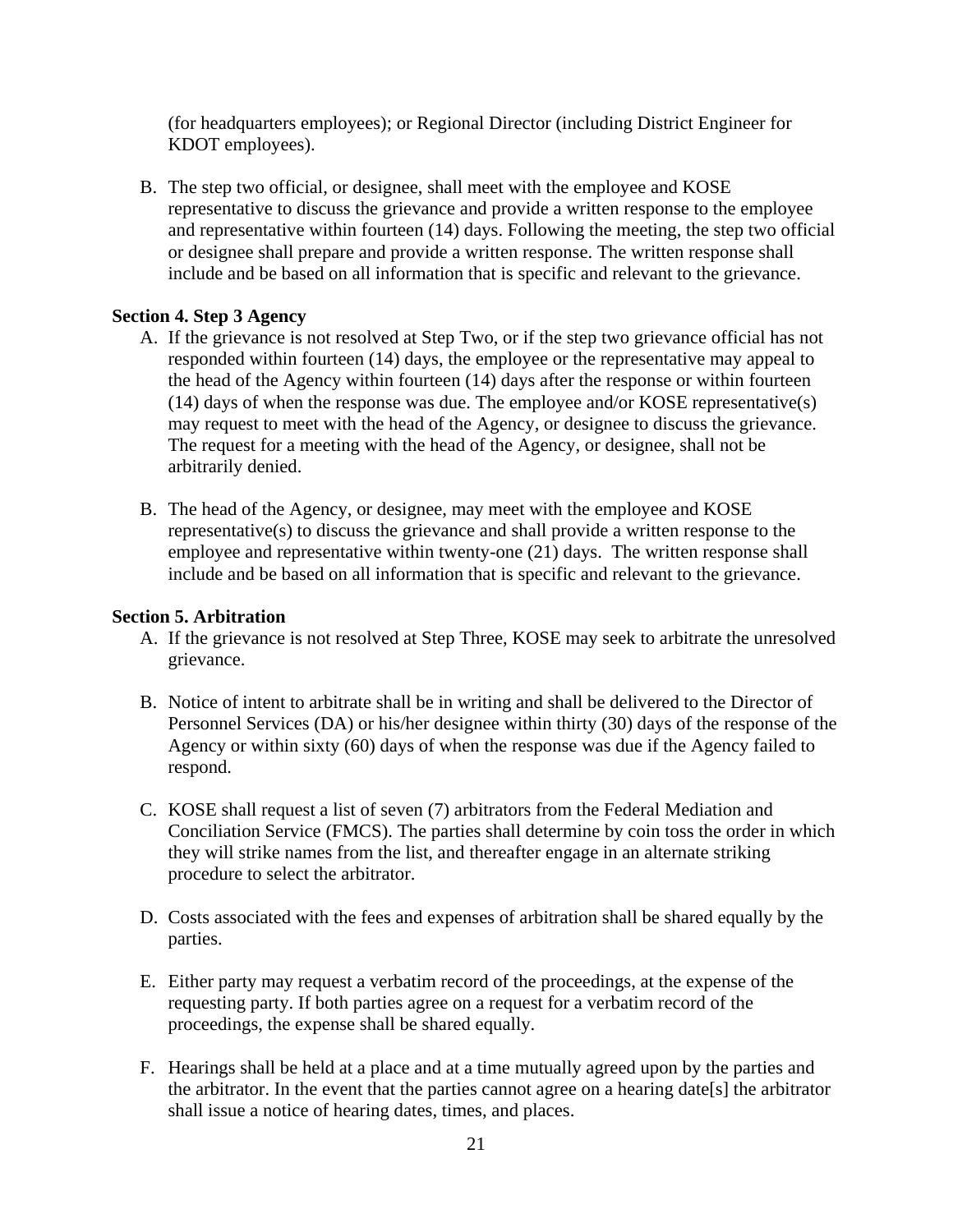- G. The arbitrator's decision shall be in accordance with the terms of this agreement and the arbitrator shall not have the authority to add to, amend, or modify the terms of this agreement.
- H. The arbitrator's decision shall be in writing. The Director of Personnel Services (DA) may request review of the decision by the Governor within thirty (30) days of receipt of the decision. Such request for review shall fully explain the rationale for modification of the arbitrator's decision. In the event a request for review is filed with the Governor, the Union shall have opportunity to submit a statement of position to the Governor within fifteen (15) days of receipt of the request for review. The Governor may set aside the decision of the arbitrator within seventy-five (75) days of the request for review. The Governor's decision shall be final.

#### **ARTICLE 13 DISCIPLINARY ACTIONS**

#### **Section 1. Discipline.**

This article does not apply to employees serving their original probationary period. All disciplinary actions shall be administered in accordance with applicable statutes and regulations and this MOA.

- A. The primary purpose of discipline is to correct performance or behavior that is below acceptable standards, or contrary to the employer's legitimate interests, in a constructive manner that promotes employee responsibility. If the employer has reason to discipline an employee, it shall normally be done in a manner that will not embarrass the employee before other employees, inmates, clients or the public.
- B. To ensure each employee's right to due process and the application of discipline in a consistent and fair manner, supervisors shall apply a program of progressive counseling and discipline with emphasis on correcting employee behavior or performance. This subsection shall not restrict the Employer from proposing the most appropriate disciplinary action in a specific circumstance.
- C. Agencies may utilize alternative methods to resolve conflicts or improper employee performance or behavior whenever appropriate.
- D. An employee who has completed the original probationary period required by K.A.R. rules may be reprimanded, suspended, demoted, or dismissed because of deficiencies in work performance as provided in K.S.A. 75-2949e or because of personal conduct detrimental to state service as provided in K.S.A. 75-2949f or because of both such reasons. For disciplinary purposes, the Employer may suspend an employee without pay for a period not to exceed thirty (30) days unless a longer period is authorized by an order of the Kansas Civil Service Board. No employee shall be dismissed for political, religious, racial, or other non-merit reasons except where there is a sufficient nexus to employment and as consistent with applicable laws and regulations.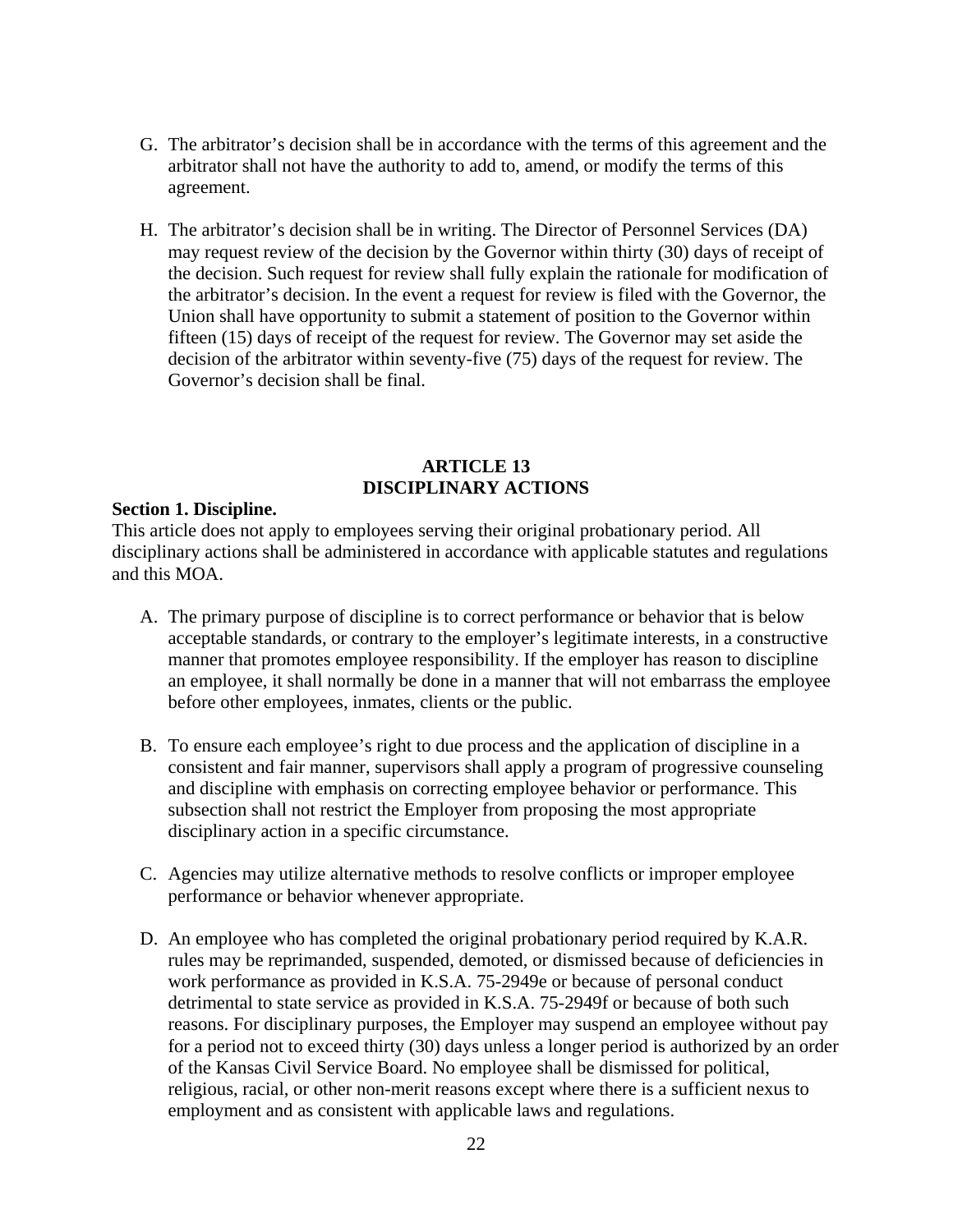E. In cases of verbal counseling of an individual employee, the supervisor must inform the employee that he/she is being counseled and the reason for the counseling session. If a superior talks to an employee concerning the employee's performance or conduct, the meeting shall be held in private. In all cases, the confidentiality of the counseling and disciplinary process shall be maintained by the Employer and its representatives in accordance with applicable law.

#### **Section 2. Pre-Disciplinary Investigations and Meetings**

A. Formal disciplinary action, meaning suspension, demotion or dismissal, shall be proposed only after an investigation to determine the facts of a particular situation.

This Section does not apply to non-disciplinary meetings or discussion between an employee and his or her supervisor for the purpose of instruction, performance feedback or counseling, and an employee shall not be entitled to Union representation in such situations.

If an employee is called to an investigative interview and it is believed that the employee is a witness only, the employee shall not be entitled to union representation until such time as the employer or employee determines it reasonably appears that the employee may be subject to formal discipline involving suspension, demotion or dismissal.

- B. When the Employer or employee reasonably believes that an investigation may result in formal discipline involving suspension, demotion or dismissal, the employee under investigation may request the presence of a Union representative during an investigative interview with that employee, except that such representation shall not apply to peer review conducted pursuant to K.S.A. 65-4915. The Employer shall advise the employee in writing of the interview if the allegations forming the basis or reason for the interview, if proven, may result in a formal disciplinary action. If the Employer does not advise the employee that the employee is entitled to representation, the Employer may not impose a formal disciplinary action upon that employee for the matter under investigation. A meeting that may result in verbal counseling or written warning or written reprimand shall not entitle an employee to have a representative present for the meeting. Any documentation of verbal or written counseling shall be placed in the supervisory file and not in the employee's personnel file. However documentation of verbal or written counseling which is cited specifically within a performance evaluation or disciplinary action may be appropriately placed within the official personnel file as provided in this MOA.
- C. The Employer may deny an employee's request for Union representation during a meeting on the basis that it does not reasonably appear the employee being interviewed will be subject to formal discipline involving suspension, demotion or dismissal.
- D. If the Employer advises the employee that the investigation may result in a suspension, demotion or dismissal, and if so requested by the employee, the interview shall be recessed to allow the employee a reasonable opportunity to secure Union representation. The employee cannot refuse an available representative or steward. In no event shall the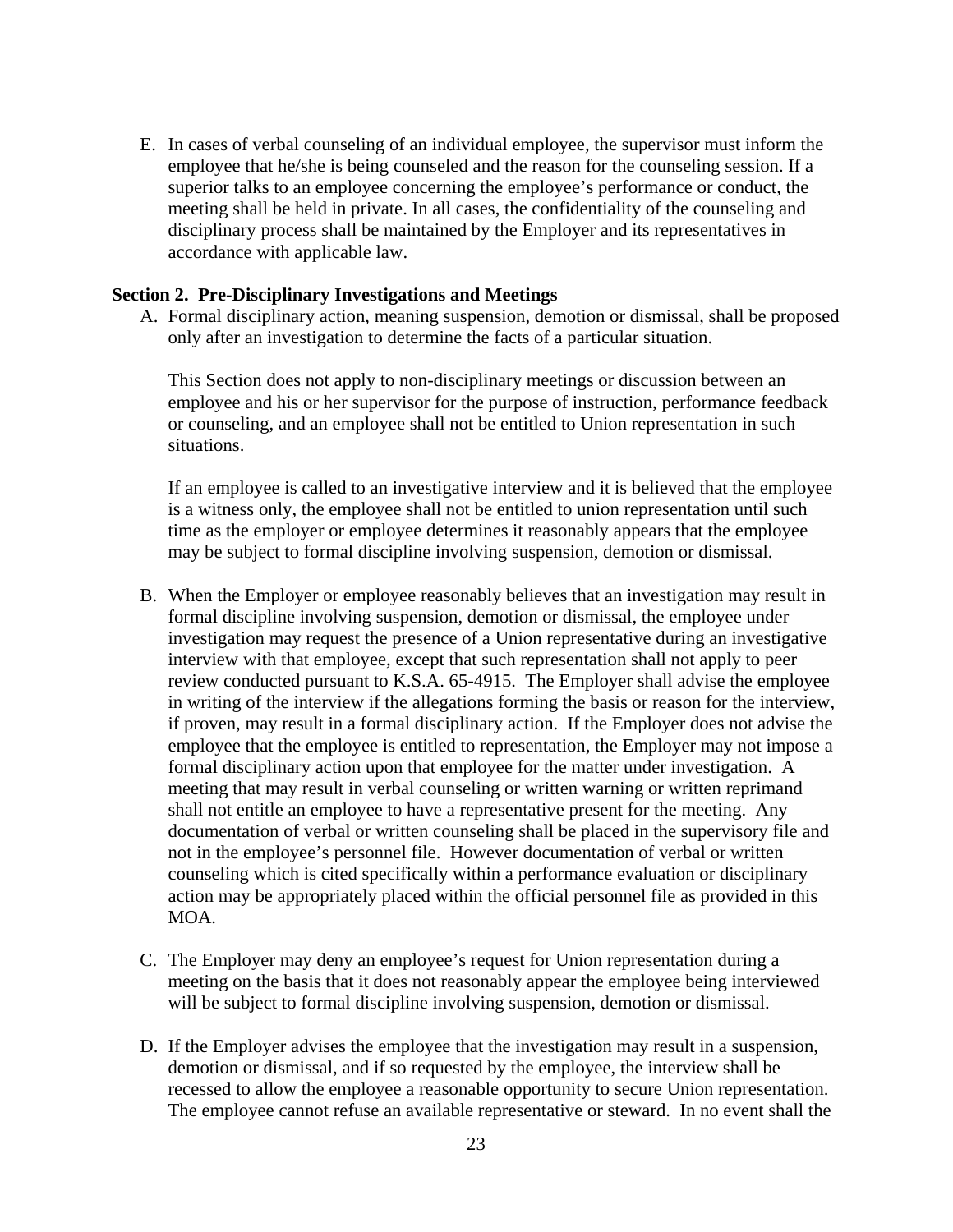recess be more than eight (8) hours unless the recess is pursuant to subsection F1 or F3. The Employer retains the right to immediately place an employee on leave with pay pending completion of the investigation.

- E. This Article shall not entitle a member of the unit who is the subject of the same investigation to be present at an investigative interview with or for another employee, as a Union representative or otherwise.
- F. The presence of a Union representative during the interview shall be governed by the following:
	- 1. The normal operations of the Employer shall not be interrupted by a Union representative's attendance at an investigative interview. Attendance of the Union representative shall not interfere with the legitimate needs of the Employer to maintain the operational integrity of the facility. In the event a Union Representative may not be released from duty, the Employer shall recess the investigative interview until the representative may be released, or arrangements are made for another representative to attend.
	- 2. An off duty steward or Union representative shall not be compensated in overtime or compensatory time for time spent attending an investigative interview.
	- 3. An employee serving as a Union representative who is a witness regarding the subject of the investigation shall be disqualified from serving as an employee's Union representative during the investigation.
- G. The parties agree that investigations will be conducted in a professional and fact-based manner.
- H. It is understood that investigative interviews are under the direction of the Employer's representatives. The role of the union representative is to assist the employee in a manner consistent with the purpose of the meeting. In interviews where Union representatives are permitted to be present under the terms of this Article, the Employer's assigned investigator(s) shall be permitted to conduct the interview with the employee without interference from the Union representative. The representative shall be allowed to speak privately with the employee before the interview, and may recess once during the questioning for a reasonable amount of time not to exceed twenty (20) minutes to speak privately with the employee. During the questioning, the representative may seek to clarify a question but shall not disrupt the meeting or otherwise interfere with the investigative process. While the interview is in progress, the representative cannot tell the employee what to say.
- I. Following the conclusion of the investigator's questions, the Union representative may take the opportunity to assist the employee in clarifying the employee's responses. Once the Union representative has finished, the investigator shall be permitted to ask follow-up questions of the employee and conclude the interview.
- J. Union representatives shall not use the interview as an opportunity to argue for the defense of the employee being interviewed, or to present evidence and/or a rationale for any position on the reduction of any discipline contemplated by the appointing authority.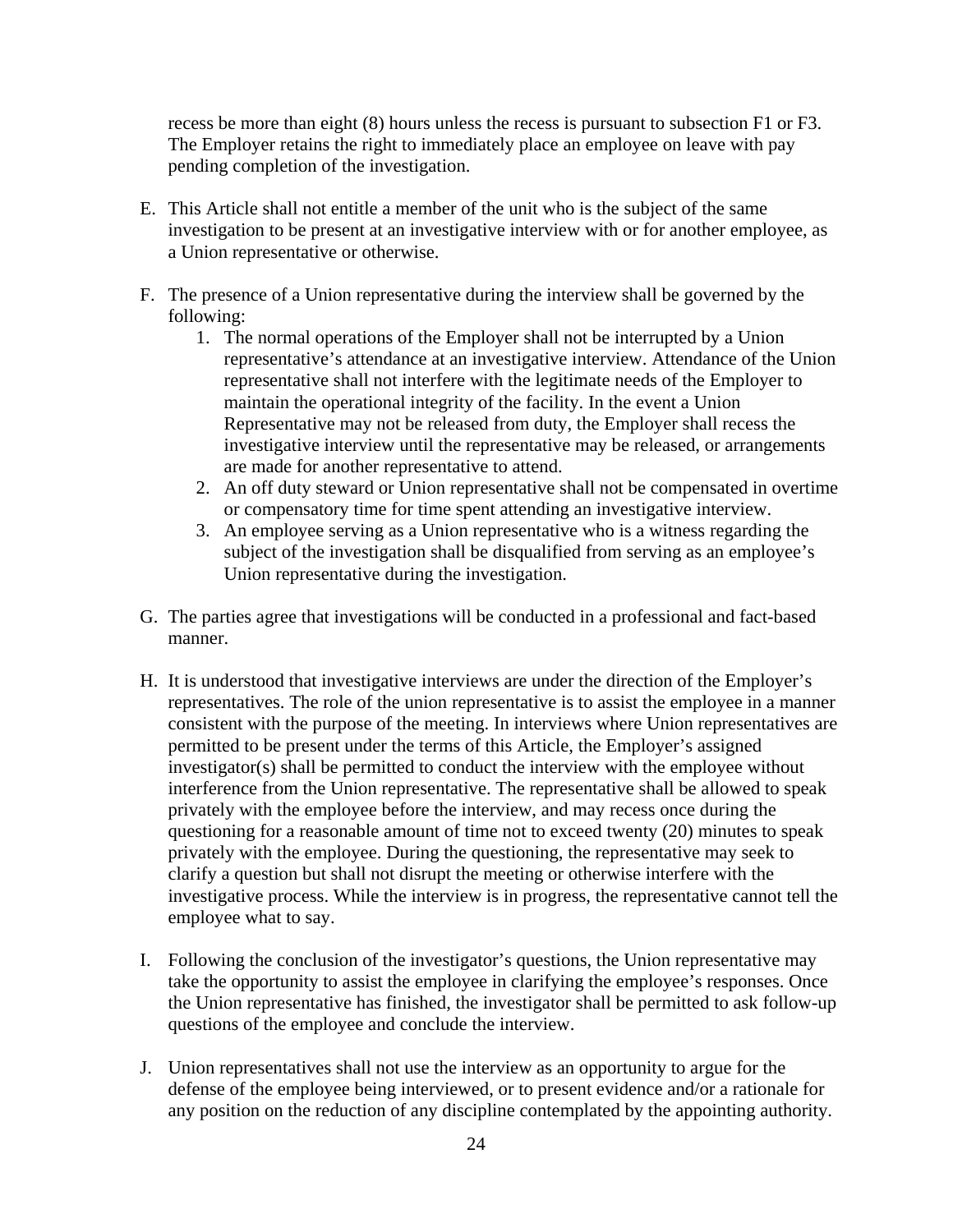K. Employees have an obligation to fully cooperate in any investigation and to provide truthful and complete information regarding their actions as an employee and compliance with employee rules of conduct and Employer policies. Unless an employee has been granted immunity from prosecution, an employee may refuse to answer questions of a superior or an investigator employed by the state that tend to be self incriminating until the employee has obtained legal advice and/or counsel or has been issued a Garrity warning. The employee shall be given a reasonable period of time to secure counsel.

#### **Section 3. Time Limits.**

Except for cases where outside agencies or divisions are involved in the investigation, the Employer may impose any disciplinary action or issue a notice of contemplated action no later than forty five (45) days after the responsible supervisor acquires knowledge of the employee's misconduct for which the disciplinary action is imposed, unless facts and circumstances exist which require a longer period of time. Delays at the request of the employee, or attributable to actions of the employee including employee unavailability due to health reasons, do not count toward the forty five (45) day time limit. This time limit shall not apply to performance related disciplinary actions which are governed by the requirements of KSA 75-2949e.

#### **Section 4. Proposed Disciplinary Action**

- A. A letter of proposed disciplinary action shall for permanent employees contain the following:
	- 1. A statement of the proposed disciplinary action to include specifically what action is to be taken and the date thereof;
	- 2. The statute or regulation under which the proposed disciplinary action is being proposed;
	- 3. The reason the disciplinary action is being proposed, including the offense and a summary of the facts and evidence;
	- 4. Notice that the employee may respond to the proposed disciplinary action orally or in writing, or both, and that the employee may be represented by a KOSE or other personal representative;
	- 5. The date, time and place the employee may meet with the appointing authority to respond to the proposed disciplinary action. This meeting shall take place at least one day prior to the effective date of the proposed action; and
	- 6. A statement of the employee's status during the notice period until the matter is resolved.
- B. In accordance with the requirements of the Kansas Civil Service Act, K.S.A. 75-2925 et seq. and amendments thereto, the parties agree that the employee will be provided with written notice of any proposed formal disciplinary action involving suspension, demotion or dismissal, and given an opportunity to appear before the appointing authority prior to the time that a final decision is made by the appointing authority on the final disciplinary action. An employee may request Union representation in advance of the opportunity to appear meeting with the appointing authority. During the opportunity to appear meeting with the appointing authority, the employee and/or the Union representative may present supporting arguments on the employee's behalf, including arguments in favor of the reduction of any proposed formal discipline involving suspension, demotion or dismissal,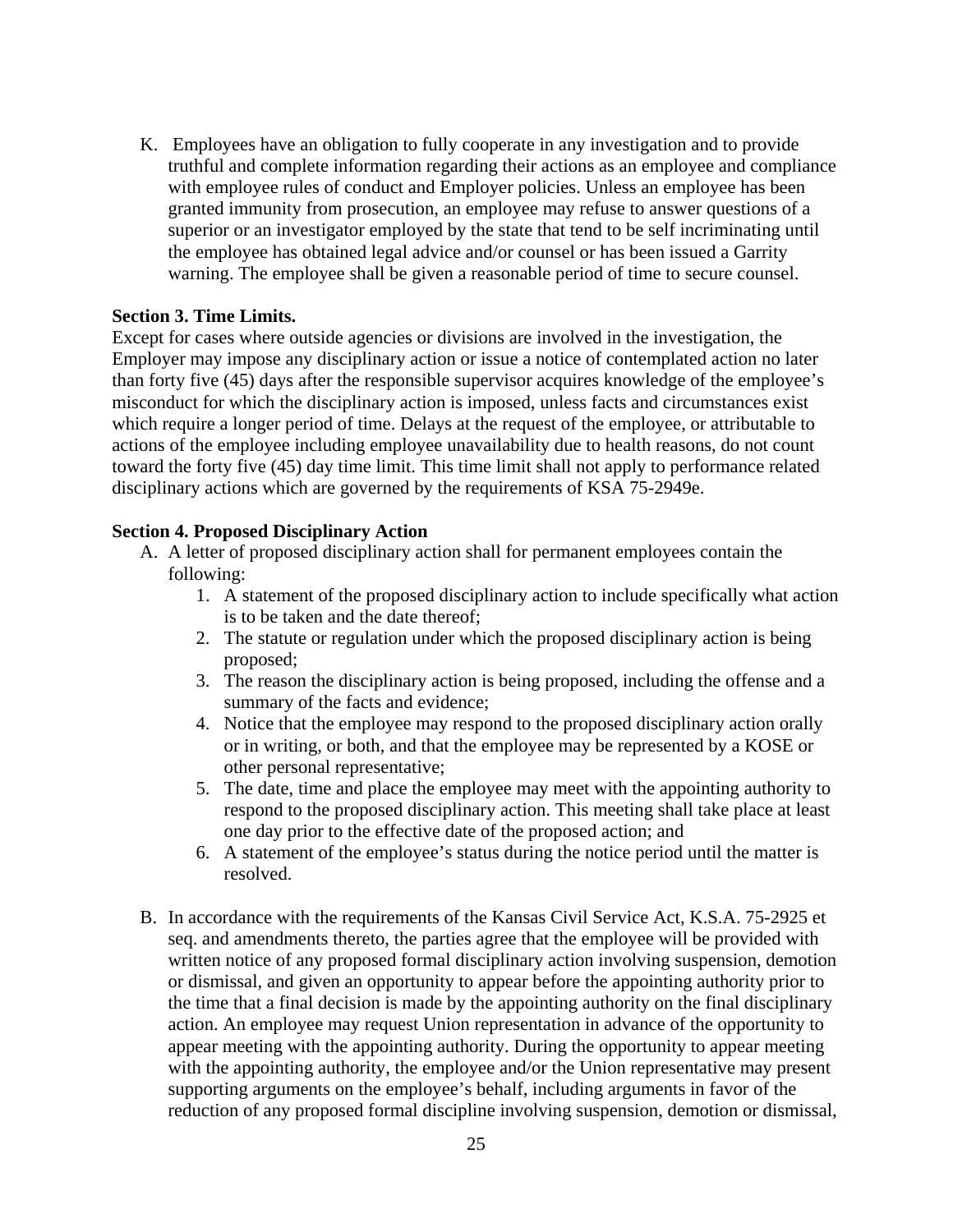as well as offering information or arguments in mitigation of the proposed formal discipline.

# **Section 5. Considerations and Mitigation**

The following factors shall be considered by the appointing authority prior to proposing and deciding upon a formal disciplinary action:

- A. Severity of the offense;
- B. Impact of the behavior or performance on the agency;
- C. Nature and duration of the problem;
- D. Efforts made to help an employee adjust and efforts by the employee to adjust;
- E. Employee's length of service;
- F. History of the employee's behavior/performance and prior formal disciplinary actions against the employee while he or she has been employed by the Employer, considering the severity of such problems, and the time elapsed since the last problem situation; and
- G. Type of disciplinary action taken against other employees by the same appointing authority under similar circumstances.

# **Section 6. Implementation of Disciplinary Action**

The appointing authority and/or designee shall be available for a meeting with the employee in which the employee may respond to the proposed action as outlined in Section 4B. The appointing authority or designee shall consider the employee's response before making a final determination on the discipline. Following the meeting, the appointing authority or designee shall notify the employee and representative (if chosen) by letter, of the final determination of the disciplinary action. The letter shall also include a statement of the employee's:

- A. right to appeal the final decision; and
- B. the right to KOSE representation; and
- C. the applicable deadline for filing an appeal to the Kansas Civil Service Board.

# **Section 7. Documentation**

Formal disciplinary letters shall be included in the employee's employment file and the employee shall have full access to that file, and upon request may obtain a copy of that file and other documents in the possession of the Agency that the Employer is relying on to support the disciplinary action at no cost, in preparing a response to the appointing authority or designee and an appeal of a final action. Criminal investigation records and reports of conversations with confidential informants shall be excluded from the employment record but shall be made available to the employee or representative either voluntarily or through the discovery process if the Employer is relying on such records and statements to support the disciplinary action.

# **Section 8. Appeals.**

A. Any permanent employee dismissed, demoted or suspended, may request a hearing from the State Civil Service Board to determine the reasonableness of such action. Each such request for a hearing shall be in writing and shall be filed in the office of the director of personnel services within thirty (30) calendar days after the effective date of the dismissal, demotion or suspension. Additional days shall not be added to the thirty-day (30) period in which an appeal may be filed if the notice of the effective date of the dismissal, demotion or suspension is mailed to the employee.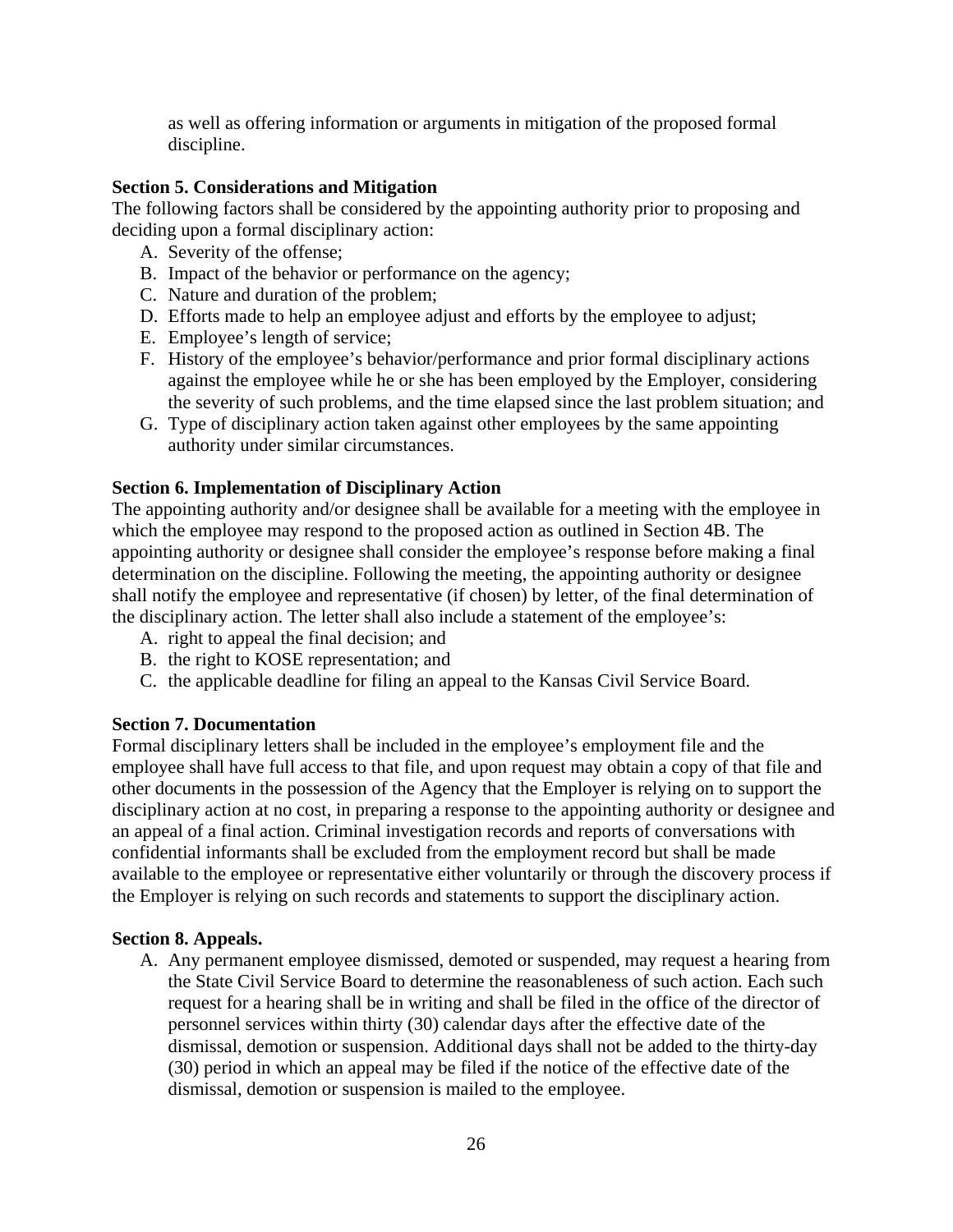- B. An employee may appeal disciplinary action other than dismissal, demotion or suspension, (for example, a written reprimand) through the grievance procedure.
- C. If the Employer is found, through the final applicable step of the grievance and arbitration procedure in Article 12 of this Agreement, to have violated Sections 2, 3 or 9 of this Article, the disciplinary action if proposed shall not be imposed, and if imposed shall be reversed.

#### **Section 9. Polygraph Examinations**

Polygraph examinations of an employee may be required to complete an investigation. Polygraph examinations may only be administered with an employee's written consent. Polygraph examination results shall not be considered conclusive evidence. No employee shall be requested to submit to a polygraph examination as a part of an internal investigation without prior approval of the appointing authority. In making the decision, the following shall be taken into consideration:

- A. the matter under investigation;
- B. the need to determine if the employee has been truthful during other phases of the investigation; and
- C. the investigative efforts which have been expended or remain to be utilized.

The refusal of an employee to submit to a polygraph examination shall not be the basis for disciplinary action.

# **ARTICLE 14 LAYOFFS, RE-EMPLOYMENT, and FURLOUGHS**

#### **Section 1. Authority**

Layoffs shall be conducted in accordance with applicable law and regulations.

#### **Section 2. Notice**

The Union shall be provided a copy of the agency notice submitted to the Director of Administration at the time such notice is submitted to the Director. A minimum forty-five (45) day notice of layoff to the Director and the Union is required. In cases of extenuating circumstances, the forty five 45-day notice requirement may be waived by the Director. However, in no case shall notice of layoff to the director be less than thirty 30 days prior to the proposed effective date of the layoff.

#### **Section 3. Bumping**

Employees shall have the right to bump into a lower class in which the employee previously had permanent status, unless the employee's position is in a class which is part of a class series designated by the appointing authority in the agency's layoff notice. If such a class series is designated in the agency's layoff notice, then the employee shall be permitted to bump into a lower class in the class series. Each employee shall be informed of the employee's right to seek reemployment opportunities with the state, including placement assistance provided by the division. Placement assistance shall be available to the affected employee for up to three years after the effective date of the layoff unless the affected employee requests in writing that the employee does not want placement assistance. Any employee who is not scheduled for layoff,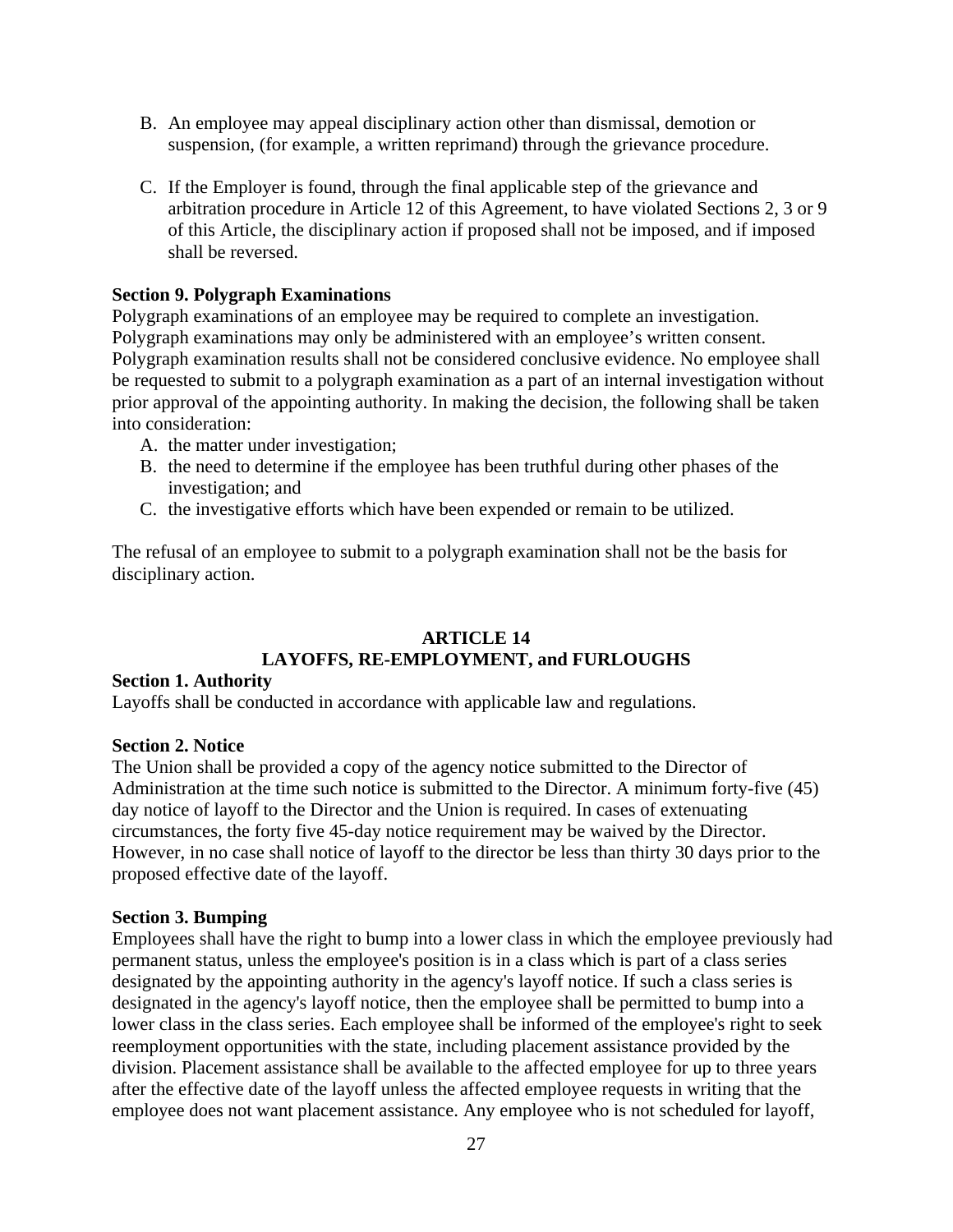but whose position will be vacated during the layoff and bumping process, and who refuses to accept a transfer or demotion to another position, may request to be laid off voluntarily. Any employee who has been granted a voluntary layoff shall have reemployment rights.

# **Section 4. Layoff Scores**

Layoff scores shall be computed based on an employee's length of service, as defined in K.A.R. 1-2-46(a), expressed in months except that authorized leave without pay for FMLA or union service shall count towards length of service. Length of service for a retired employee who has returned to work shall be calculated on the same basis as a new hire. Layoff scores computed by the appointing authority shall be made available for inspection by each employee upon request at or before the time the agency gives written notice of a proposed layoff to the director and the secretary pursuant to Section 2. Upon request of any employee, the appointing authority shall review the manner in which the employee's score was calculated. Any dispute as to the proper calculation of a layoff score of any employee shall be resolved by the director.

# **Section 5. Layoff Procedures for an Abolished Agency.**

The parties shall meet and confer in accordance with Article 10 regarding layoff procedures for an abolished agency.

# **Section 6. Reemployment**

- A. Except as provided below, each employee who is laid off, or demoted or transferred in lieu of layoff, shall be placed in a reemployment pool by the Director of Personnel Services, unless the employee requests in writing to not be placed in the reemployment pool. Each employee in the reemployment pool shall be eligible to apply for any vacancy to be filled, including any internal vacancy, until the date the employee is reemployed or for three years from the date of the layoff, whichever occurs first.
- B. Each employee who is eligible for reemployment and who is also a veteran shall be offered an interview for any vacancy that meets all of the following conditions:
	- 1. The vacancy is for a regular position in the classified service.
	- 2. The vacant position is at the same pay grade or a lower pay grade than the pay grade at which the individual was paid at the time the individual received the notice of layoff.
	- 3. The employee meets the minimum requirements for the position.
- C. Each individual who meets all of the following conditions shall be eligible for the Kansas employee preference program, as provided in this subsection:
	- 1. The individual received a written layoff notice in accordance with K.A.R. 1- 14-9.
	- 2. The individual's most recent performance rating before receiving the layoff notice was "satisfactory" or better.
	- 3. The individual was not suspended for more than five (5) days, demoted, or terminated as provided in K.S.A. 75-2949, and amendments thereto, in the twelve (12) months preceding the date on which the individual received the layoff notice.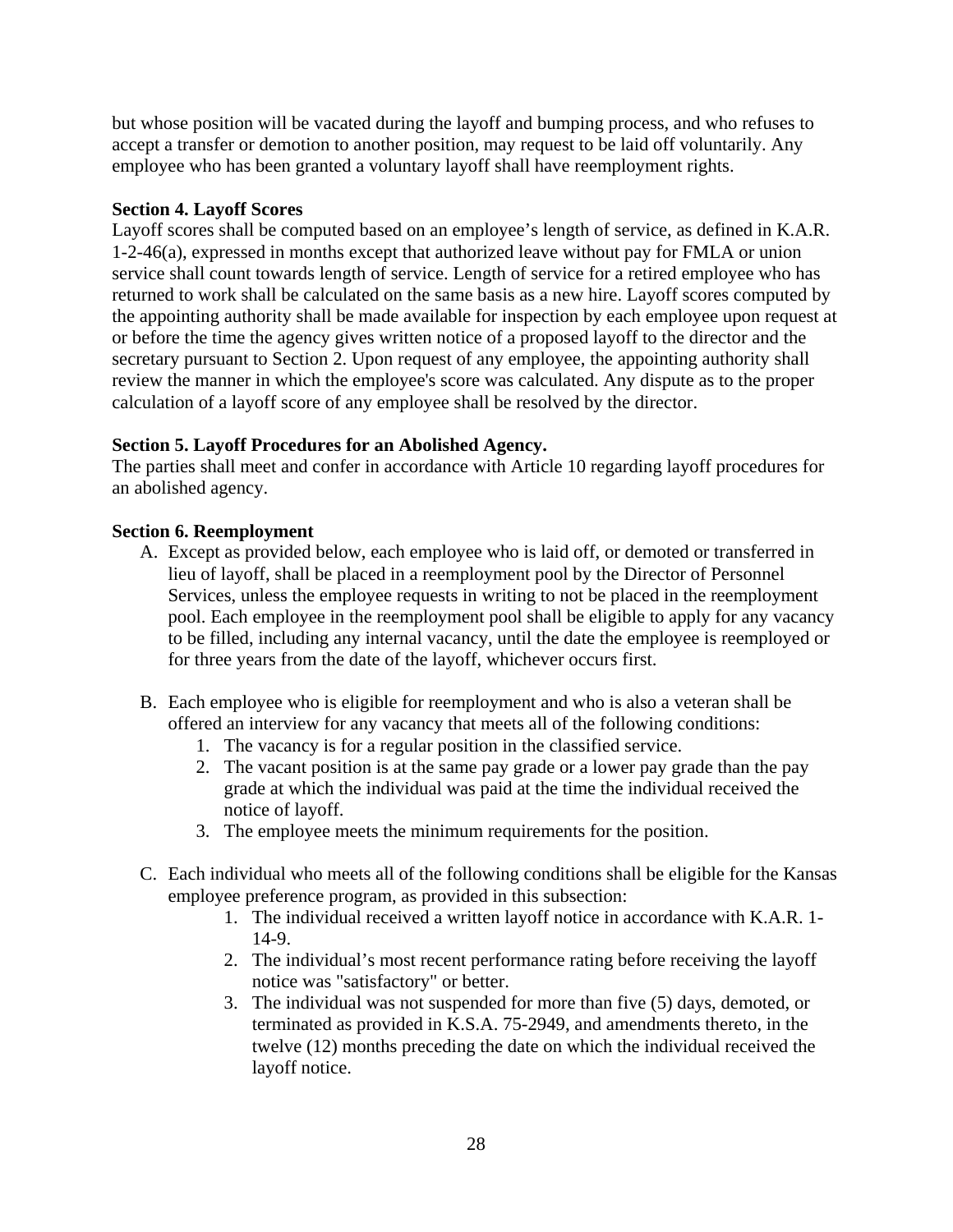- D. Each individual who receives a written layoff notice in accordance with K.A.R. 1-14-9 shall remain eligible for the Kansas employee preference program until any of the following events occurs:
	- 1. The individual is appointed to a classified or unclassified position that is eligible for benefits.
	- 2. An eligible individual who was laid off or is scheduled to be laid off from a regular position that was not eligible for benefits chooses to use the Kansas employee preference for any position, whether or not that position is eligible for benefits, and the individual then is appointed to that position.
	- 3. A period of twelve (12) consecutive months has passed since the effective date of the layoff. Each individual who is eligible for the Kansas employee preference program, but has not been reemployed under any of the circumstances identified in paragraph  $(D)(1)$  or  $(D)(2)$  at the end of that 12-month period shall remain eligible for reemployment as provided in herein.
	- 4. The individual is suspended for more than five (5 days, demoted, or terminated as provided in K.S.A. 75-2949, and amendments thereto, at any time after the individual becomes eligible for the Kansas employee preference program, but before the date on which the individual is actually laid off.
- E. Each individual who is qualified to receive a Kansas employee preference shall be eligible to apply for any vacancy that meets the following conditions:
	- 1. The vacancy is for a classified position that is eligible for benefits, except that when the individual who is eligible for the Kansas employee preference program was laid off from or has received a layoff notice for a regular position that is not eligible for benefits, the vacancy may be for any regular position in the classified service, whether or not the vacant position is eligible for benefits;
	- 2. the vacant position is at the same pay grade or a lower pay grade than the pay grade at which the individual was paid at the time the individual received the layoff notice; and
	- 3. the vacant position to be filled is one for which a notice of vacancy will be posted in accordance with the provisions of K.A.R. 1-6-2, including an internal vacancy.
- F. Upon receiving an application for the vacant position from an individual who is eligible for a Kansas employee preference, the appointing authority shall offer the position to the individual if the individual meets the minimum requirements for the position, subject to the following requirements:
	- a. If only one individual who is eligible for a Kansas employee preference applies for the position and is determined to meet the minimum requirements for the position, the appointing authority shall schedule an interview with the individual to provide the appointing authority with an opportunity to assess the employee's ability to successfully perform the duties and responsibilities of the position and to provide the individual with an opportunity to determine whether the position is of interest to the individual
	- b. Following the interview, the appointing authority shall offer the position to the individual, unless the director determines that the individual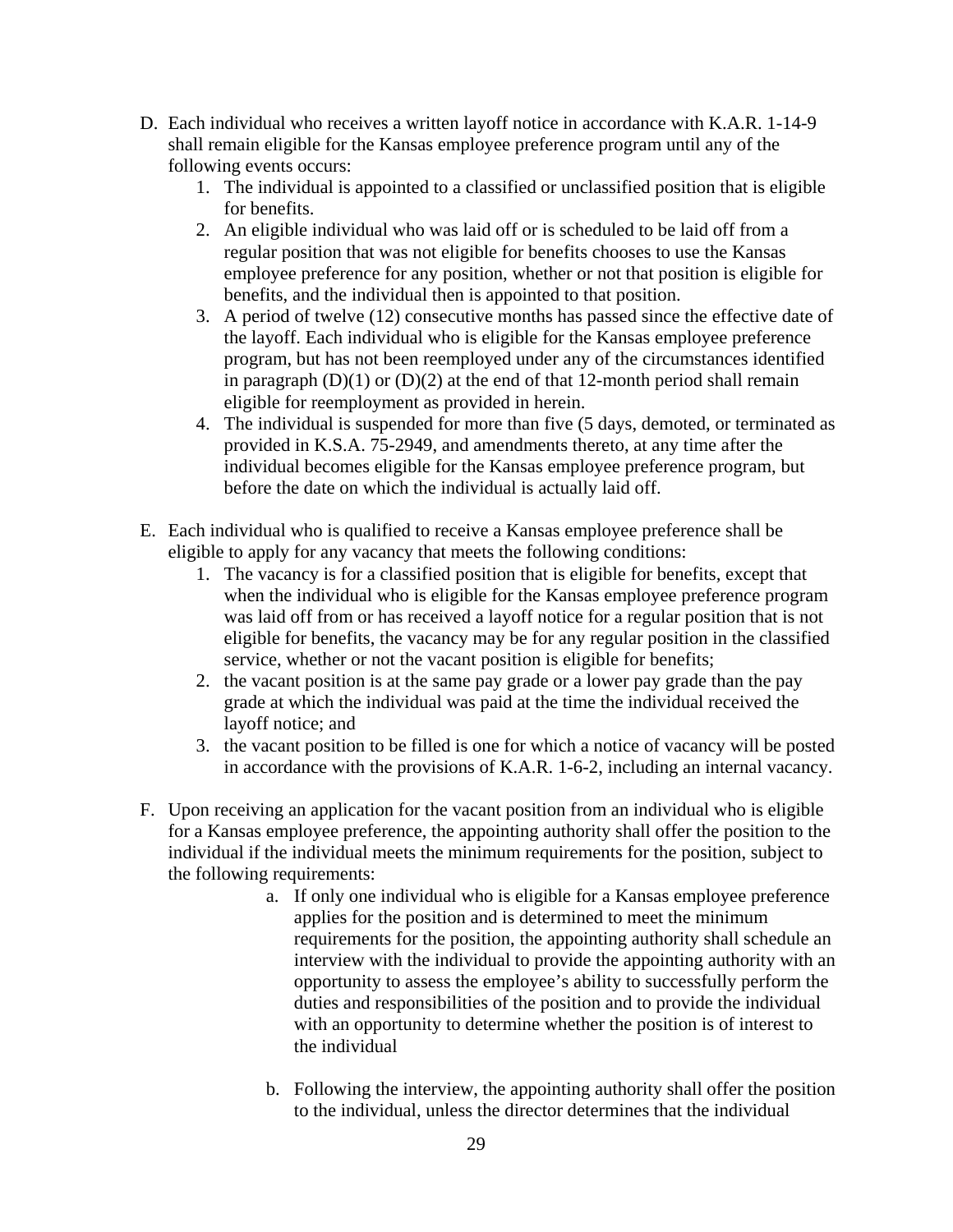cannot successfully perform the duties and responsibilities of the position under K.A.R. 1-6-23(b)(4)(C).

- c. The individual who is offered the position as provided in this paragraph shall inform the appointing authority whether the individual accepts or rejects the offer within two business days of the date on which the position is offered.
- 2. If more than one individual who is eligible for a Kansas employee preference applies for the position and meets the minimum requirements for the position, the appointing authority shall apply additional, job-related selection criteria in accordance with K.A.R. 1-6-21 in considering the application of each of these individuals, subject to the following conditions and requirements:

(i) The appointing authority shall not be required to interview more than seven individuals, except that each individual who is a veteran shall be offered an opportunity for an interview.

(ii) After considering the additional, job-related selection criteria, the appointing authority shall offer the position to one of these individuals, except that the appointing authority shall not be required to offer the position to any individual who the director determines cannot successfully perform the duties and responsibilities of the position under K.A.R. 1-6-  $23(b)(4)(C)$ .

(iii) Any individual who is a veteran shall be offered the position if that individual is determined to be equally qualified after applying the additional, job-related selection criteria.

(iv) The individual who is offered the position as provided in this paragraph shall inform the appointing authority whether the individual accepts or rejects the offer within two business days of the date on which the position is offered.

- 3. If the appointing authority submits written documentation to the director and, based on the documentation, the director determines in writing that there is a clear indication that an individual who is eligible for the Kansas employee preference could not, after minimal training or a reasonable amount of experience on the job, successfully perform the duties and responsibilities of the position, the appointing authority shall not be required to offer the position to that individual.
- G. For purposes of this article, "veteran" means any individual who is eligible for a veteran's preference under the provisions of K.S.A. 75-2955, and amendments thereto.

#### **Section 7. Furlough**

A. Furlough is defined as placing an employee in a temporary non-duty, non-pay status because of the lack of funds. An intermittent furlough is a furlough action in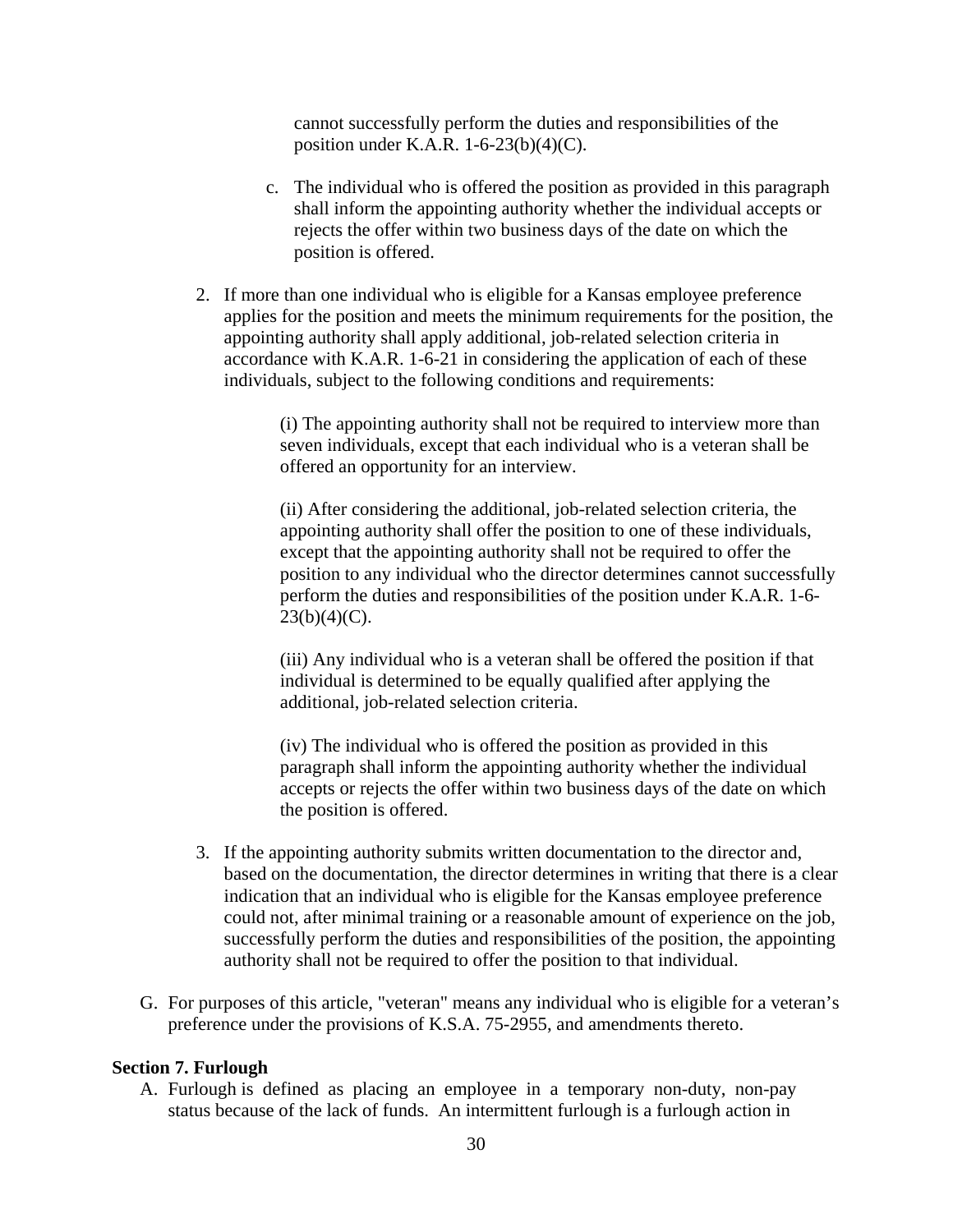which the non-duty, non-pay status occurs discontinuously over a period of time (e.g. one work day per month for a six month period) rather than consecutively.

- B. The Union shall be provided thirty (30) days advanced notice of any furlough plan initiated by the Employer or Governor. Within seven (7) days of this notice, upon the Union's request, the parties shall meet and confer on the furlough plan, and issues related to implementation of the plan.
- C. Furloughs shall not adversely affect the Employer's contribution to an employee's health insurance premium, an employee's health insurance premium contributions and service anniversary date, nor shall leave earnings be prorated as a result of the furlough.
- D. Inability to reach a mutual agreement on a furlough plan within seven (7) days of the Union's request to meet and confer shall trigger impasse resolution in accordance with Article 10, Section 3, unless the Employer or the Governor withdraws the furlough plan.

# **ARTICLE 15 PERFORMANCE EVALUATION**

#### **Section 1. Evaluation Period**

Classified employees shall be evaluated at least annually.

# **Section 2. Application of Evaluation Criteria**

- A. The evaluation criteria (performance expectations) for employees shall be job and outcome related and shall be specific, attainable, relevant and fully consistent with an employee's duties, responsibilities and grade as described in his/her job description. Supervisors must be able to identify the achievements necessary to achieve the meets expectations rating level, and any other rating level above meets expectations where such rating is an integral component of employee pay, at the outset of the rating period.
- B. Evaluations will be applied fairly, objectively and equitably. The Employer shall take into account equipment and resource problems, lack of training, frequent interruptions, and other matters outside of an employee's control when evaluating performance. Preapproved time away from the job including sick leave, personal days, annual leave and authorized duty time for union representational purposes and other authorized activities will not be considered negatively in the performance evaluation. Evaluations shall fully take into account such approved absences in a measure of timeliness and quantity of work.
- C. Employees shall be made aware within twenty-one (21) calendar days from the date of discovery, unless facts and circumstances exist which require a longer period of time, of any adverse information that may be used on evaluations (including client/patient/inmate/customer complaints) and shall be provided an opportunity to offer a rebuttal. Any adverse information used during the evaluation must be validated by the immediate supervisor. As used in this subsection validation means documentation or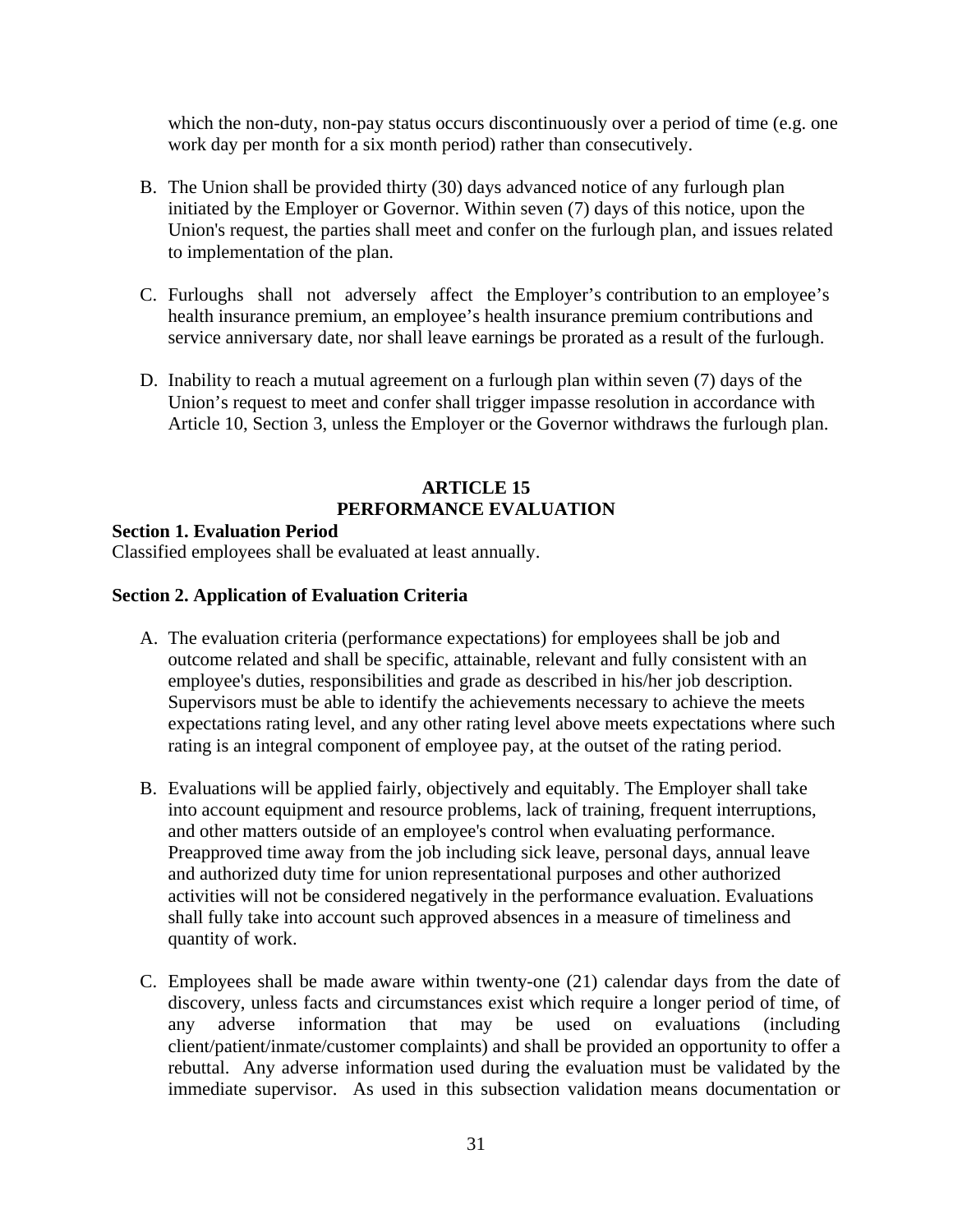corroboration of the adverse information. Nothing herein shall relieve the obligation of the Employer to comply with Article 13, Section 3.

# **Section 3. Rating Official**

An employee's immediate supervisor or, if the immediate supervisor has not supervised the employee for at least ninety (90) days, another qualified person with significant knowledge of the employee's performance shall provide the evaluation and such ratings may not be reduced by another rater who does not have significant knowledge of the employee's performance. Evaluations shall be completed not later than fourteen (14) days from the end of the evaluation period and shall be dated the actual date of receipt by the employee. An employee shall be provided a copy of the evaluation at the time he/she is asked to sign receipt. The Employer shall not set a quota or pre-determined distribution of ratings.

# **Section 4. Appeals**

- A. **Right to Appeal**: An Employee may appeal any evaluation that is lower than the highest possible rating by submitting a written request to appeal to the Appointing Authority within seven (7) calendar days of the Employee's receipt of the evaluation.
- B. **Option for Changes by Appointing Authority**: Within seven (7) calendar days following receipt of the employee's written notice of appeal, the appointing authority shall have the option either to make any changes in the rating deemed appropriate or to appoint a committee of three persons to hear the appeal as provided in Section 4. C. below. If the Employee is not satisfied with changes made by the appointing authority, within seven (7) calendar days the employee may submit a written request to the appointing authority to proceed with the appointment of an appeal committee which appointment shall occur within seven (7) calendar days. If the appointing authority makes no changes, an appeal committee shall be appointed within seven (7) calendar days.
- C. **Composition of Committee**: The Appointing Authority shall appoint a chairperson and four proposed committee members. Persons shall be appointed who will be fair and impartial in discharging their responsibilities. At least one proposed committee members shall be in a job classification represented by KOSE. Within three (3) business days of being notified of the names of proposed committee members the employee shall strike two of the four proposed committee members not designated as the chairperson and notify the appointing authority accordingly. Committee members shall be state employees who do not report to the rater involved.
- D. **Representation**: An employee appealing an evaluation may request and shall receive KOSE representation during the appeal and appeal hearing.
- E. **Committee Responsibilities:** The Appeal Committee shall meet and issue a written decision to the Appointing Authority within fourteen (14) days calendar days of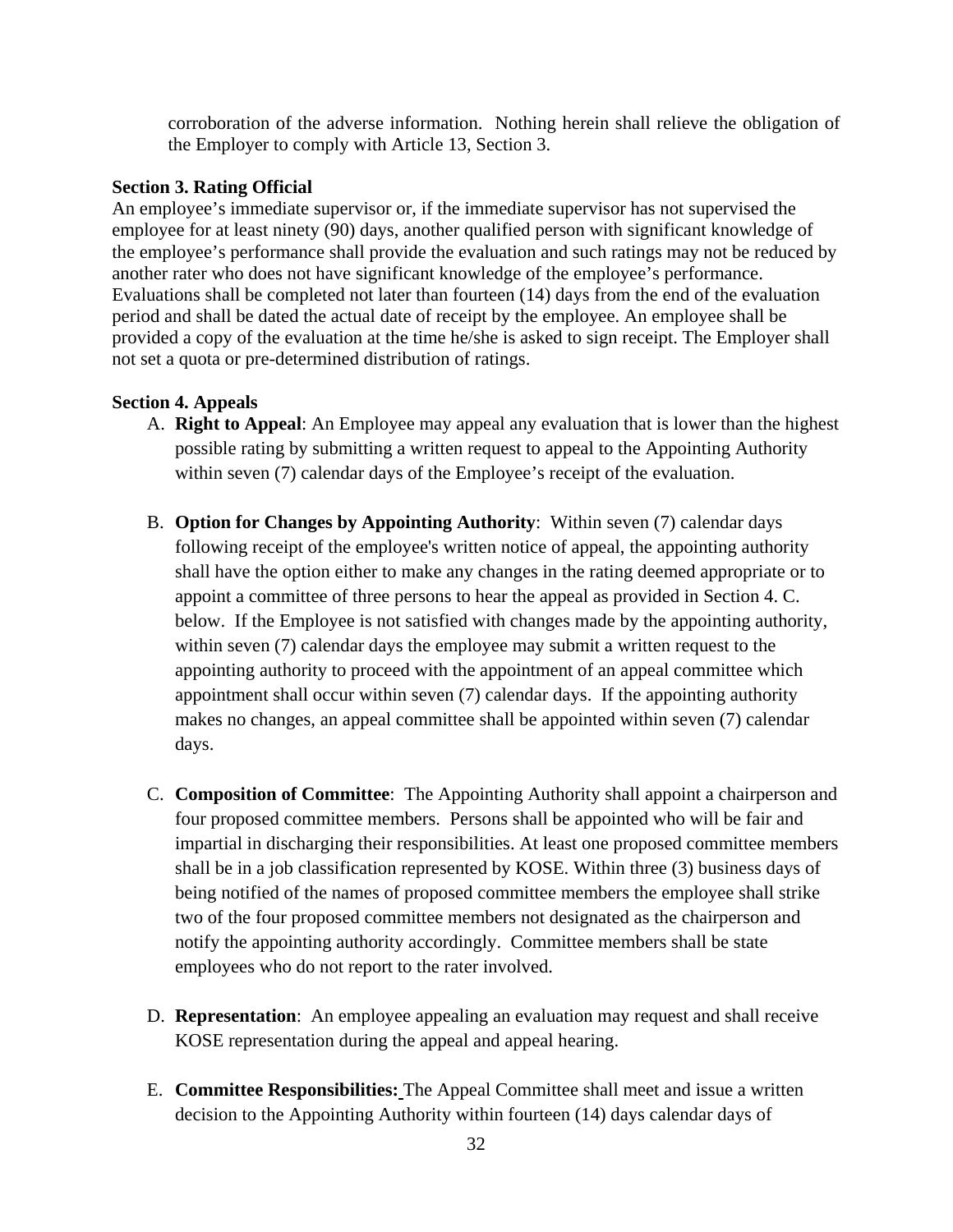appointment. The Appeal Committee shall have full authority to change the evaluation. Within five (5) calendar days of receipt of the decision of the Committee, the Appointing Authority shall provide copies to the employee, the original rater and the KOSE representative, if utilized. All decisions of the Appeal Committee shall be final.

F. **Extension of Time Limits:** Time limits provided in this section may be extended by mutual agreement of the Employer and the Employee and/or Union.

#### **Section 5. Supervisory Files**

Any incident reports and/or complaint or informal records appearing within a supervisory file which are not utilized in the evaluation process or disciplinary process within a twelve (12) month period from the date of the report may not be used as evidence against an employee in future disciplinary actions or performance evaluations. However, any incident reports and/or complaints which are cited specifically within a performance evaluation, disciplinary action, or otherwise appropriately placed within the official personnel file may be considered. For disciplinary purposes Article 13 of the MOA shall prevail.

#### **Section 6. Pay**

Upon implementation of merit based pay, Employees must receive a performance rating of meets expectations, exceeds expectations or exceptional to be eligible to receive a pay increase for the appropriate period.

Market adjustments shall remain subject to Meet and Confer provided by Article 10 of the MOA.

#### **ARTICLE 16 SAFETY and HEALTH**

#### **Section 1. General Duty**

The Employer will provide safe, secure healthful working conditions for all employees. To the extent that the Kansas State Department of Labor has determined that the safety standards developed by the federal Occupational Safety and Health Administration are applicable to state employees and workplaces, the Employer agrees to follow such standards or other safety standards and guidelines determined by the State Department of Labor to be applicable. Allegations of violations or misapplication of safety standards may be reported to the employee's appointing authority or may be directed to the Industrial Safety and Health Section, Public Services Unit, of the Kansas Department of labor in accordance with K.S.A. 44-636. The Department of Labor may be reached at (785) 296- 4386. In accordance with K.S.A. 44-636(f), an employee may not be discharged or in any manner discriminated against because such employee has filed a complaint or furnished information to the Department of Labor concerning conditions or situations alleged to be unsafe, hazardous, or otherwise not in accord with established safety standards. Employees shall comply with all safety rules and regulations established by the Employer.

#### **Section 2. Imminent Risk**

If an employee is assigned tasks that are in conflict with the training he/she has been provided or are in conflict with the established policies and procedures of the agency, and the performance of those tasks would lead a reasonable person to conclude that doing so would subject the employee to imminent risk of serious injury or death, the employee, with no reasonable alternative, may in good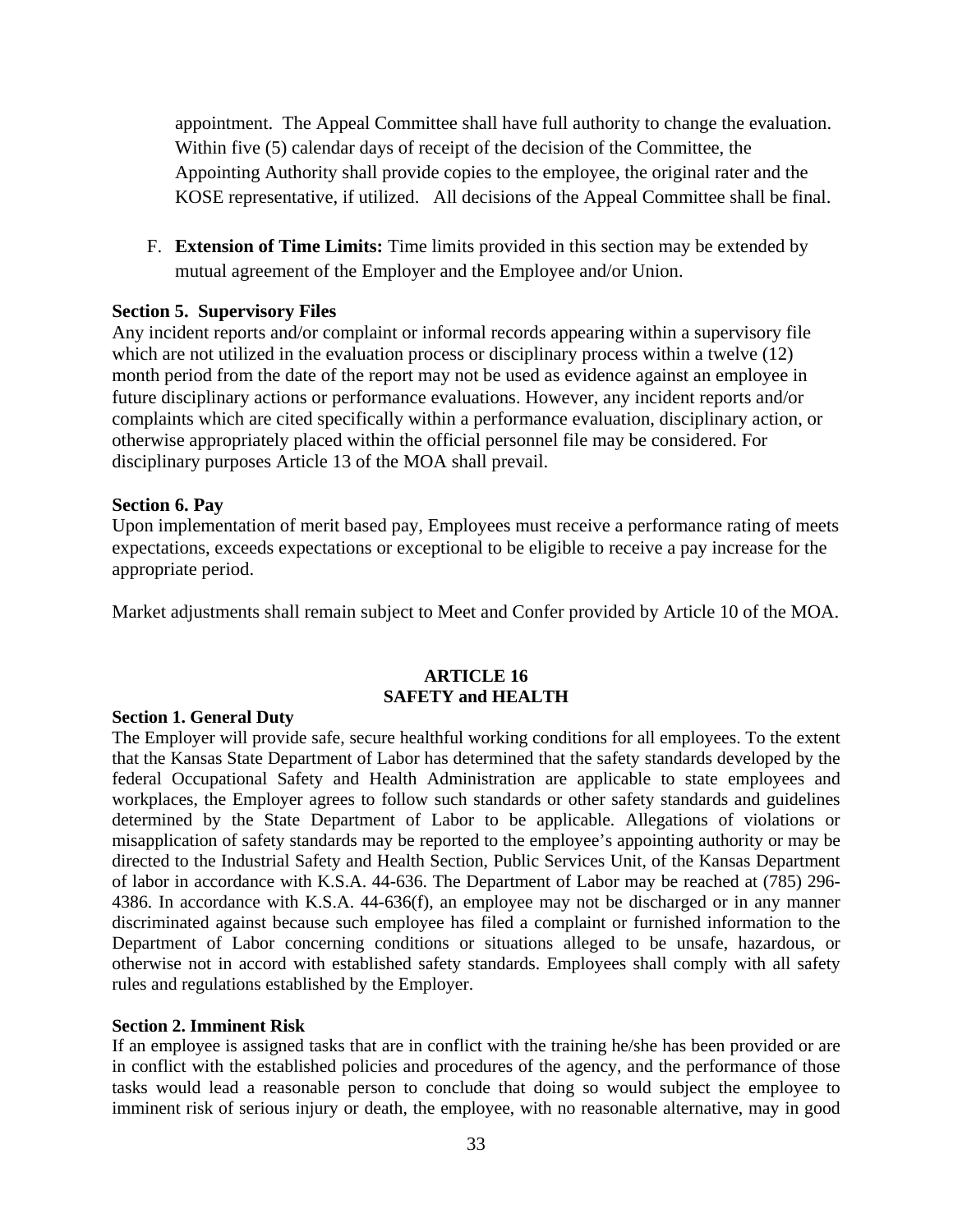faith refuse to perform the assigned tasks. Under such circumstances the employee shall not be subject to disciplinary action. The assigned tasks must be of such a nature that performing them would subject the employee to imminent risk of death or serious injury. Staffing levels and the physical layout of workplaces, in and of themselves, are not considered as creating an imminent risk to an employee. Risks which can reasonably be expected to occur in a job classification shall not justify a refusal to work.

#### **Section 3. Health and Safety Committees**

The parties shall establish health and safety committees in Departments in supplemental agreements in accordance with Article 10. If an employee has safety concerns said concerns will be submitted to the committees for response.

#### **ARTICLE 17 PROMOTION AND RECRUITMENT**

#### **Section 1. Policy**

Promotions shall be made in accordance with applicable regulations.

For each classification, required selection criteria shall be established by the Employer concerning education, experience, age, physical requirements, character, and other factors that are related to ability to perform satisfactorily the duties of positions in the class. Each required selection criterion shall relate directly to the duties of positions in the class. Optional selection criteria may be established by the director for one or more classes, which may be designated by the appointing authority as preferred or required for particular positions in the classes. Any agency may establish additional preferred selection criteria in order to determine the capacity and fitness of each eligible candidate in the pool to perform the position's specific duties. Optional and preferred selection criteria must be appropriate to the job classification and position and shall not be crafted to give advantage to any pre-determined preferred candidate.

Each applicant certified to the pool of eligible candidates shall meet the required selection criteria for that class and position at the time of hire. If the required selection criteria for a class or position includes a degree requirement, any applicant who is expected to complete the degree requirement by the end of the current academic term may be certified to the pool of eligible candidates for that class or position and extended a conditional offer of employment. The applicant shall meet the degree requirement at the time of hire.

#### **Section 2. Vacancies**

For each classified vacancy in the bargaining unit to be filled, the Employer shall post a job requisition on the central notice of vacancy report administered by the Director of Personnel Services within the Department of Administration, except as provided below. Each job requisition posted on the central notice of vacancy report shall be open to applications from the following individuals: employees within the agency that is posting the job requisition; persons in the reemployment pool; and persons who separate from state service due to a permanent disability for which the employee receives disability benefits from either the Kansas public employee retirement system or the United States social security administration.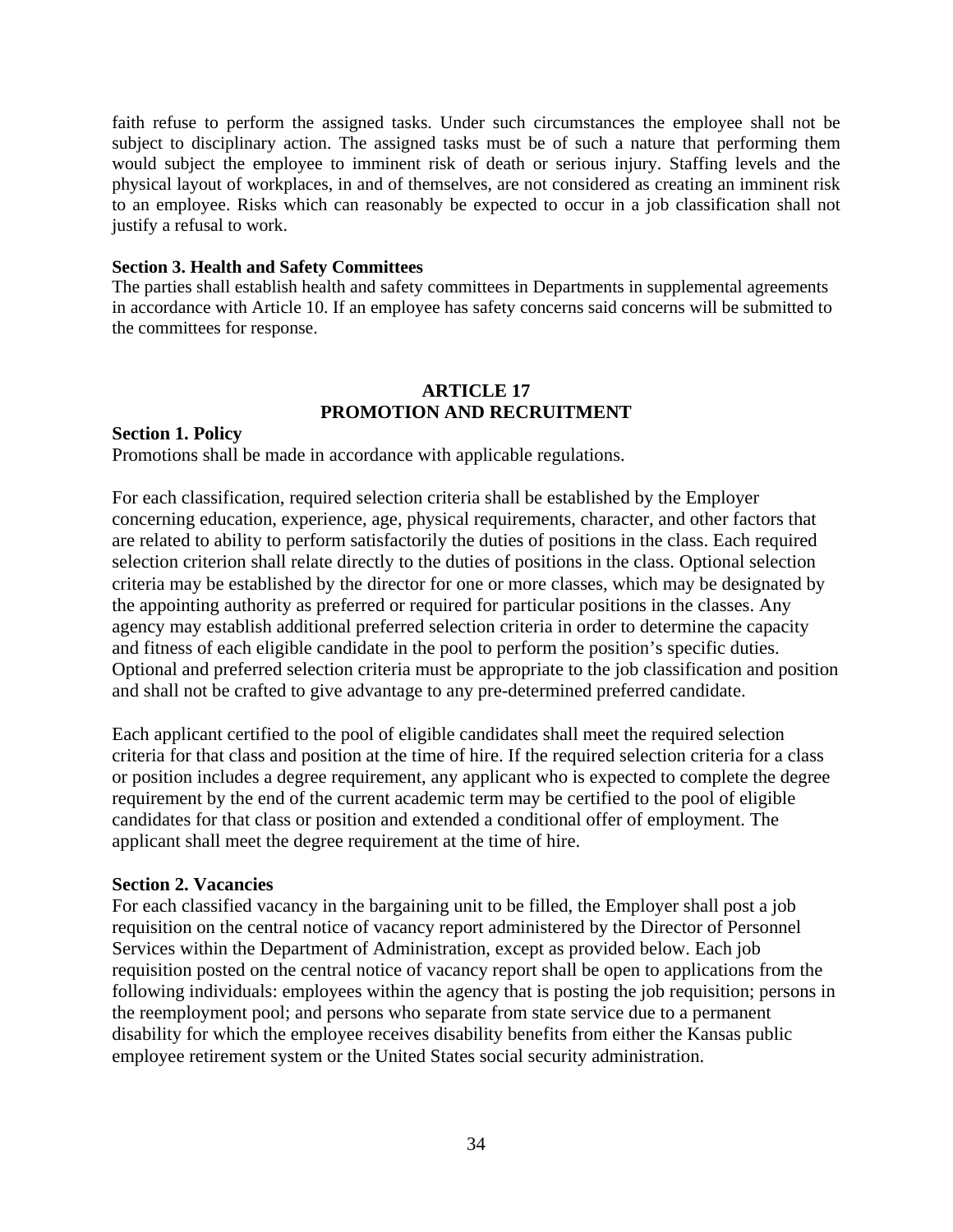The Employer may then determine whether recruitment will also be conducted among the following additional groups of individuals: all state employees and persons eligible for reinstatement; or all state employees, persons eligible for reinstatement, and the general public. Notices of the vacancy shall be made available to all agency personnel offices. Appropriate and reasonable distribution within each agency shall be the responsibility of the appointing authority. The appointing authority, within guidelines established by the director, shall establish a period of time in which applications will be accepted for each vacancy.

Notices of a vacancy shall not be required under any of the following conditions:

- 1. A temporary position is to be filled.
- 2. A position is to be filled by demotion or transfer.
- 3. A position is to be reallocated.
- 4. A governor's trainee position is to be filled.
- 5. The Director of Personnel Services determines that, for good cause, a notice is not in the best interests of the State. KOSE shall be provided a copy of such determinations.

All other vacancies in bargaining unit positions shall be posted in designated locations and electronically for at least ten (10) days in advance of the vacancy closing date. If all bargaining unit employees have an employer furnished personal computer and access to electronic postings, the Employer may limit postings to an electronic means. Employees in the bargaining units covered by this Agreement who are officed in their homes and receive individual announcements of Employer vacancies in accordance with the terms of a memorandum of agreement in place prior to this Agreement shall continue to receive same. Such notification shall include the date of the closing, the location where the vacancy exists, the person to be contacted, the education, experience or other minimum requirements for the position and any preferred selection criteria relating to specific position related skills, knowledge, competencies or other selection measures in order to eliminate confusion or subjective judgments in the application and selection process to the greatest extent possible.

#### **Section 3. Selection Instruments**

The Employer shall develop selection instruments to fairly assess the capacity and fitness of applicants to perform the duties of the position in which employment is sought. Selection instruments may include ratings of training, experience, and other qualifications, written tests, performance tests, interviews, physical fitness tests, assessment center evaluations, medical examinations, or other selection procedures. The Employer shall be responsible for developing, maintaining, and validating selection instruments. Promotional selection instruments shall include, in addition to any or all of the selection instruments identified above, consideration of the applicant's performance and length of service. For Kansas Department of Corrections correction officer positions employees will be given point five zero  $(.50)$  points for each  $\frac{1}{2}$  (onehalf) year of uninterrupted service with the employer. (Leave Without Out Pay for union service in accordance with this MOA shall not be considered an interruption.) These points will be added to the total points earned on the promotional score sheet up to a maximum of ten (10) points, in addition to the points given for experience. Subject to policies established by the Employer to protect the confidentiality of information obtained by using the selection instruments, the document or records containing this information may be inspected by the applicant.

#### **Section 4. Information**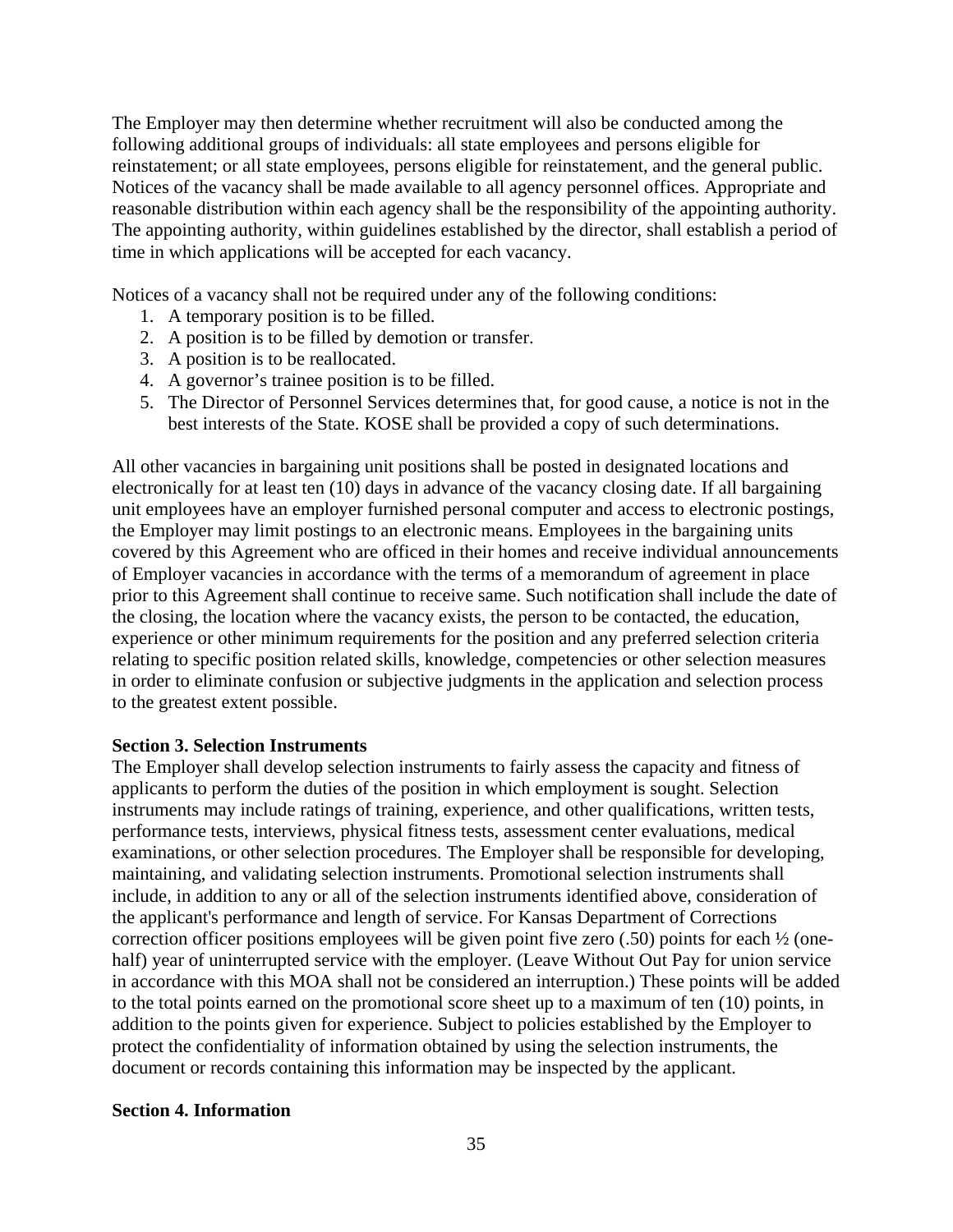An employee who applies for, and is not selected, for a position shall, upon request, be provided with information concerning how he/she can better prepare himself for selection in the future.

# **Section 5. Unclassified Positions**

The Employer shall convert classified positions to unclassified status only in accordance with applicable law. Positions that are currently unclassified may be converted to classified consistent with applicable law.

# **Section 6. Probationary Period**

If an employee does not successfully serve a promotion probationary period, he/she shall be demoted with permanent status in accordance with K.S.A. 75-2944.

# **Section 7. Vacancy Cancellation**

If the Employer decides not to fill a vacancy after posting an announcement, it shall, upon written request, notify the Union in writing of the reasons for the cancellation.

# **Section 8. Length of Service**

- A. "Length of Service" shall mean total time worked in the classified service or unclassified service. Length of service shall exclude:
	- 1. Time worked as a temporary employee;
	- 2. Time worked as a student employed by any board of regents institution;
	- 3. Time worked as a resident worker in any social and rehabilitation services institution or the Kansas commission of veteran's affairs;
	- 4. Time worked as an inmate.
- B. Leave without pay for union service in accordance with this MOA shall not be considered an interruption in length of service
- C. Time spent on military leave, time off while receiving workers compensation wage replacement for loss of work time, or FMLA shall be considered to be time worked in the classified or unclassified service. Time on leave while receiving workers compensation wage replacement for a disability attributable to state employment prior to May 1, 1983 shall not be credited.
- D. An employee's length of service accumulation shall be interrupted during any period of time the employee is on approved leave of absence without pay in excess of thirty (30) days and length of service accumulation shall resume when the employee properly returns to permanent employment at the end of such leave.
- E. Length of service for computing vacation and sick leave accrual rates and for layoff or compensation purposes shall not be recalculated using prior methods of calculation for employees who have no break in service. Length of service for an individual returning to state service shall be the amount of length of service on record as of December 17, 1995, or the date the individual left state service, whichever date is later.
- F. Ties in length of service shall be broken by using the last four (4) digits of the affected employees Social Security Numbers. The highest number shall be considered the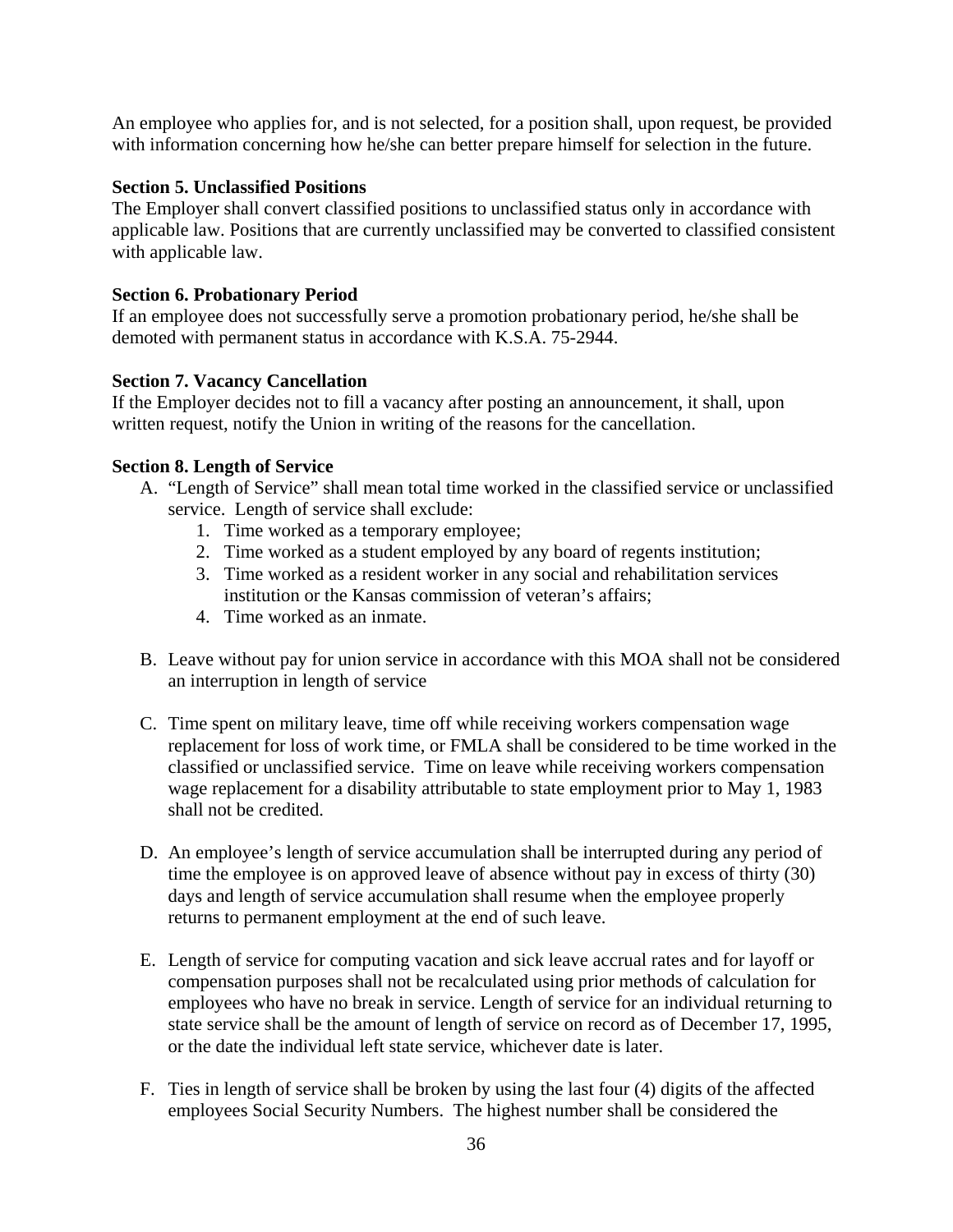winning number and shall be given priority in determining length of service until the tie is broken.

# **ARTICLE 18 LEAVE**

#### **Section 1. Holiday Leave**

A. Employees shall have the following legal holidays with pay: New Year's Day Martin Luther King Day Memorial Day Independence Day Labor Day Veteran's Day Thanksgiving Day Friday after Thanksgiving Christmas Day Other days designated by the Governor as days on which state office buildings will be closed.

- B. In addition to the above holidays, each employee shall be granted one (1) discretionary holiday per year to use on the same basis as vacation leave. Such discretionary days may not be carried over from year to year.
- C. A full time employee who is required to work on a legal holiday or on an officially observed holiday shall be awarded holiday credit in addition to holiday compensation which means either pay or holiday compensatory time at a time-and-a-half rate for those hours worked on a holiday. Hours worked on a holiday by a non-exempt employee that result in overtime hours during that workweek or work period shall be compensated a the rate of one and one-half (1.5) the employee's regular rate of pay plus an additional halftime (1/2) rate for the resulting overtime hours.
- D. If a legal holiday (such as New Year's Day) is preceded or followed by an officially observed holiday, (for example, December 31 or January 2) each employee shall receive holiday credit for only one (1) of the two (2) days. Each full-time employee who is required to work on both the legal holiday and the officially observed holiday shall receive holiday compensation for only one (1) of the two (2) days. If the number of hours worked on the two (2) days is not the same, the employee shall receive holiday compensation for the day on which the employee worked the greater number of hours.
- E. Each non-exempt employee who works less than full-time on a regular schedule shall receive, for each holiday that falls on a day included in the employee's regular work schedule, holiday credit equal to the time the employee is regularly scheduled to work on that day. If the employee works on the holiday, the employee shall receive, in addition, holiday compensation for the hours worked on the holiday. Each non-exempt employee who works less than full-time on an irregular schedule, as determined by the appointing authority, shall not receive holiday credit but shall be paid at the time-and-a –half rate for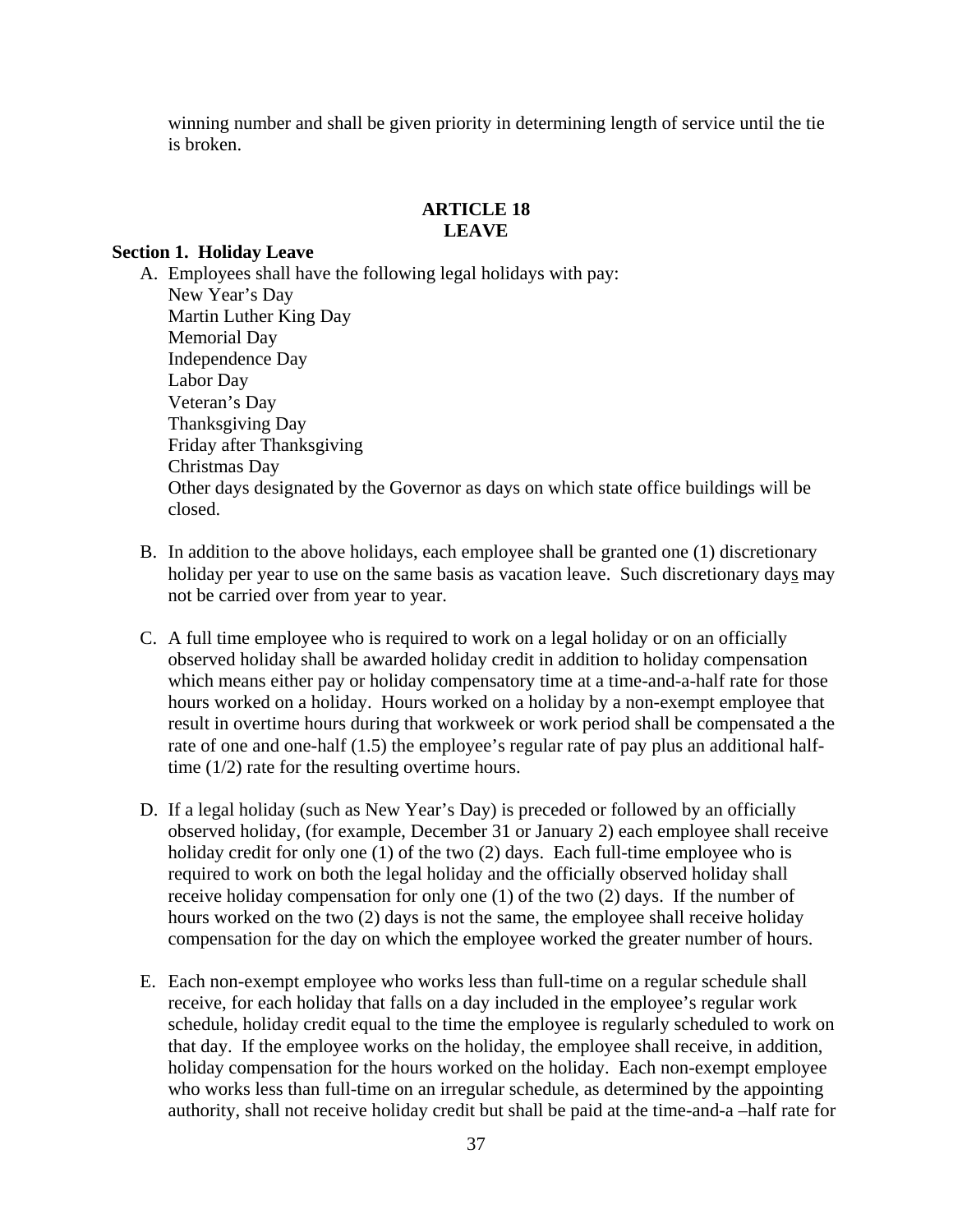those hours worked on the holiday. An employee who is on leave without pay for any amount of time either on the last working day before a holiday or the first working day following the holiday shall not receive holiday credit, unless approved by the appointing authority. Any employee whose last day at work before separating from the state service is the day before a regularly schedule holiday shall not receive holiday credit for holiday.

- F. When one of the legal or designated holidays falls on a Saturday, the preceding Friday shall be the officially observed holiday. When one of the legal or designated holidays falls on a Sunday, the following Monday shall be the officially observed holiday.
- G. When one of the legally or officially observed holidays falls during an employee's vacation, such holiday shall not be counted as a day of vacation.

#### **Section 2. Sick Leave Accumulation**

A. Each classified employee in a regular position shall be credited and accumulate sick leave as provided in this section. The maximum sick leave credit an employee may accrue in any payroll period shall be three point seven (3.7) hours. The amount of sick leave hours earned each payroll period and the increments in which sick leave may be used shall be determined as follows. Each non-exempt employee shall accrue sick leave in accordance with the following table.

| SICK Leave Table for Non-Exempt Employees |
|-------------------------------------------|
| Hours Earned Per Pay Period               |
| 0.0                                       |
| 0.4                                       |
| 0.8                                       |
| 1.2                                       |
| 1.6                                       |
| 2.0                                       |
| 2.4                                       |
| 2.8                                       |
| 3.2                                       |
| 3.6                                       |
| 3.7                                       |
|                                           |

#### **Sick Leave Table for Non-Exempt Employees**

Non-exempt employees shall use sick leave only in increments of a quarter of an hour (.25). Each exempt employee in a position that is eligible for benefits shall accrue sick leave in accordance with the following table.

| <b>Sick Leave Table for Exempt Employees</b> |                             |  |  |  |
|----------------------------------------------|-----------------------------|--|--|--|
| Time in Pay Status Per Pay Period            | Hours Earned Per Pay Period |  |  |  |
|                                              | () ()                       |  |  |  |
| $\backsim$ ()                                | 37                          |  |  |  |

B. Sick leave earned by an employee during a pay period shall be credited to the employee, and available for use, on the first day of the following pay period. Exempt employees, including part-time exempt employees, shall use sick leave only in half-day or full-day increments.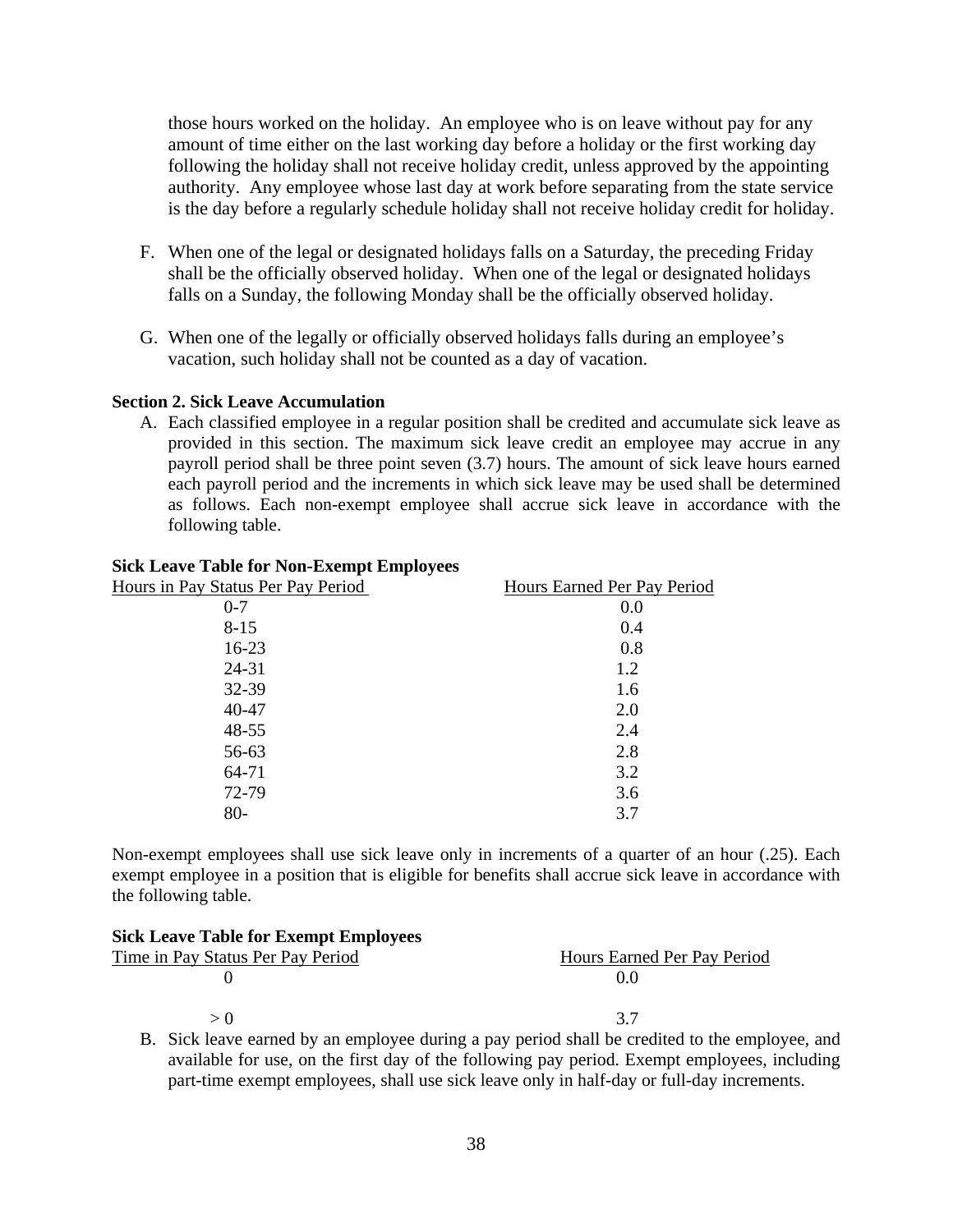- C. For the purpose of this article, hours in pay status shall include time off while receiving workers' compensation wage replacement for loss of work time.
- D. Each exempt employee in a position that is not eligible for benefits shall earn one-half the amount of leave set out in the sick leave table for exempt employees above.
- E. Each employee who is injured on the job and awarded workers compensation shall be granted use of accumulated leave upon the employee's request. The compensation for accumulated leave used each payroll period shall be that amount which, together with workers compensation, equals the regular pay for the employee. Unless the employee requests otherwise, vacation leave and compensatory time credits shall be used only after sick leave credits have been exhausted. The appointing authority shall not require the use of accumulated compensatory time credits in conjunction with workers compensation.
- F. Each former employee who had unused sick leave at the time of separation, and who returns to state service in a regular position within one (1) year shall have the unused sick leave returned to the employee's credit. This provision shall not apply to a person who has retired from state service.
- G. Payments for sick leave accumulated by the date of retirement, in accordance with K.S.A. 75-5517, and amendments thereto, shall be calculated using the hourly or salary rates set forth in K.A.R. 1-5-21.

#### **Section 3. Sick Leave Use**

Use of accumulated sick leave shall be granted to employees:

- A. for illness, medical appointment or disability of the employee;
- B. for illness, medical appointment or disability of a member of the employee's family meaning any person related to the employee by blood, marriage, or adoption and any minor residing in the employee's residence as a result of court proceedings pursuant to the Kansas code for care of children or the Kansas juvenile offenders code;
- C. following the birth of the employee's child; or
- D. when a child is placed with the employee for adoption.

An employee request to use accumulated vacation leave or other appropriate paid leave shall be approved if the employee's reason for the leave meets the above criteria.

#### **Section 4. Notification**

When an employee is unable to work due to circumstances provided in Section 3, the employee or employee's designee will call in accordance with established practice or policy. The employee or designee must call each day of absence until the employee notifies the Employer of a date he/she will return to duty. The Employer shall not ask the employee to provide information as to his/her diagnosis or condition except as permitted by applicable law. The Employer may inquire as to the anticipated length of absence. An employee shall not be required or responsible for identifying coverage for the employee's shift.

#### **Section 5. Sick Leave Policy**

The Employer will not unreasonably deny sick leave to employees when requested, or, for the purpose of inconveniencing the employee, require employees to provide evidence to establish that the employee is entitled to use of sick leave. It is also the policy of the State to take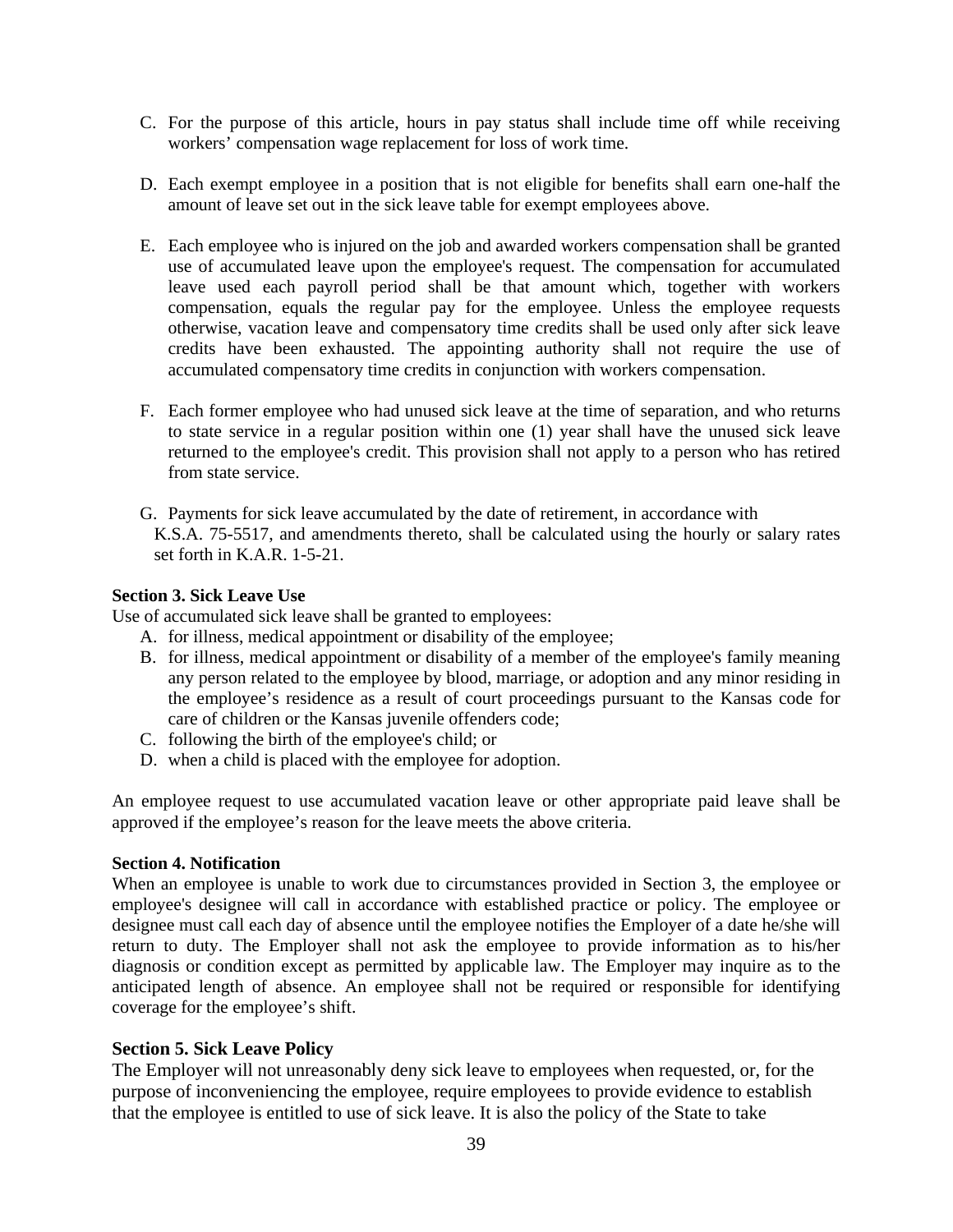corrective and/or disciplinary action for unauthorized use of sick leave and/or misuse of sick leave.

- A. An employee may be required to provide evidence necessary to establish that the employee is entitled to use sick leave under the circumstances of the request when:
	- 1. an employee has a consistent pattern of maintaining a zero or near zero sick leave balance without documentation of the need for such relatively high utilization; or
	- 2. when an employee has an unreasonable number of occurrences of undocumented sick leave within a given period; or
	- 3. when an employee establishes a pattern of utilizing sick leave in conjunction with days off or holidays, or
	- 4. when the Employer needs to determine whether Family Medical Leave A obligations apply or are implicated; or
	- 5. when the Employer has a reasonable basis to believe the employee is misusing sick leave. "Misuse" is requesting the use of sick leave for purposes other than authorized by this MOA or law or regulation.
- B. Prior to imposing a prospective requirement on an employee that documentation will need to be submitted for sick leave requests to be approved, the Employer shall counsel the employee about the employee's use of sick leave including, as appropriate, that:
	- 1. future maintenance of a zero or near zero sick leave balance without documentation of the need for such relatively high utilization; or
	- 2. use of an unreasonable number of occurrences of undocumented sick leave within a given period, or
	- 3. a continued pattern of utilizing sick leave in conjunction with days off or holidays, or
	- 4. misusing sick leave

may trigger a requirement for documentation of future instances of sick leave. Any such requirement imposed shall not exceed six months in duration. At the conclusion of the six (6) months, the documentation requirement will be rescinded provided the employee has complied with the documentation requirement. In addition to appropriate discipline under Section 8, if the employee has not complied with the documentation requirement, the requirement shall be extended for six (6) months from the date of the lack of compliance with the requirement. In the event the employee is subsequently placed back on a documentation requirement, the length of the subsequent requirement may be up to twelve (12) months and may be extended for twelve (12) month periods from the date of lack of compliance.

An employee may grieve allegations of misapplication of this procedure.

# **Section 6. Chronic Conditions**

Employees (and/or dependent as defined in Section 3B) who suffer from chronic or recurring illnesses or disabling conditions that constitute Family Medical Leave Act qualifying conditions that do not require a visit to a health care provider each time the condition is manifested, shall not be required to provide documentation for each absence, provided that a general certification is provided. Such frequent absences shall also not be used as the basis for a documentation requirement. Unless the employee (and/or dependent) has a condition identified as a permanent disabling condition, the Employer may require documentation and follow-up reports from a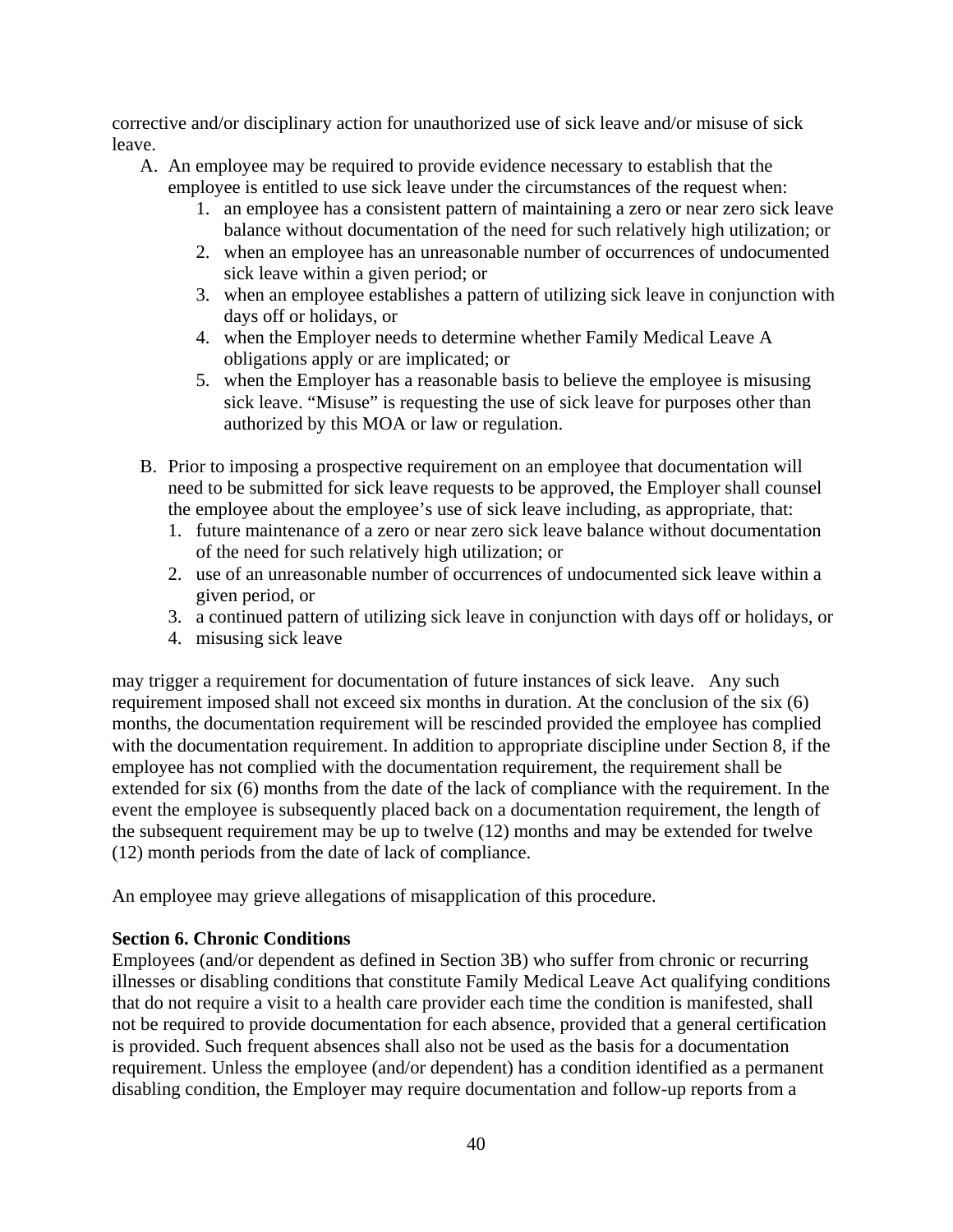health care provider no more frequently than every six (6) months of the continued existence of the chronic condition.

# **Section 7. Acceptable Documentation**

When an employee is required to provide evidence necessary to establish that the employee is entitled to use sick leave under the terms of this MOA, acceptable documentation shall consist of the following:

- A. A certificate from a health care provider that the employee (or member of the employee's immediate family) visited the office and/or the employee was unavailable for duty for the reasons specified in Section 3 on the day or dates of absence. For absences of four (4) hours or less, at the employee's option, he or she may submit a copy of the universal health insurance claim form or similar document from the health care provider's office showing the name of the provider, the date of treatment and address and telephone number of the provider.
- B. An employee who works less than his/her full work day due to having to provide care to the employee's child or member of his/her immediate family shall not be required to provide certification from an acceptable health care provider unless management has a basis to believe sick leave is being used for a purpose other than described in Section 8 of this article.

# **Section 8. Disciplinary Actions**

The Employer may take appropriate disciplinary action against an employee for using sick leave for purposes other than described in this Agreement; for failing to properly notify the Employer of the use of sick leave; or for failure to provide appropriate documentation when properly required to do so.

The Employer may not penalize an employee with regard to scheduling, overtime eligibility, performance evaluations or other right or benefit for sick leave usage solely for being subject to documentation requirement. The procedure described in this Article, and disciplinary procedures, shall be the sole procedures available to address issues related to sick leave use and misuse. The misuse of sick leave may be addressed through disciplinary procedures and performance evaluations.

# **Section 9. Vacation Leave**

A. Each classified employee in a regular position shall be entitled to vacation with pay, which shall be earned and accumulated in accordance with this section. Vacation leave earned each payroll period, the maximum amount of vacation leave that may be accumulated, and the increments in which vacation leave may be used shall be determined as follows. Each nonexempt employee shall accrue vacation leave in accordance with the following table.

# **Vacation Leave Table for Non-Exempt Employee's Hours Earned Per Pay Period Based on Length of Service**

| Hours in Pay          | Less than 5   | 5 Years & Less | 10 Years $\&$ | 15 Years and |
|-----------------------|---------------|----------------|---------------|--------------|
| <b>Status Per Pay</b> | <u>Y ears</u> | than 10 Years  | Less than 15  | <u>)ver</u>  |
| Period                |               |                | Years         |              |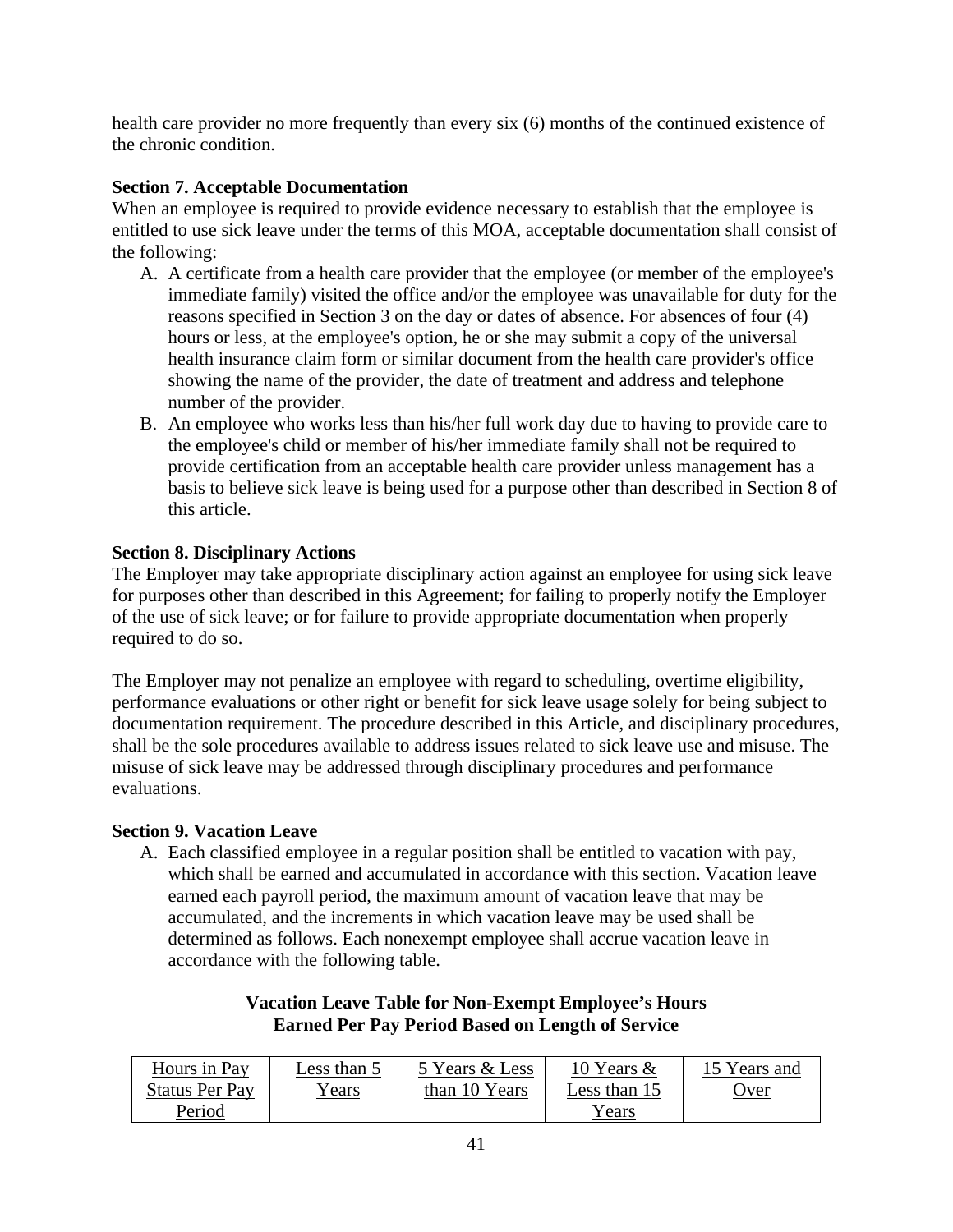| $0 - 7$      | 0.0    | 0.0   | 0.0   | 0.0   |
|--------------|--------|-------|-------|-------|
| $8 - 15$     | 0.4    | 0.5   | 0.6   | 0.7   |
| $16 - 23$    | 0.8    | 1.0   | 1.2   | 1.4   |
| $24 - 31$    | 1.2    | 1.5   | 1.8   | 2.1   |
| 32-39        | 1.6    | 2.0   | 2.4   | 2.8   |
| 40-47        | 2.0    | 3.0   | 2.5   | 3.6   |
| $48 - 55$    | 2.4    | 3.0   | 3.6   | 4.2   |
| 56-63        | 2.8    | 3.5   | 4.2   | 4.9   |
| 64-71        | 3.2    | 4.0   | 4.8   | 5.6   |
| 72-79        | 3.6    | 4.5   | 5.4   | 6.3   |
| $80-$        | 3.7    | 4.7   | 5.6   | 6.5   |
| Maximum      | 144.0. | 176.0 | 208.0 | 240.0 |
| Accumulation |        |       |       |       |
| of Hours     |        |       |       |       |

B. Non-exempt employees shall use vacation leave only in increments of a quarter of an hour. For purposes of this section, hours in pay status shall include time off while receiving workers compensation wage replacement for loss of work time. Each exempt employee in a position that is eligible for benefits shall accrue vacation leave in accordance with following table.

| Time in Pay Status Per<br>Period | Less than<br>5 Years | 10 Years and<br>Less than 15<br>Years | 10 Years and<br>Less than 15<br>Years | 15 Years and<br>Over |
|----------------------------------|----------------------|---------------------------------------|---------------------------------------|----------------------|
|                                  | 0.0                  | 0.0                                   | 0.0                                   | 0.0                  |
| >0                               | 3.7                  | 4.7                                   | 5.6                                   | 6.5                  |
| Maximum<br>Accumulation of hours | 144.0                | 176.0                                 | 208.0                                 | 240.0                |

**Vacation Leave Table for Exempt Employee's Hours Earned Per Pay Period Based on Length of Service** 

C. Exempt employees, including part-time exempt employees, shall use vacation leave only in either half-day or full-day increments. For purposes of this regulation, hours in pay status shall include time off while receiving workers compensation wage replacement for loss of work time. Each exempt employee in a position that is not eligible for benefits shall earn one-half the amount of leave set out in the vacation leave table for exempt employees hours earned per pay period based on the employee's length of service set out above.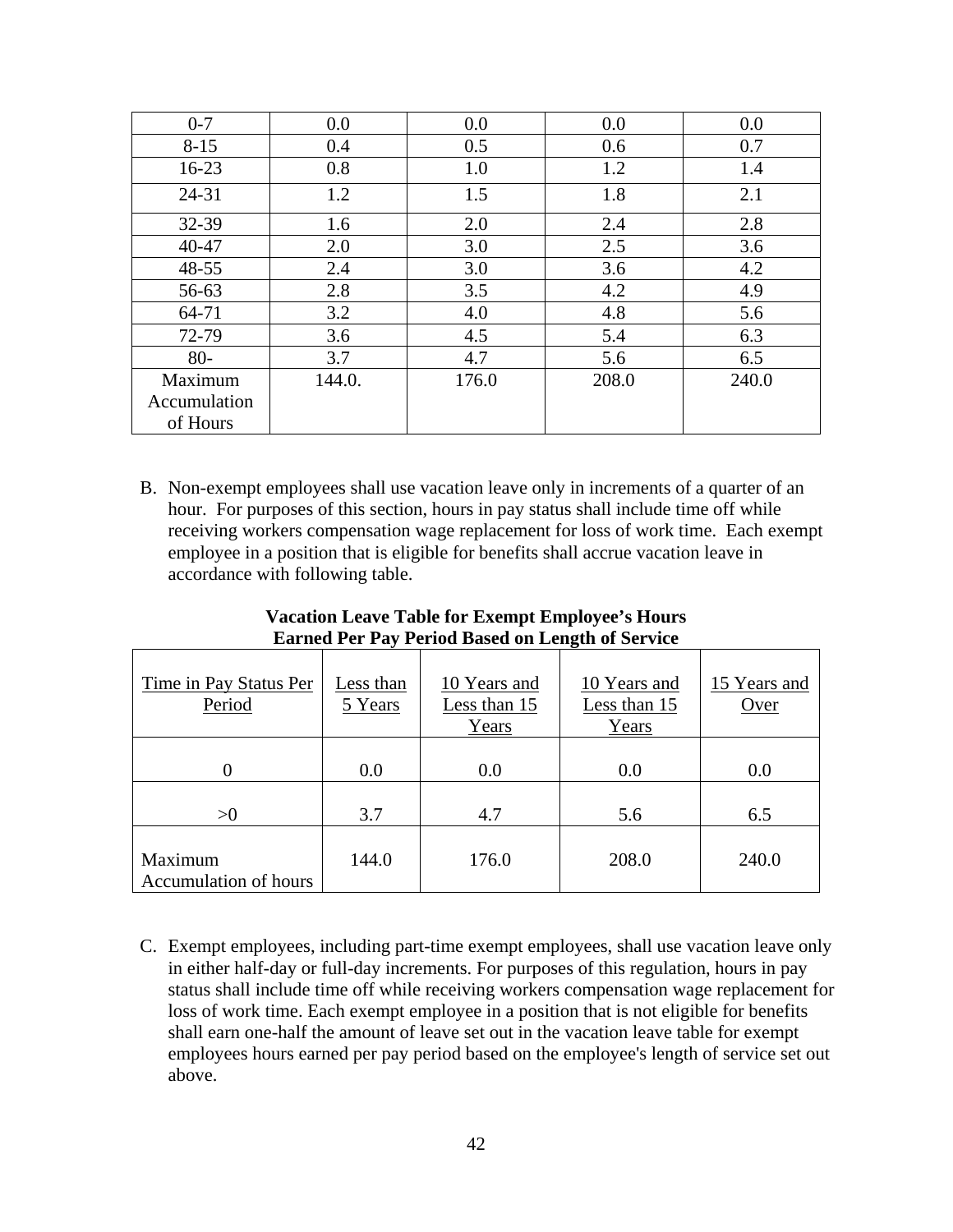D. 1. At the end of the last payroll period paid in each fiscal year, up to forty 40 hours of any accrued vacation leave that exceeds an employee's maximum accumulation of hours shall be converted to sick leave. After this conversion, all remaining vacation leave over the maximum accumulation of hours shall be forfeited at the end of the last payroll period paid in that fiscal year.

2. In the event an employee believes the combination of accrued vacation leave combined with vacation leave that will be accrued prior to the end of the fiscal year will result in an employee exceeding his/her maximum accumulation of hours, the employee may submit a proposed vacation schedule to the supervisor by no later than January 1, and the supervisor shall respond to the proposal within fourteen (14) days. If operational needs preclude the employee's use of requested vacation leave and the employer is unable to reschedule the leave resulting in the employee exceeding the employee's maximum accumulation of hours, the employee will be granted paid time off equivalent to the requested leave that could not be taken. The paid time off shall be utilized by the end of the calendar year.

- E. If an employee terminates from the service, and if at the time of termination, the employee has more than the maximum accumulation of vacation leave permitted, the employee shall not be paid for any vacation leave in excess of the maximum accumulation to which that employee is entitled.
- F. Increased rates of vacation leave earnings based on length of service shall be calculated in accordance with K.A.R. 1-2-46.
- G. The appointing authority shall not be arbitrary in approving or rejecting vacation leave requests. The appointing authority shall not disapprove request of vacation time off so that for all practical purposes the employee is deprived of vacation rights.
- H. Vacation leave earned by an employee during a pay period shall be available for use on the first day of the following pay period subject to the restrictions established herein, if the employee resigns or is otherwise separated from the service, any vacation leave earned in the pay period in which the separation occurs shall be credited to the employee, and payment for that leave shall be made to the employee as provided in K.A.R. 1-9-13.
- I. If a holiday on which state offices are closed occurs during an employee's vacation, the holiday hours shall not be charged against the employee's vacation leave.
- J. If an employee, or a member of the employee's family as defined in K.A.R. 1-9-5(e)(2), becomes ill while the employee is taking vacation leave and, for all intents and purposes, the employee is deprived of all or a significant portion of the vacation due to the illness, the appointing authority, upon request of the employee, may charge to sick leave some or all of the time the employee or family member was ill during the vacation. For purposes of this subsection, "illness" shall include any of the reasons for sick leave identified in K.A.R. 1-9-5(e)(1).

#### **Section 10 Funeral Leave**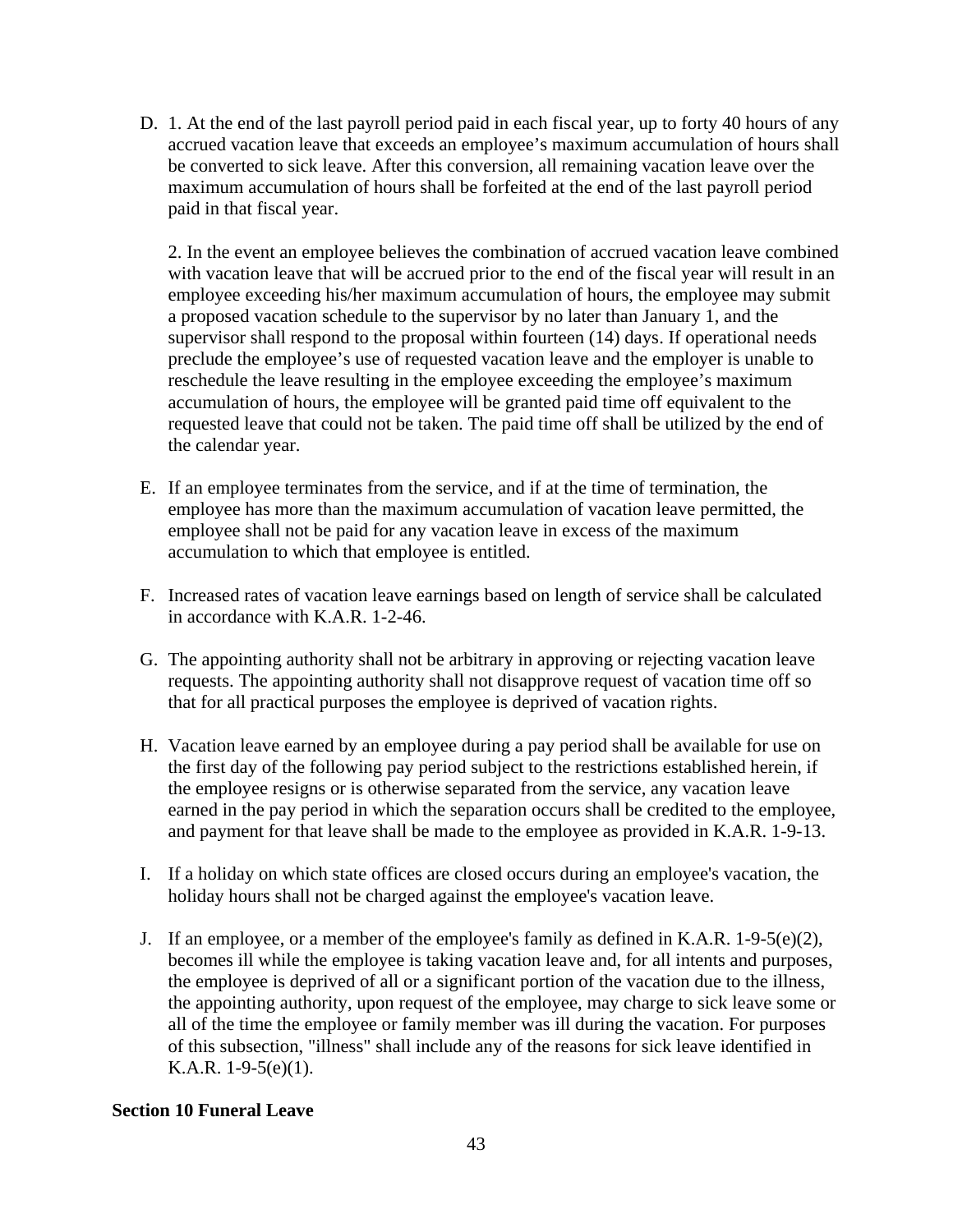- A. Upon request, employees shall be granted funeral leave with pay in the event of the death of a close relative or a domestic partner. Domestic partners share a personal relationship and common domestic life but are neither joined by marriage or a civil union. Such leave shall in no case exceed six (6) working days. The employee's relationship to the deceased and necessary travel time shall be among the factors considered in determining whether to grant funeral or death leave, and if so, the amount of leave to be granted.
- B. Employees may request to use other accumulated leave to provide additional days off if needed. Such requests shall be considered on an individualized basis and shall not be unreasonably denied.

# **Section 11. Jury Duty and Other Required Appearances Before a Court or other Public Body**

- A. Each employee in a regular position, shall be granted leave with pay by their appointing authority for required jury duty; or in order to comply with a subpoena as a witness before the civil service board, the Kansas commission on civil rights, the United States equal employment opportunity commission, or a court.
- B. Employees are not entitled to leave with pay in circumstances where the employee is called as a witness on the employee's own behalf in an action in which the employee is a party in interest.
- C. Leave with pay may be granted to any employee for an appearance before a court, a legislative committee, or other public body, if the Employer considers the granting of leave with pay to be in the best interest of the state.
- D. When an employee travels in a state vehicle for a required appearance before a court, or a legislative committee, or other public body, the employee shall turn over to the state any mileage expenses payments received.
- E. Each employee who is granted leave and who receives pay or fees for a required appearance, other than jury duty, shall turn over to the state the pay or fees in excess of fifty dollars (\$50.00). The employee may retain any amount paid to the employee for expenses in traveling to and from the place of the jury duty or required appearance, except as provided in paragraph D.

#### **Section 12. Transfer of Leave Credits**

- A. When an employee is appointed to a position in a different state agency, all types of leave for which the employee has a balance at the time of the appointment, except for compensatory time credits and holiday compensatory time credits, shall be transferred with the employee.
- B. All accumulated compensatory time and holiday compensatory time shall be paid by the agency from which the employee is leaving at the time the employee leaves that agency. The accumulated compensatory time and holiday compensatory time shall be paid as a lump sum addition to the employee's last paycheck from that agency as provided in K.A.R. 1-9-13. However, upon request, an employee may transfer accumulated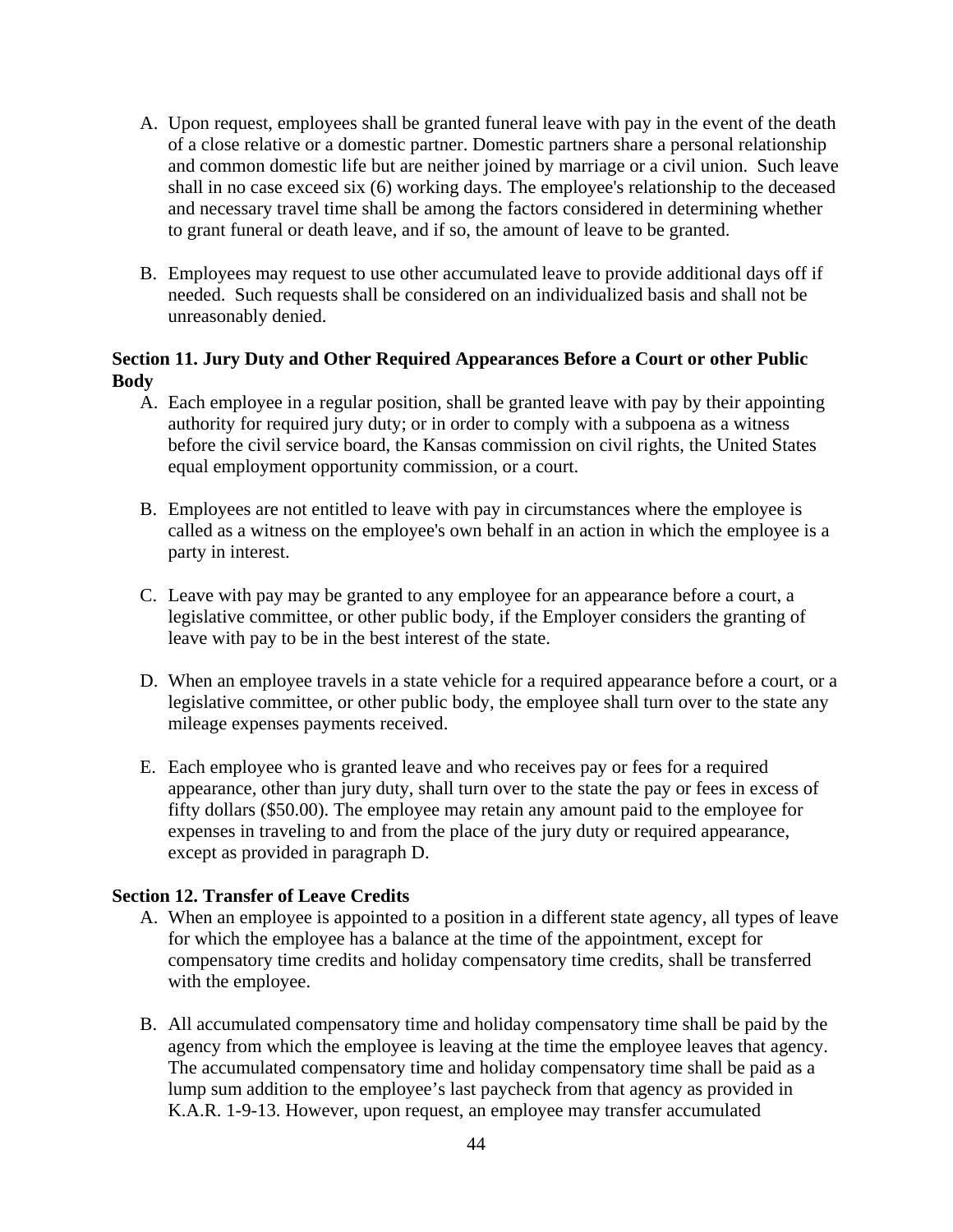compensatory time and holiday compensatory time if approved by both the agency from which the employee is leaving and the agency to which the employee is going.

#### **Section 13. Shared Leave**

- A. Each employee in a classified, regular position or in an unclassified position that is eligible for benefits may be eligible to receive or donate shared leave as provided in this article.
- B. Shared leave may be granted to an employee if the employee or a family member is experiencing a serious, extreme or life-threatening illness, injury, impairment or physical or mental condition which has caused, or is likely to cause, the employee to take leave without pay or terminate employment; and the illness, injury, impairment or condition keeps the employee from performing regular work duties.
- C. To be eligible to receive shared leave, an employee must have exhausted all paid leave available for use including vacation leave, sick leave, compensatory time, holiday compensatory time and the employee's discretionary holiday and have six months of continuous service.
- D. An employee shall be eligible to donate vacation leave or sick leave to another employee if the donation of vacation leave does not cause the accumulated leave balances of the donating employee to be less than 80 hours for vacation leave and not less than four hundred and eighty (480) hours of sick leave, unless the employee donates vacation or sick leave at the time of separation from state service. If the employee is retiring from state service and receiving compensation for sick leave upon retirement, the donated sick leave consists only of the accumulated sick leave in excess of the applicable minimum accumulation amount required for eligibility for a sick leave payout in accordance with K.S.A. 75-5517, and amendments thereto.
- E. When requesting shared leave the employee shall be required by the employer to provide, and at any time during the use of shared leave, the employee may be required by the employer to provide, a physician's statement or other medical evidence necessary to establish that the illness, injury, impairment or physical or mental condition of the employee or family member is serious, extreme or life threatening and keeps the employee from performing regular work duties. If such evidence is not provided, the employer may deny or terminate the shared leave. Shared leave may be denied if it is determined by the employer that the requesting employee has a documented history of leave abuse. Any employee receiving worker's compensation or who has submitted an application to the Division of Workers Compensation for the illness, injury, impairment or physical or mental condition that is the basis of the shared leave request shall not be eligible to receive shared leave.
- F. No employee shall be coerced, threatened, intimidated, or financially induced into donating, or not donating, leave for purposes of the shared leave program.
- G. Shared leave may be used only for the duration of the condition for which it was approved and collected. The maximum number of hours of shared leave that may be used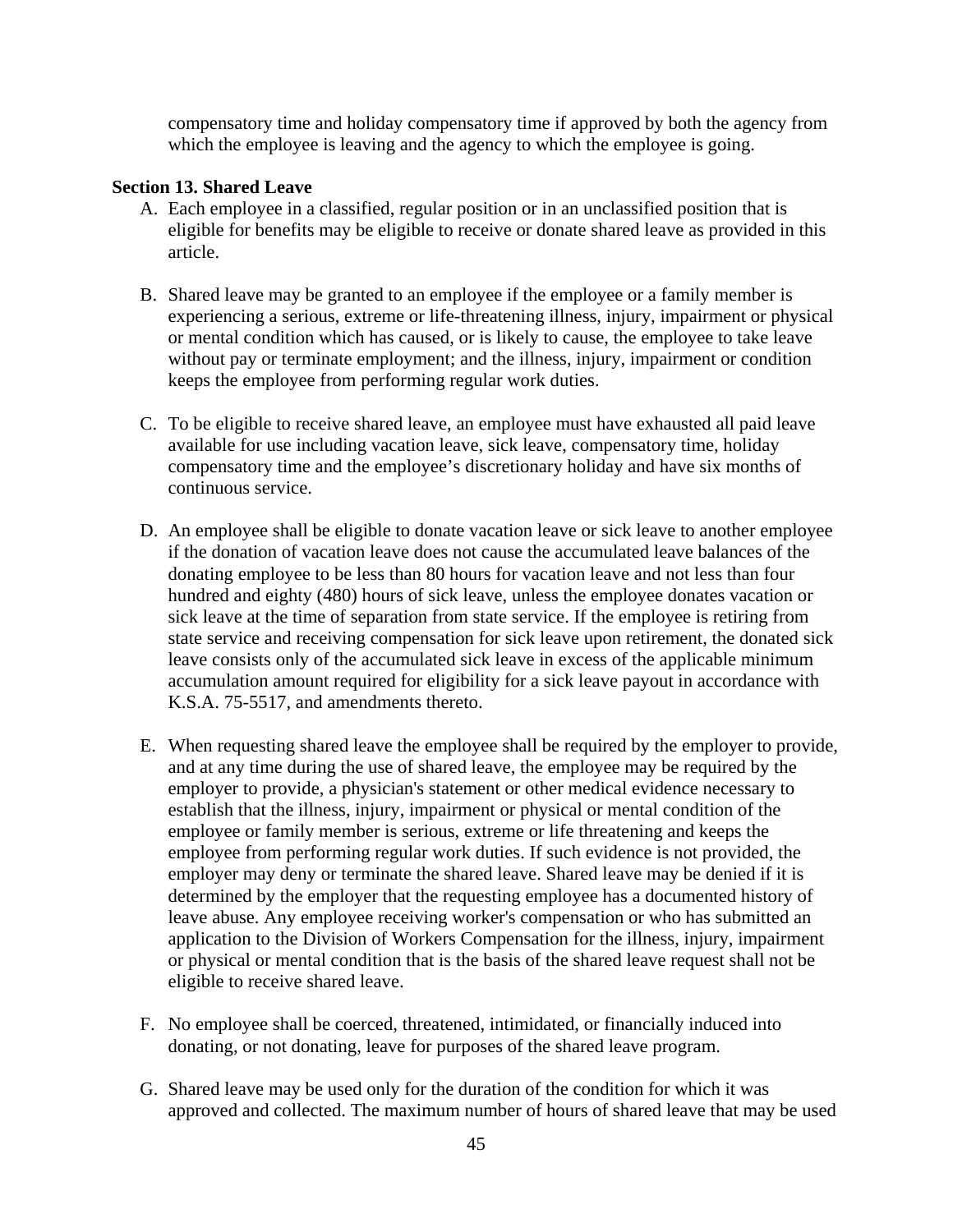by an employee shall be the total hours that the employee would regularly be scheduled to work during a six-(6) month period. No employee shall be eligible to use shared leave after meeting the eligibility requirements for disability benefits under the Kansas Public Employees Retirement System or the federal Social Security laws. Employees shall use shared leave in accordance with their regular work schedules. Exempt employees shall use shared leave only in half-day or full-day increments. Shared leave may be applied retroactively for a maximum of two (2) pay periods preceding the date the employee signed the shared leave request form.

- H. When an employee is granted shared leave due to his or her illness or injury, the maximum duration of the shared leave shall be six (6) months from the date the employee began using the shared leave. After six (6) months, if the employee does not meet the conditions for long-term disability payments, shared leave may be extended for up to an additional six (6) months.
- I. When the shared leave is granted due to the illness or injury of a family member, the maximum duration of the shared leave shall be twelve (12) months from the date the employee began using the shared leave.
- J. The employee shall no longer be eligible to receive shared leave for the particular occurrence if the illness, injury, impairment or condition of the employee or the employee's family member improves so that it is no longer serious, extreme or life threatening and the employee is no longer prevented from performing regular work duties; if the employee terminates or retires; or the employee returns to work and works the employee's regular work schedule for at least twenty (20) continuous working days.
- K. Any unused portion of the shared leave shall be prorated among all donating employees based on the original amount and type of donated leave and returned to those employees within two pay periods of the date on which it is determined that the employee receiving the donated leave is no longer eligible for shared leave, except that shared leave shall not be returned to donating employees in increments of less than one full hour or to any person who has left state service.
- L. Shared leave shall be paid according to the receiving employee's regular rate of pay by the receiving employee's agency. The rate of pay of the donating employee shall not be used in figuring the amount of shared leave the requesting employee receives. Shared leave shall be donated in full-hour increments.
- M. An employee may appeal in writing the shared leave committee's denial of an employee's request for shared leave to the Appointing Authority. The Appointing Authority or designee may, at the request of the employee, meet with the employee and his or her KOSE representative and then issue a written decision. The appointing authority may approve the employee's request for shared leave regardless of the determination of the shared leave committee.

#### N. Timelines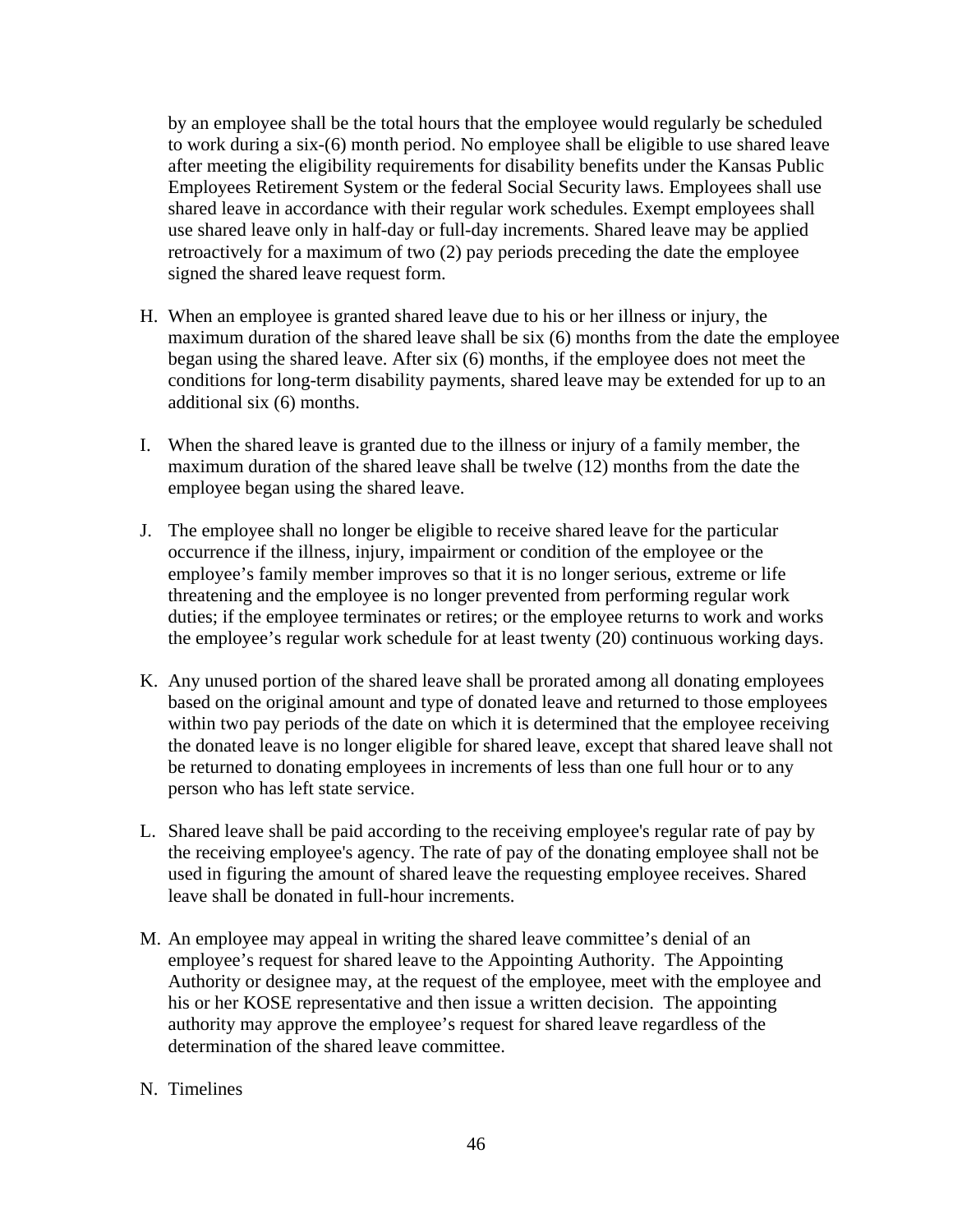- a. Agencies shall submit applications for shared leave to the shared leave committee upon receipt from the employee of information necessary to complete the application, and shall notify the employee upon submission that the application has been submitted and when the shared leave committee will review the application, which shall be no later than fourteen (14) days from the date of submission.
- b. Decisions of the committee will be issued in writing to agencies the day the decision is made. Agencies shall notify affected employees in writing within two (2) days of being notified of the decision.
- c. Appeals to the Appointing Authority shall be made within seven (7) days of receipt of the committee's decision.
- d. The Appointing Authority shall issue a decision within fourteen (14) days of receipt of an appeal.

# **Section 14. Leave Without Pay**

- A. An employee may request and may be granted leave of absence without pay for any good and sufficient reason such as illness or disability including pregnancy, childbirth, miscarriage, abortion and recovery there from, adoption, initial placement of a foster child in the employee's home, or to care for a family member who has a serious health condition.
- B. The provisions of this article shall be applied in a manner consistent with the Family and Medical Leave Act of 1993.
- C. Leave of absence without pay shall not exceed sixty (60) calendar days, extendible or renewable to a maximum of six (6) months for a new hire in a regular position without permanent status. For permanent employees a leave of absence shall not exceed one (1) year. Any employee currently without permanent status as a result of promotion or reinstatement may be granted leave without pay under the same conditions as an 41 employee with permanent status, if the employee had permanent status in the class in which the employee was employed immediately prior to the promotion or reinstatement.
- D. Upon return to work at the expiration of an authorized leave without pay or upon notice by the employer that the leave without pay has been terminated, the employee shall be returned to a position in the same class as the position which the employee held at the time the leave was granted, or in another class in the same pay grade for which the employee meets the qualifications.
- E. If the interests of the service make it necessary, the appointing authority may terminate a leave of absence without pay by giving written notice to the employee at least two weeks prior to the termination date. With the approval of the appointing authority, an employee may return from leave on an earlier date than originally scheduled.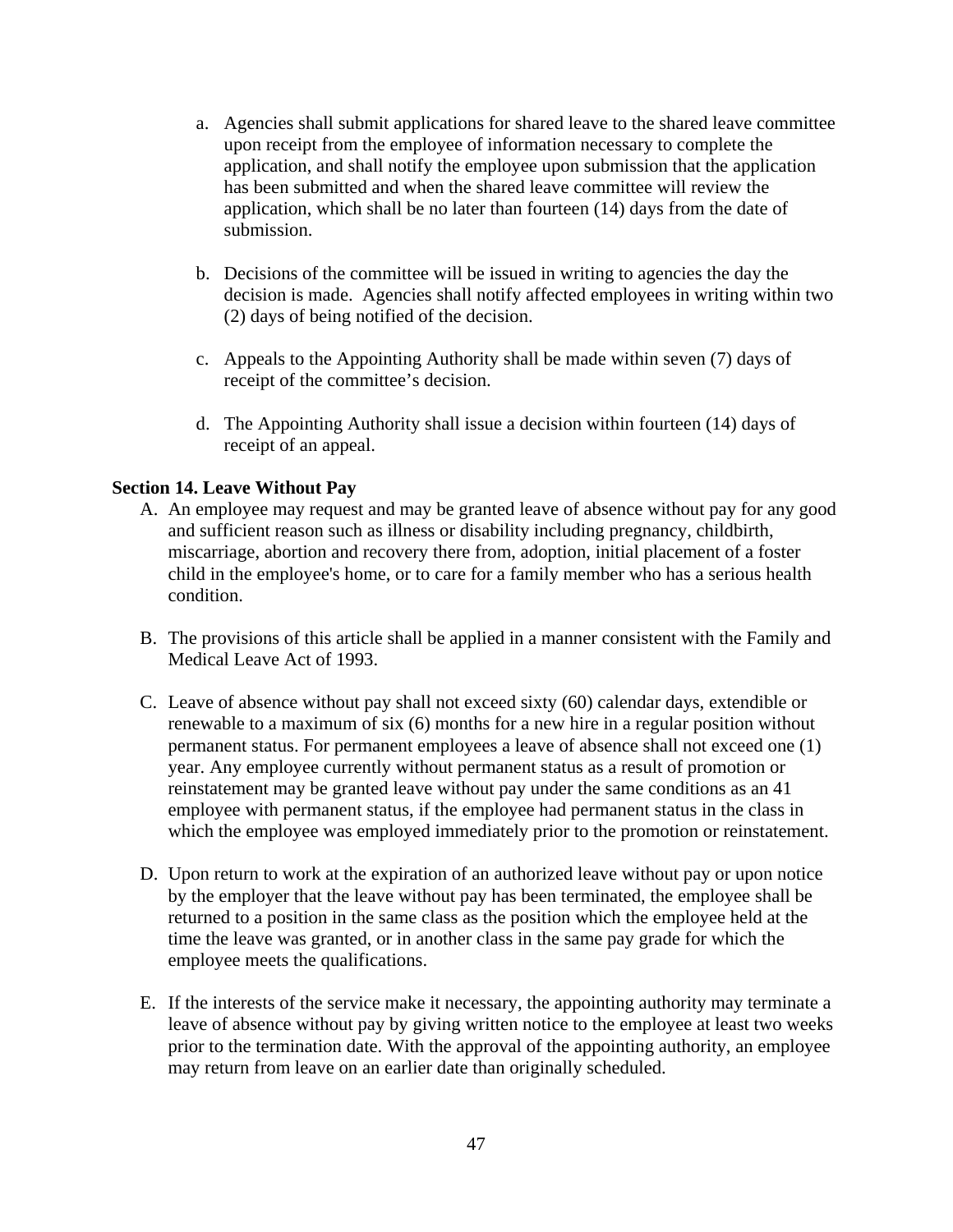- F. When an employee returns at the expiration of an approved leave without pay or upon notice by the appointing authority that a leave without pay has been terminated, the employee shall be returned to a position in the same class as the position which the employee held at the time the leave was granted, or in another class in the same pay grade for which the employee meets the qualifications.
- G. Failure to return to work at the expiration of an authorized leave of absence, or upon notice by the appointing authority that a leave has been terminated, shall be deemed a resignation. Such resignation shall be reported by the appointing authority to the director of personnel services in the manner provided by the director. Before terminating an employee for failure to return from leave, the appointing authority shall make a reasonable effort to contact the employee, and a summary of the steps taken to try to contact the employee shall be submitted to the director of personnel services with the resignation.
- H. As used in this regulation, the term "family member" shall have the meaning set out in K.A.R. 1-9-5(e)(2).

#### **Section 15. Aggravated Battery Job Injury Leave**

- A. Any classified or unclassified employee who sustains a qualifying job injury, shall be eligible for job injury leave in accordance with this section. A qualifying job injury means an injury which renders the employee unable to perform regular job duties and which arises out of and in the course of employment with the state and was sustained as a result of a shooting, stabbing or aggravated battery as defined in K.S.A. 21-3414, by another against the employee; was sustained as a result of a confrontation with a patient or client in a mental health or mental retardation facility or ward wherein the client either inflicts great bodily harm, causes disfigurement, or causes bodily harm with a deadly weapon or in any manner whereby great bodily harm, disfigurement, dismemberment, or death can be inflicted; or for a law enforcement officer was sustained while in fresh pursuit of a person or while operating under the provisions of K.S.A. 8-1506. Qualifying job injuries shall not include injuries sustained as a result of 42 the intentional actions of a co-worker. Job injury leave shall not exceed six total months away from work.
- B. While an employee is on an approved job injury leave pursuant to this section, the employing state agency shall continue to pay the employee's regular compensation. If the employee is awarded worker's compensation, the state agency shall pay the employee compensation in an amount which, together with worker's compensation pay, equals the regular pay of the employee. The employee shall not be required to use accrued sick leave or vacation leave. The employee shall continue to accrue sick and vacation leave as long as the employee remains in pay status. Nothing herein shall be construed as providing voluntary or gratuitous compensation payments in addition to temporary total disability compensation payments pursuant to the worker's compensation laws.
- C. The appointing authority may require an employee on approved job injury leave pursuant to this section to return to full or limited duty if the employee is physically able to perform the duty as determined by a physician selected by the appointing authority or selected by a representative of the state self-insurance fund. However, any limited duty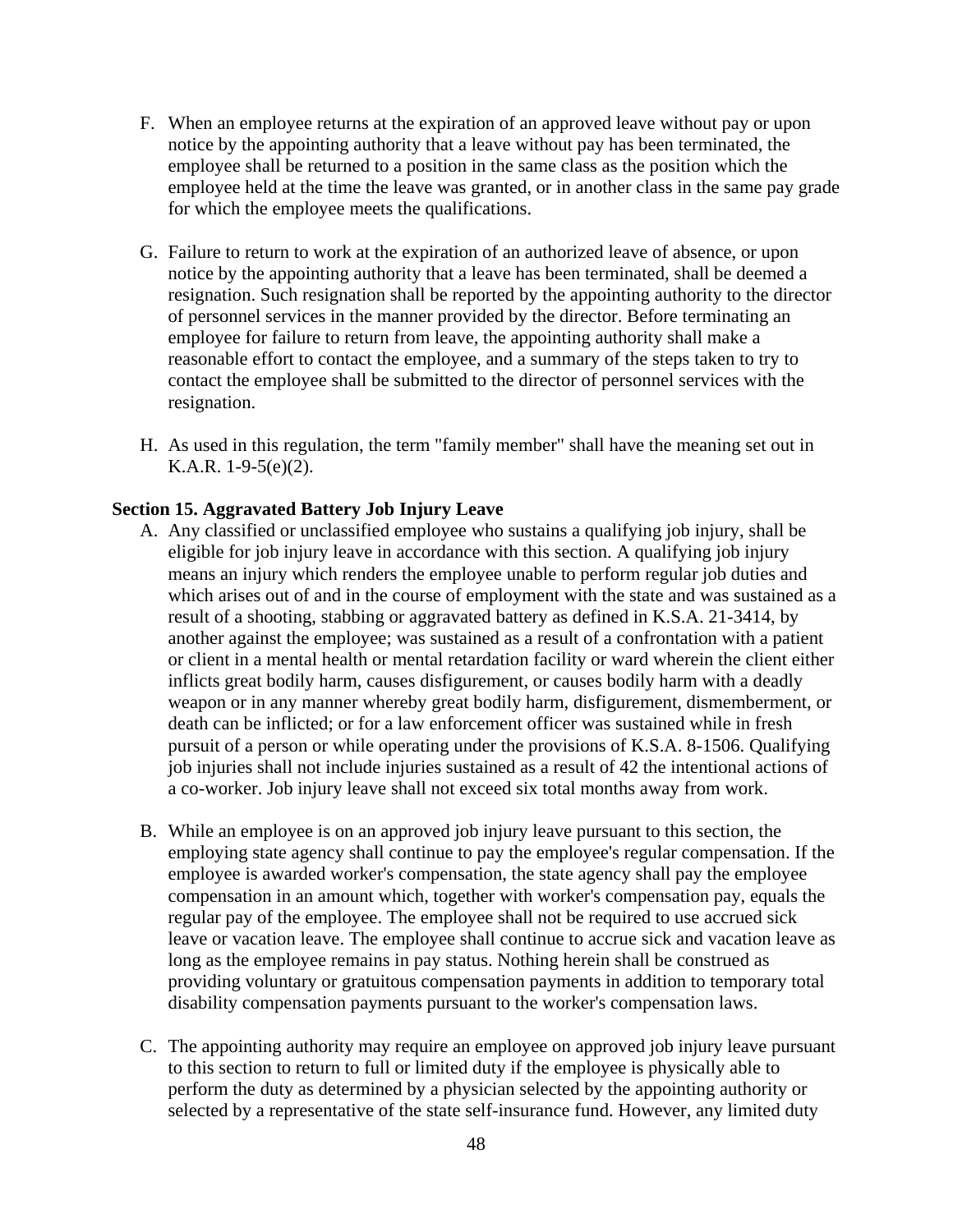allowed shall not, in combination with time away from work on job injury leave, exceed the total six months allowed for job injury leave. If the employee remains unable to return to full duty, the appointing authority shall take such action as deemed to be in the best interest of the state.

- D. When an employee is on approved job injury leave pursuant to this section, the appointing authority may require the employee to be examined by a physician selected by the appointing authority to determine the capability of the employee to return to full or limited duty.
- E. Employees on approved job injury leave shall be prohibited from being gainfully employed by any other employer.
- F. In accordance with K.A.R. 1-9-22(g), the Employer may grant leave provided for by this section in other justifiable circumstances. The failure to extend leave in circumstances not provided for in this Section shall not be grievable.

# **Section 16. Other Paid Leave**

The Employer may authorize leave with pay to an employee to participate in activities where the good of the State is involved.

# **Section 17. Military Leave**

Military leave shall be granted to employees in accordance with Kansas Administrative Regulations 1-9-7a and 1-9-7b and the Employer agrees to comply with USERRA.

# **ARTICLE 19 PERSONNEL FILES**

**Section 1.** The employer shall maintain an official personnel record for each employee in the personnel office as provided in Kansas Administrative Regulations 1-13-1a. The official personnel record of each state employee shall include the following information:

- 1. Records showing the employee's hires, transfers, promotions, demotions, separations, changes of pay rates, leaves of absence and any other changes in employment status;
- 2. performance reviews, letters of reprimand and letters of rebuttal, and letters of commendation;
- 3. the application for each position for which the employee was hired;
- 4. letters of disciplinary action; and
- 5. any other information related to state service that the appointing authority deems appropriate.

The records may be maintained in paper or electronic form or by using other appropriate media. The official personnel record of each state employee shall be transferred with the employee if the employee is appointed to a position in another agency.

**Section 2.** Any employee may also request that material pertinent to his or her employment be placed into his or her official personnel record.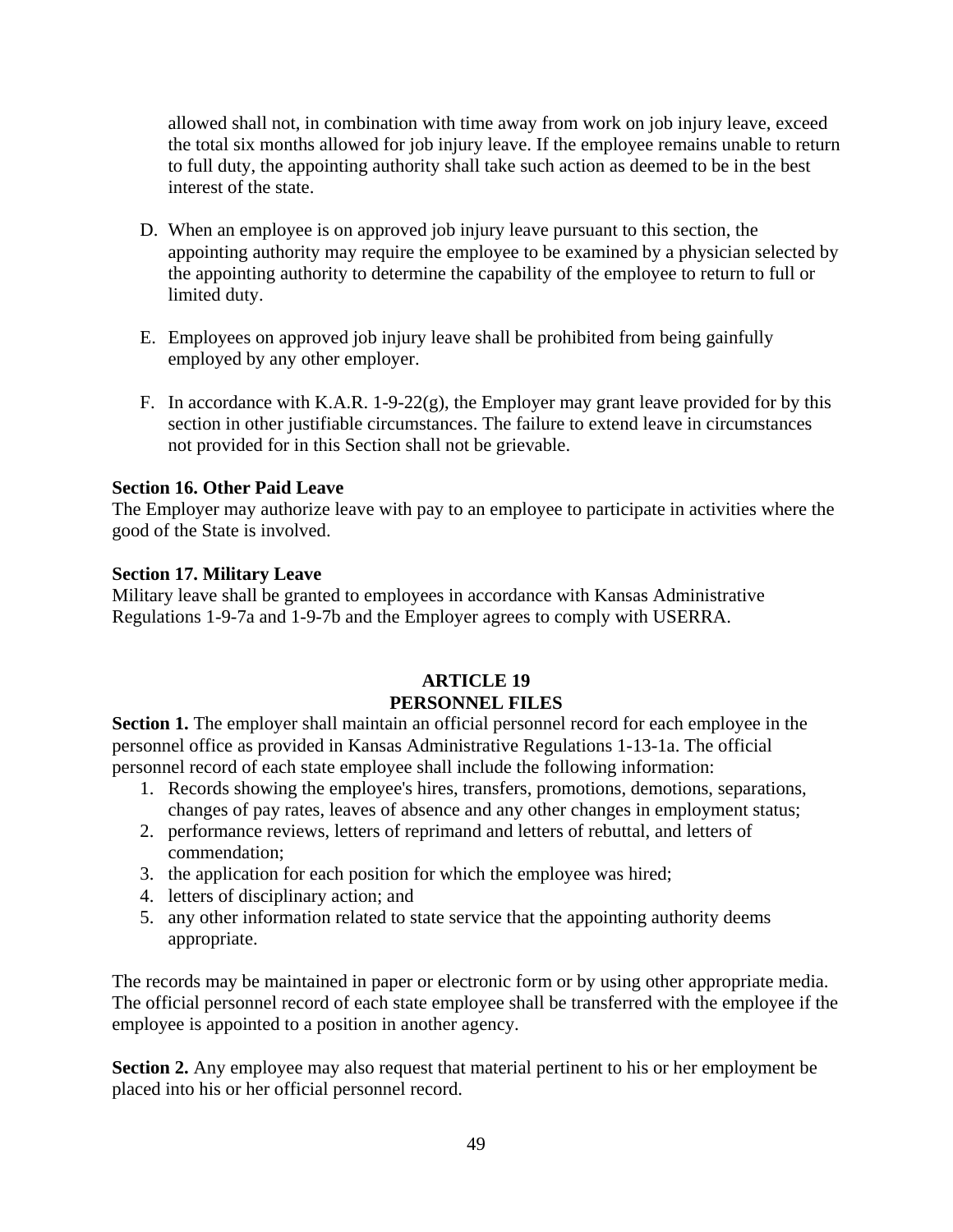**Section 3.** Any current or former employee, or any other individual or an organization if authorized in writing by the current or former employee, may review that employee's official personnel record upon written request to the appointing authority. The appointing authority shall place in the employee's personnel record a copy of the written request and the written authorization from the employee. The review shall be consistent with the conditions established by the appointing authority and at a time and place mutually convenient to the parties. Copies shall be made upon request, and, at the option of the Employer, the cost shall be paid by the individual or their authorized representative at the rate of no more than five cents (\$.05) per page unless another amount is required by statute.

**Section 4.** If an employee's review of his or her official personnel record reveals any documents included under K.A.R 1-13-1a(5) that the employee feels are detrimental to his or her record, the employee shall have the right to place into his or her official record written comments or explanations concerning these documents or the employee may file written notification and the documents may, at the employer's discretion, be removed from the employee's file.

**Section 5.** Employees will be provided with either a copy of any document of a disciplinary or adverse nature placed into his or her personnel record, or the employee will be sent the original document with a copy to the official personnel record.

**Section 6.** When documents are considered for placement into the official personnel record are based in part upon information provided by an individual who will not agree to be 44 identified, the information must be otherwise documented by a named individual, or the material will not be placed in the official personnel record.

**Section 7.** Except as otherwise provided in this section, and the Kansas Open Records Act, K.S.A. 45-215 et seq., and amendments thereto, information contained in each state employee's official personnel record shall not be open to public inspection.

**Section 8**. On any inquiry, the appointing authority shall disclose the following information concerning any current or former employee:

- 1. the name of the employee;
- 2. the employee's current job title;
- 3. the employee's current or prior pay;
- 4. the employee's length of employment with the state;
- 5. the name of the employing agency; and
- 6. the length of time the employee has served in the employee's current position.

**Section 9.** Upon inquiry of a prospective employer, the Division of Personnel Services, or the agency maintaining the personnel records, may disclose the following additional information concerning an employee:

- 1. the name of employing state agency;
- 2. the length of time the employee has served in the employee's current job position;
- 3. any letters of commendation; and
- 4. any documents regarding personal conduct and work performance to the extent consistent with K.S.A. 44-1 17.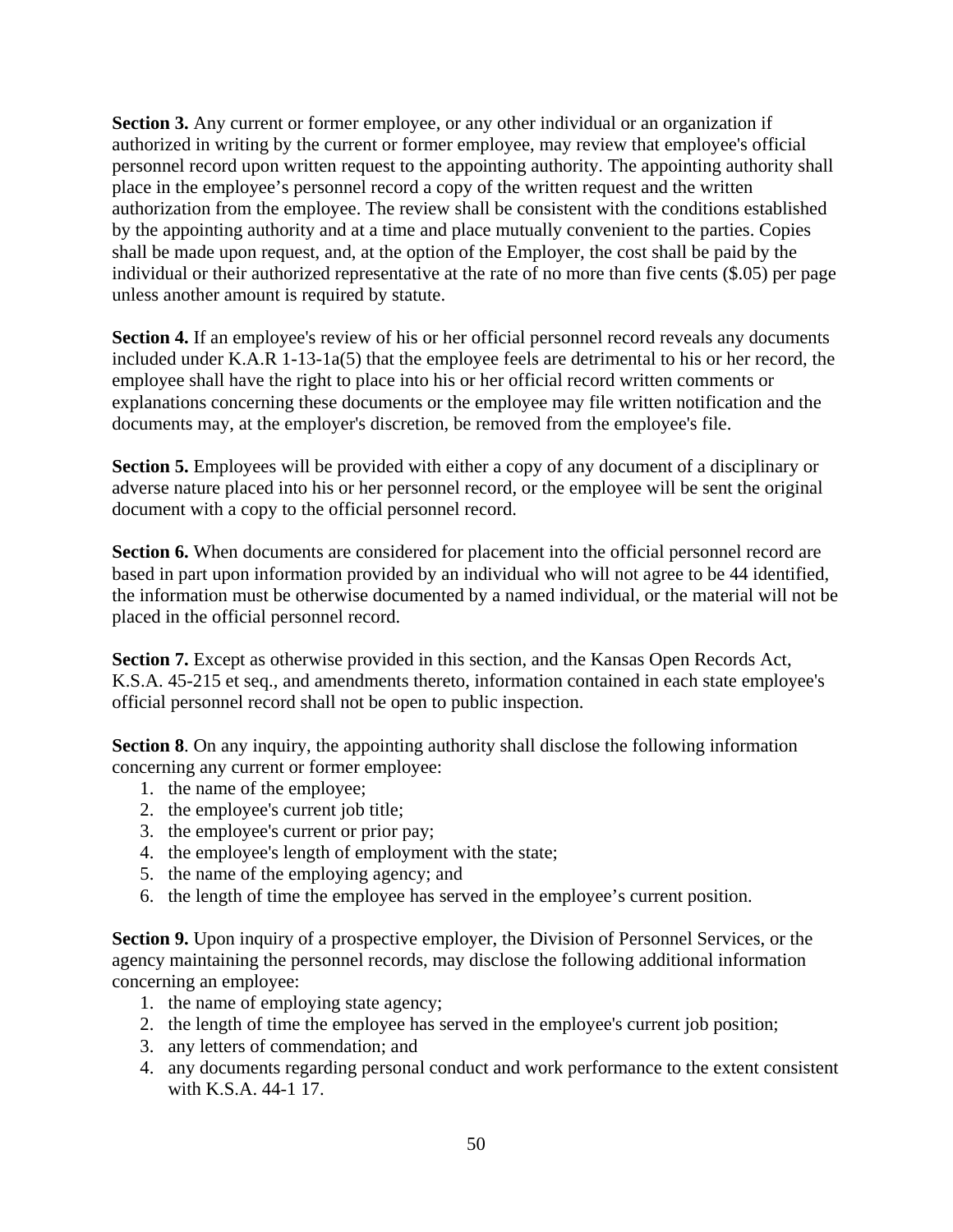Each appointing authority responding to job-related reference and performance questions from another state agency shall answer the questions in good faith. If a prospective employer, other than another state agency, requests information about a current or former state employee as part of a reference check, the response of the appointing authority shall be consistent with the requirements of K.S.A. 44-119a, and amendments thereto.

**Section 10.** When appropriate personnel from one of the following agencies, in carrying forth their official duties, establish a need for information contained in an employee's official personnel record, the appropriate personnel from these agencies shall be permitted to access the other employee's personnel record:

- 1. the Kansas department of administration;
- 2. the Kansas attorney general's office, including the Kansas bureau of investigation;
- 3. the federal equal employment opportunity commission and Kansas human rights commission;
- 4. the Kansas civil service board;
- 5. legislative post audit;
- 6. the agency employing that employee; and
- 7. employees of the Kansas department of social and rehabilitation services responsible for that agency's child support enforcement activities.

**Section 11.** Access to information in an employee's official personnel record shall also be permitted to individuals in the agency maintaining the personnel records carrying out their official duties.

**Section 12.** Upon request to the appointing authority in the agency maintaining the personnel records or the Director of the Division of Personnel Services, the head of any state agency or a designee, having a proper interest and an established need to review the personnel record of an employee in another state agency or the Division of Personnel Services, may review the employee's official personnel record, including applications for employment and performance reviews, whether the personnel record is maintained in a state agency or in the Division of Personnel Services.

**Section 13.** The official personnel record of any specifically named employee shall be made available for inspection in connection with litigation pursuant to the terms of an order entered by a judge of any federal, state or municipal court properly having jurisdiction over such litigation.

# **ARTICLE 20 OCCUPATIONAL INJURY AND ILLNESS**

#### **Section 1. Employee Right**

Employee's have the right to file a claim for worker's compensation benefits for job related illness and injury. Upon receiving notice of injury, agencies must provide employees with written information to assist injured workers in obtaining compensation.. Employees may obtain additional information by contacting the Kansas Division of Workers Compensation at 1-800- 332-0353

#### **Section 2. Return to Work**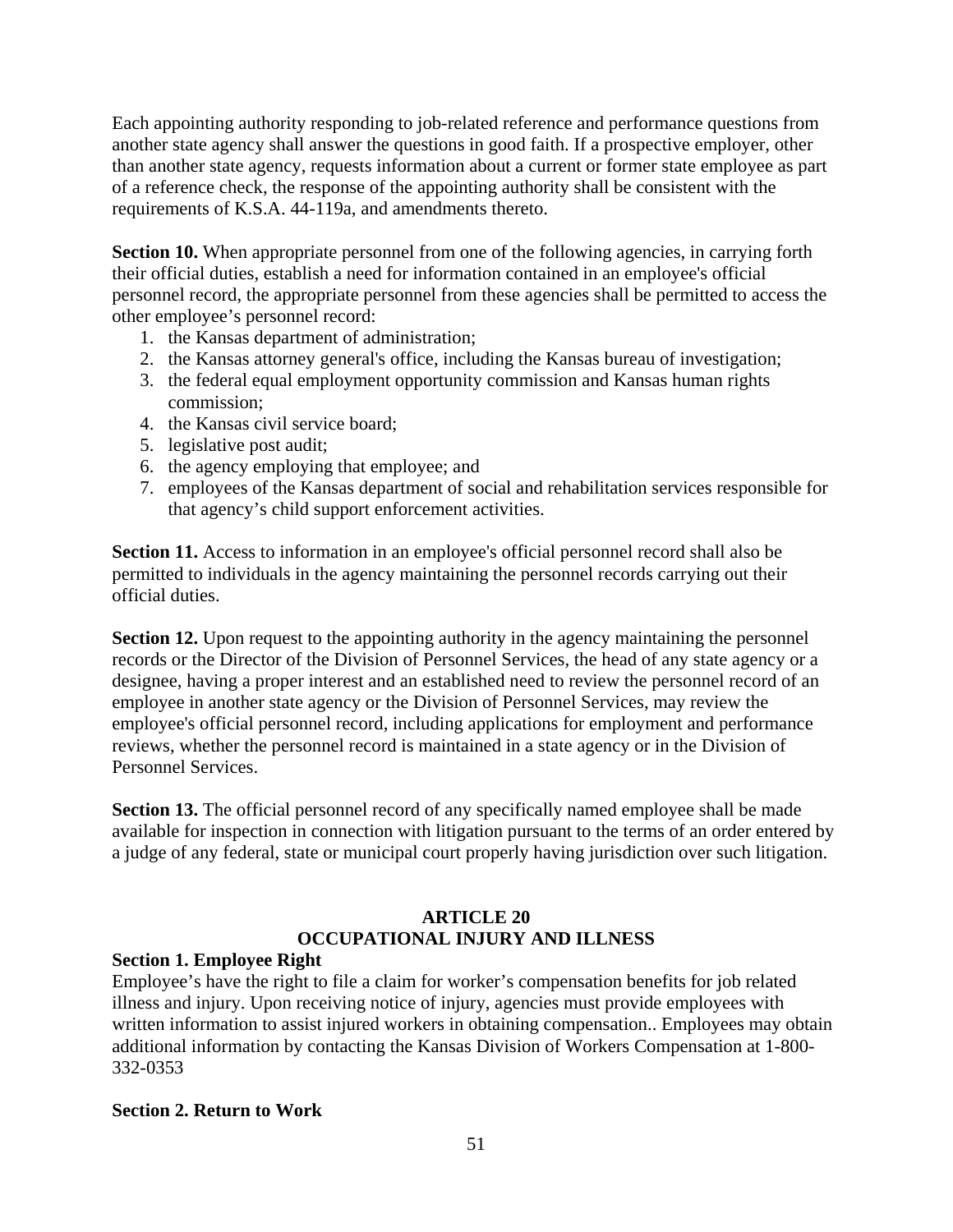Employer Representatives must act consistently with medical restrictions ordered by the attending medical specialists authorized by the workers compensation program The Employer shall release an employee from duty with or without charge to pay or leave as may be appropriate, for the purposes of intermittent absences due to medical treatment, rehabilitation and physical therapy stemming from a compensable on the job injury.

#### **Section 3. Duties on Return to Work**

Consistent with the operational needs of the agency and to the extent feasible, employees who suffer on the job injuries and return to work shall be assigned duties consistent with any restrictions recommended by the employee's attending physician. The Employer shall not be obligated to create or make work that would not otherwise exist to enable an employee to return to work.

Both Management Rights and the No Strike/Lock Out clauses are moved to Article 4 and 5 respectively.

#### **ARTICLE 21 SAVINGS CLAUSE**

Should any provision of this agreement be declared by the proper judicial authority to be unlawful, unenforceable, or not in accordance with applicable statutes, all other provisions of this agreement shall remain in full force and effect for the duration of this agreement. In addition, at the request of either party, the parties shall meet and confer on the replacement of the voided provision. Any provision of this agreement which is based upon any statute, whether federal or state, either directly or indirectly, shall be construed to conform to the statute upon which the provision is based; such construction is to apply as the statute is presently worded or as it may be subsequently amended or changed.

# **ARTICLE 22 CLOSING CLAUSE**

The parties agree that this document shall represent the complete Agreement between the employer and KOSE. The parties also acknowledge that during the meetings which resulted in this Agreement, each had the unlimited right and opportunity to make requests and proposals with respect to any subject or matter not removed by law from the meet and confer process and that the complete understandings and Agreement arrived at by the parties after the exercise of that right and opportunity are set forth in this Agreement. Therefore, the employer and KOSE, for the term of this Agreement, each voluntarily and unqualifiedly waive the right, and each agrees that the other shall not be obligated to meet and confer with respect to any subject or matter not specifically referred to or covered in this Agreement.

#### **ARTICLE 23 EROSION**

The employer retains the right to contract for services in order to maintain the efficiency and effectiveness of governmental operations. The employer shall not privatize bargaining unit work for the purpose of eroding the bargaining unit.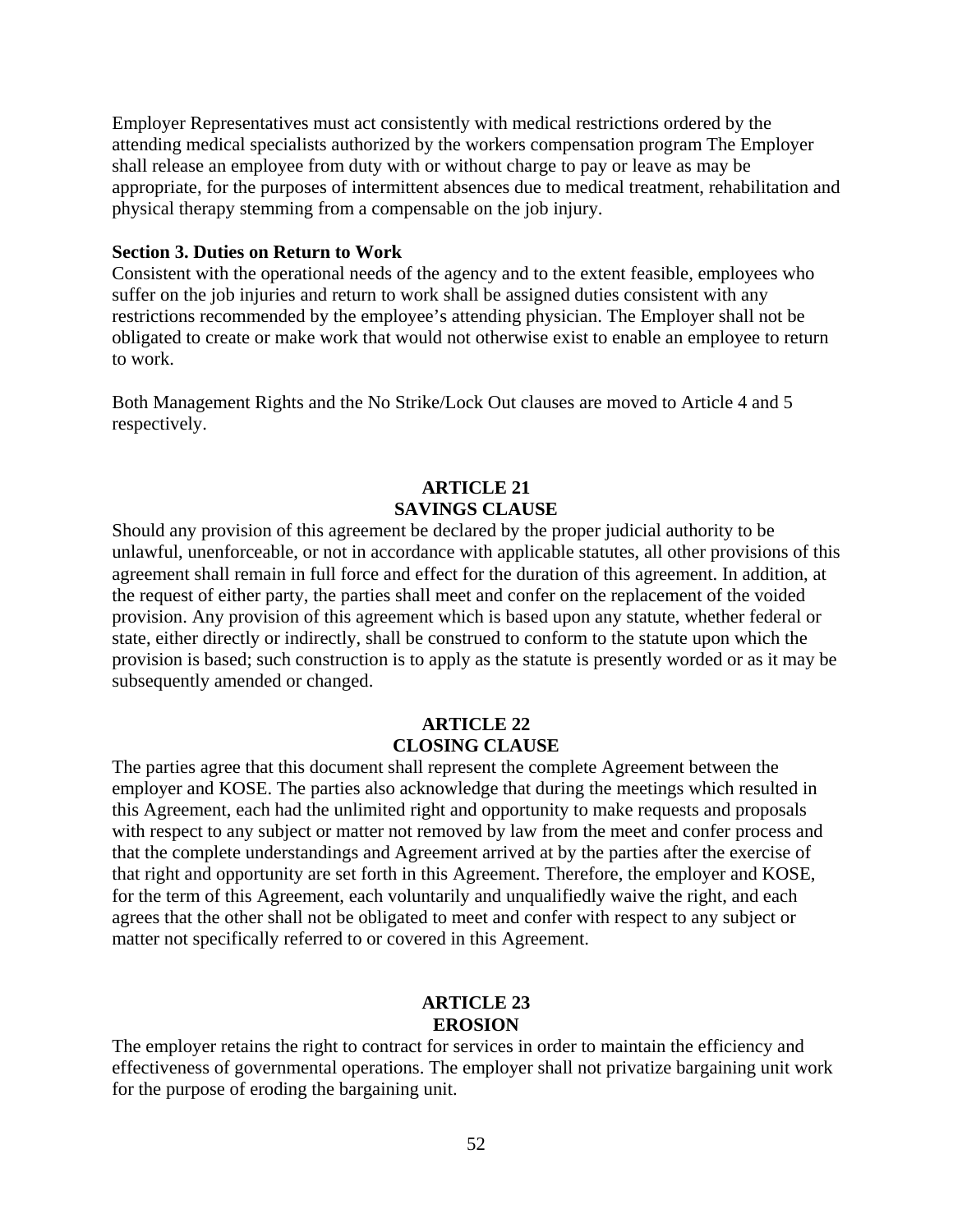# **ARTICLE 24 DURATION**

Any provision of this Memorandum of Agreement (M.O.A.or Agreement) requiring legislative action to take effect shall be contingent on such legislative action. The parties agree to actively support the legislative action necessary to give this Agreement full effect. Except as otherwise provided herein, this Agreement shall become effective July 1, 2010 and remain in effect until June 30, 2013. This Agreement shall be automatically renewed from year to year thereafter unless either party provides written notification to the other by July 1 of the calendar year prior to expiration of its intent to terminate, modify or amend this M.O.A. If such notice is given, it shall contain a statement of Articles to be opened. If meet and confer is reopened under this paragraph, all provisions of this Memorandum of Agreement shall remain in full force and effect during any-such re-opener.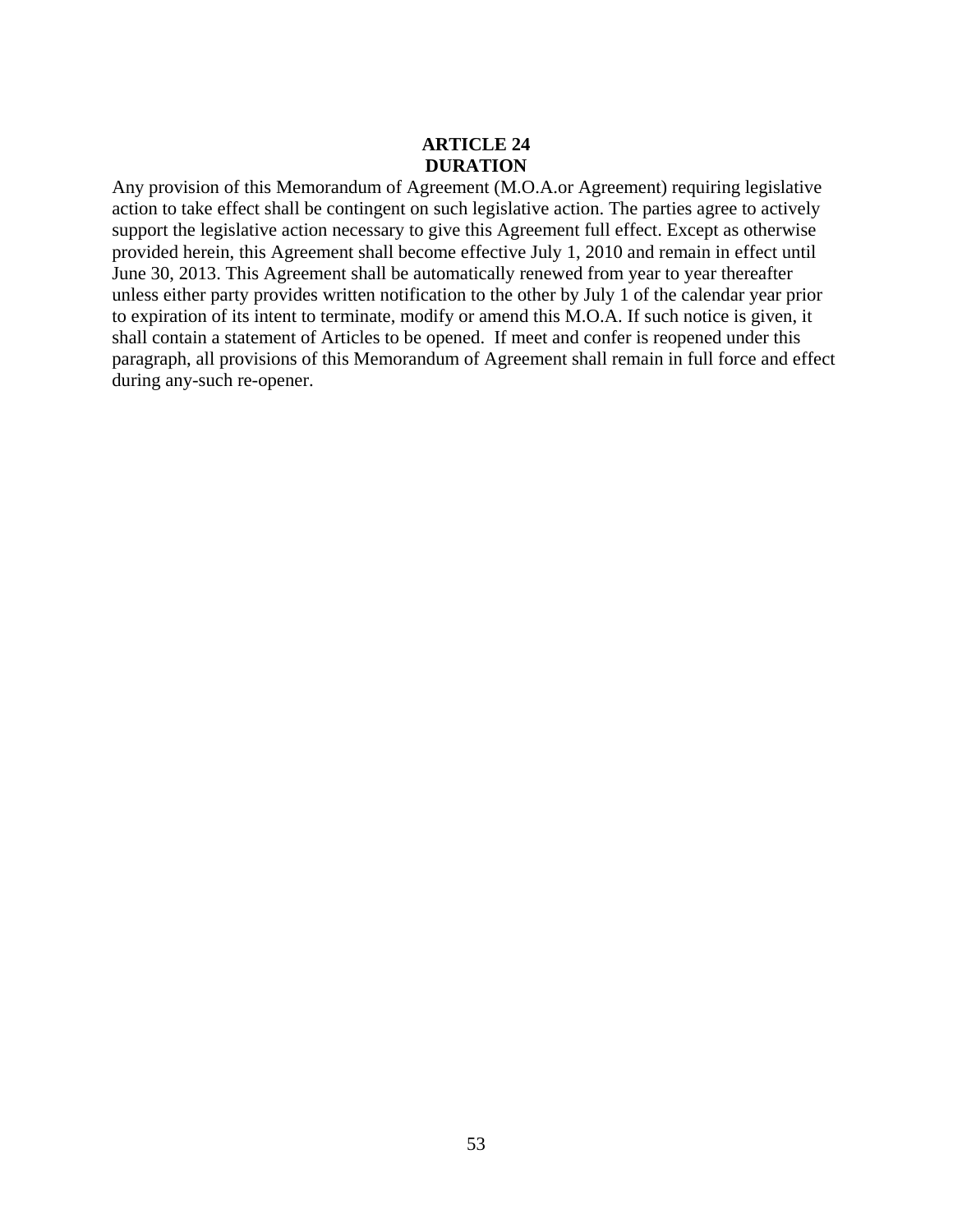#### **APPENDIX A**

**Unit 1 -** Agricultural Assistant, Airfield Electrician, Animal Science Technician I, Assistive Technology Specialist, Automotive Driver, Building System Technician, CAD Technician, Carpenter, Carpenter Senior, Clothing Specialist, Computer Operations Facility Technician, Conservation Worker, Cook, Cook Senior, Cosmetologist, Custodial Crew Leader, Custodial Specialist, Custodial Worker, Education Technician, Electrician, Electrician Senior, Electronic Control Center Technician, Electronics Technician, Electronics Technician Sr., Engineering Technician, Engineering Technician Senior, Engineering Technician Associate, Engineering Technician Specialist, Environmental Technician I, II, III and IV, Equipment Body Mechanic, Equipment Body Mechanic I, II and III, Equipment Mechanic, Equipment Mechanic Senior, Equipment Mechanic Senior, Equipment Operator, Equipment Operator Senior, Equipment Operator Specialist, Equipment Operator Trainee, Facility Custodian, Facility Maintenance Repair Technician, Facilities Specialist, Facilities Technician, Food Service Worker, General Maintenance and Repair Technician, General Maintenance and Repair Technician Sr., Graphic Designer, Graphic Designer Senior, Graphic Designer Specialist, Groundskeeper, Laboratory Technician I, II and III, Laundry Worker, Lock System Specialist, Lock System Specialist Senior, Machinist, Material Handler, Mechanic, Mechanic I, II and III, Mechanic's Helper, Mechanical Maintenance Inspector, Mechanic Senior, Media Production Technician, Museum Exhibits Technician, Network Service Technician I, II and III, Painter, Painter Senior, Petroleum Industry Regulatory Technician I, II and III, Photographer, Photographer Senior, Plumber, Plumber Senior, Power Plant Operator, Power Plant Operator Senior, Printing Service Coordinator, Printer Specialist, Range Maintenance Specialist, Refrigeration and Air Conditioning Service Technician, Refrigeration and Air Conditioning Service Technician Senior, Radiologic Technologist I, Security Systems Senior Technician, Service Assistant, Sign Shop Worker, Small Project Construction Designer, Storekeeper, Storekeeper Senior, Storekeeper Specialist, Tax Examiner Senior, Technology Support Consultant I, II and III, Technology Support Technician I and II, Training Technician, Trades Trainee, Transportation & Site Safety Specialist, Utility Worker, Welder

**Unit 2 -** Accounting Specialist, Administrative Assistant, Administrative Officer, Administrative Specialist, Chief Document Clerk, Collector, Collector Senior, Communications Specialist I and II, Computer Operator I and II, Instructional Assistant, Legal Assistant, Library Assistant, Library Assistant I, II and III, Museum Assistant, Network Control Technician I, II and III, Office Assistant, Office Specialist, Order Sales Representative, Revenue Customer Representative, Revenue Customer Representative Senior, Revenue Customer Representative Specialist, Sales Representative, Senior Administrative Assistant, Senior Administrative Specialist, Tourist Counselor, Teacher Aide, Secretary I, Secretary II, Secretary II/ Lobbyist Coordinator, Secretary III **Unit 3 -** Activity Specialist I and II, Activity Therapy Technician, Certified Nurse Aide I and II, Dental Assistant, Developmental Disability Specialist, Health Care Assistant, Health Care Technician II, Human Services Assistant, Human Services Specialist, Licensed Practical Nurse, Licensed Practical Nurse Senior, Licensed Mental Health Technician MHDD Technician, MHDD Technician Trainee, Medical Technologist, Nutritionist, Nutritionist Senior, Rehabilitation Instructor, Rehabilitation Support Worker I

**Unit 4 -** Activity Coordinator, Chemical Dependency Counselor, Clinical Chaplain, Client Training Supervisor, Counselor, Dormitory Teacher, Education Specialist, Foster Grandparent (Federal), Foster Grandparent (State), Human Services Consultant, Human Services Counselor, Psychiatrist, Psychologist I, II and III, Social Worker, Social Worker-academic, Social Worker Specialist, Teacher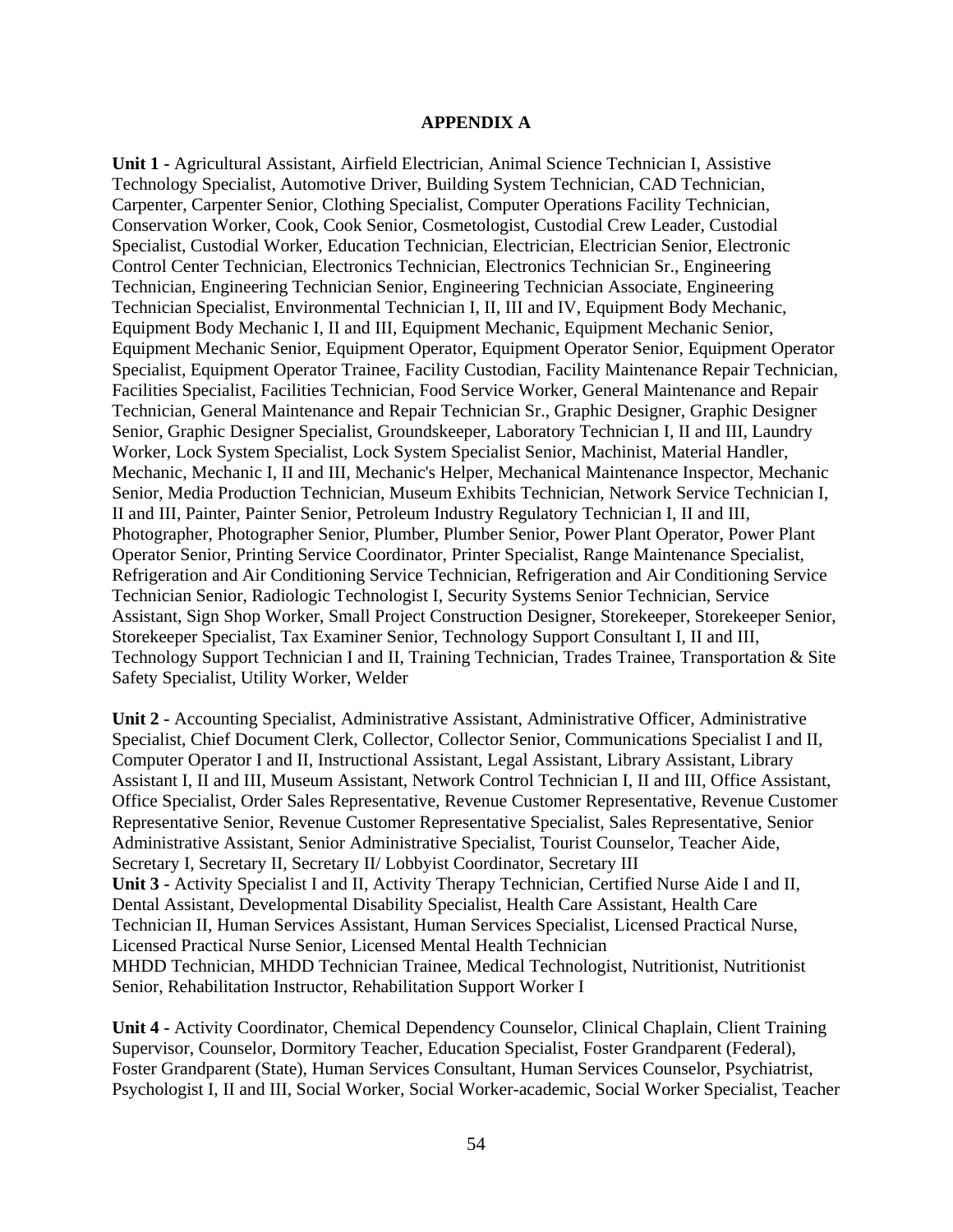Unit 6 - Capitol Area Guard I, Corrections Counselor I and II, Corrections Officer I (A), Corrections Officer I (B), Corrections Officer II, Corrections Specialist I, Resource Protection Officer, Safety And Security Officer I

**Unit 16 -** Enforcement Agent, Fire Investigator, Securities Special Investigator I, Securities Special Investigator II, Special Agent – KBI, Senior Special Agent - KBI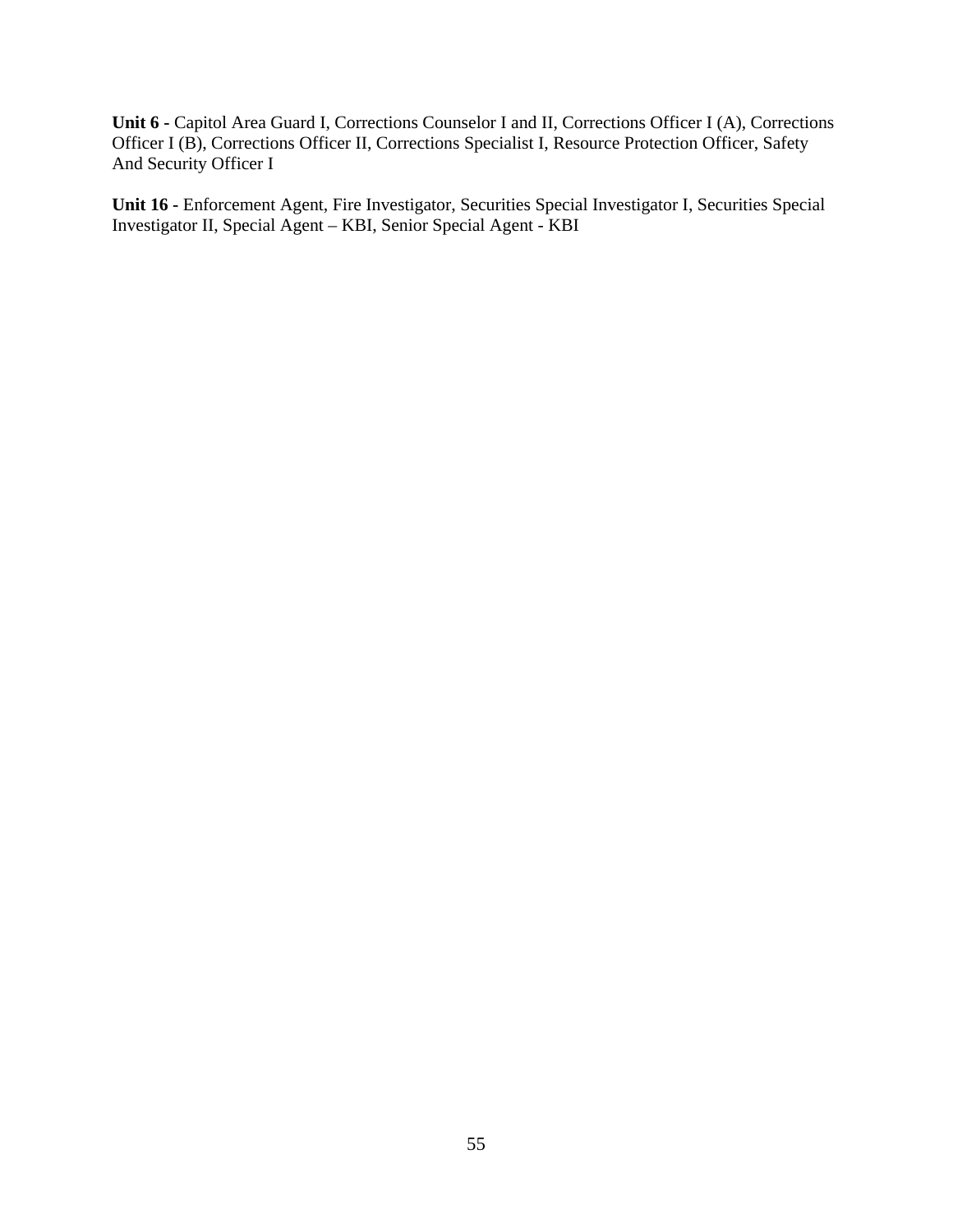#### **APPENDIX B DEFINITIONS**

**Emergency**: Emergency is defined as an occurrence or occasion outside the control of either party and requiring immediate action.

**Union Representative**: Union representative is defined as a person designated and authorized by KOSE to act on its behalf. KOSE agrees to provide a list of authorized union representatives to the Director of Labor Relations. The State agrees that in the event a manager does not have a list which shows the name of an individual claiming they are a KOSE representative, the manager shall call the Director of Labor Relations or the KOSE office for verification.

# **APPENDIX C PRESIDENTIAL LEAVE**

In addition to leaves of absence without pay granted to bargaining unit employees by the Employer for up to ninety days in accordance with Article 3, Section 12, upon request the Employer shall grant unpaid leaves of absence to employees serving as the duly elected or serving president of the Union and its State affiliates: KAPE/AFT-KS and AFSCME Council 72, for no longer than the duration of his/her term of office, unless the absences of the employees would adversely affect the operations of the employee's department or agency or cause a substantial hardship on the operating efficiency of the employing unit. Upon expiration of the respective term, the employees shall be reinstated to the positions and jobs previously held with all accrued time and benefits. It is understood by the parties that vacation and sick leave balances for the employees will not continue to accrue while the employee is on such leaves of absence.